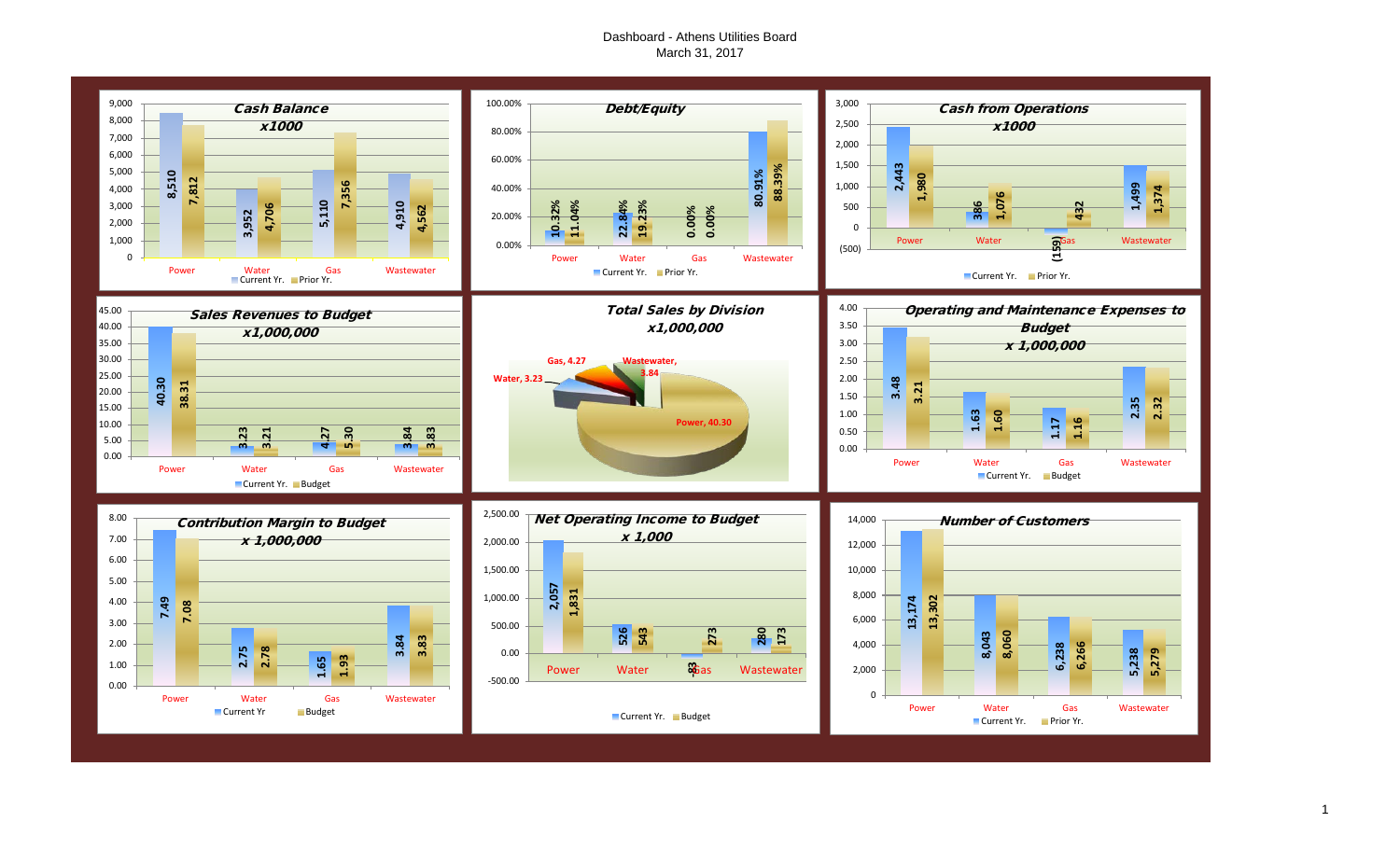#### **Athens Utilities Board Combined Balance Sheet (000 Omitted) March 31, 2017**

|                                         | March 31, 2017         | <b>Prior Year</b>      | Change             |
|-----------------------------------------|------------------------|------------------------|--------------------|
| <b>Current Assets</b>                   | \$31,956               | \$32.347               | (\$391)            |
| Long-Term Assets<br><b>Total Assets</b> | \$113.473<br>\$145,429 | \$109.151<br>\$141.498 | \$4,322<br>\$3,931 |
| <b>Current Liabilities</b>              | \$5,536                | \$4,889                | \$647              |
| Long-Term Liabilities                   | \$30,368               | \$30.363               | \$5                |
| <b>Net Assets</b>                       | \$109,525              | \$106.245              | \$3,280            |
| <b>Total Liabilities and Net Assets</b> | \$145,429              | \$141,498              | \$3,931            |

#### **Athens Utilities Board Combined Profit and Loss Statement (000 Omitted)**

## **March 31, 2017**

|                                       |                | YEAR-TO-DATE      |           |                | <b>CURRENT MONTH</b> |          |               |               | <b>BUDGET</b> |  |
|---------------------------------------|----------------|-------------------|-----------|----------------|----------------------|----------|---------------|---------------|---------------|--|
|                                       | <b>YTD</b>     | <b>YTD</b>        | Variance  | <b>Month</b>   | Month                | Variance | Annual        | <b>YTD</b>    | Variance      |  |
|                                       | March 31, 2017 | <b>Prior Year</b> |           | March 31, 2017 | <b>Prior Year</b>    |          | <b>Budget</b> | <b>Budget</b> |               |  |
| Sales Revenue                         | \$51,200       | \$49,221          | \$1,979   | \$5,869        | \$5,677              | \$192    | \$63,648      | \$50,653      | \$547         |  |
| Cost of Goods Sold                    | \$35,901       | \$34,140          | (\$1,762) | \$4,086        | \$3,286              | (\$800)  | \$44,352      | \$35,034      | (\$867)       |  |
| <b>Contribution Margin</b>            | \$15,298       | \$15,081          | \$217     | \$1,783        | \$2,391              | ( \$608) | \$19,296      | \$15,619      | (\$320)       |  |
| Operating and Maintenance Expenses    | \$8,368        | \$7,954           | (\$414)   | \$1,122        | \$957                | (\$165)  | \$10,830      | \$8,412       | \$44          |  |
| Depreciation and Taxes Equivalents    | \$4,128        | \$4,237           | \$109     | \$469          | \$466                | ( \$3)   | \$5,537       | \$4,386       | \$258         |  |
| <b>Total Operating Expenses</b>       | \$12,496       | \$12,192          | (\$304)   | \$1,592        | \$1,423              | (\$168)  | \$16,368      | \$12,798      | \$302         |  |
| <b>Net Operating Income</b>           | \$2,803        | \$2,890           | (\$87)    | \$192          | \$968                | (\$776)  | \$2,928       | \$2,821       | (\$18)        |  |
| Grants, Contributions & Extraordinary | \$351          | (\$12)            | \$363     | \$0            | \$13                 | (\$13)   | \$1,009       | \$447         | (\$96)        |  |
| <b>Change in Net Assets</b>           | \$3,153        | \$2,878           | \$276     | \$192          | \$981                | (\$789)  | \$3,937       | \$3,268       | (\$114)       |  |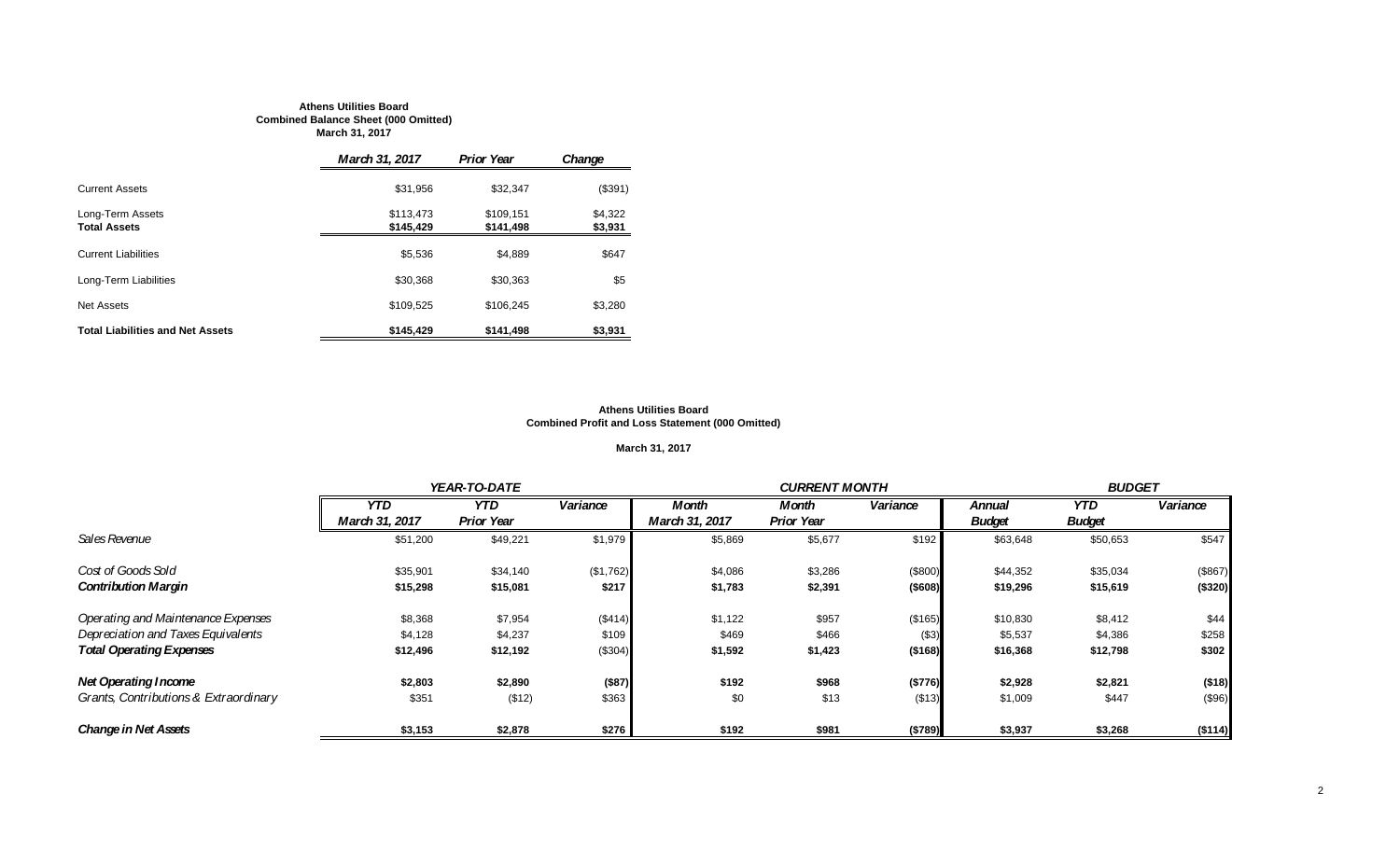## **Athens Utilities Board Financial Statement Synopsis 3/31/2017**

|                                             |                         |                      |                         |                    |                         |                      | (000 Omitted) |          |                |                                                |                |                            |                |                              |                         |                      |                         |                      |                         |                    |
|---------------------------------------------|-------------------------|----------------------|-------------------------|--------------------|-------------------------|----------------------|---------------|----------|----------------|------------------------------------------------|----------------|----------------------------|----------------|------------------------------|-------------------------|----------------------|-------------------------|----------------------|-------------------------|--------------------|
|                                             |                         | <b>Power</b>         |                         |                    |                         | Water                |               |          |                | Gas                                            |                |                            |                |                              | Wastewater              |                      |                         | <b>Total</b>         |                         |                    |
|                                             | Y-T-D<br><b>Current</b> | $Y-T-D$<br>Prior Yr. | M-T-D<br><b>Current</b> | M-T-D<br>Prior Yr. | Y-T-D<br><b>Current</b> | $Y-T-D$<br>Prior Yr. | M-T-D         | $M-T-D$  | Y-T-D          | $Y-T-D$<br>Current Prior Yr. Current Prior Yr. | M-T-D          | M-T-D<br>Current Prior Yr. | '-T-D          | $Y-T-D$<br>Current Prior Yr. | M-T-D<br><b>Current</b> | $M-T-D$<br>Prior Yr. | Y-T-D<br><b>Current</b> | $Y-T-D$<br>Prior Yr. | M-T-D<br><b>Current</b> | M-T-D<br>Prior Yr. |
| Cash Balance                                | 8,510                   | 7,812                |                         |                    | 3,952                   | 4,706                |               |          | 5,110          | 7,356                                          |                |                            | 4,910          | 4,562                        |                         |                      | 22,482                  | 24,436               |                         |                    |
| <b>Working Capital</b>                      | 10,148                  | 10,704               |                         |                    | 5,405                   | 5,407                |               |          | 6,002          | 8,034                                          |                |                            | 5,776          | 5,522                        |                         |                      | 27,332                  | 29,667               |                         |                    |
| <b>Plant Assets</b>                         | 66,428                  | 64,396               |                         |                    | 33,108                  | 30,532               |               |          | 21,941         | 19,594                                         |                |                            | 52,809         | 52,858                       |                         |                      | 174,286                 | 167,380              |                         |                    |
| Debt                                        | 4,844                   | 4,979                |                         |                    | 4,737                   | 3,792                |               |          | $\mathbf{0}$   |                                                |                |                            | 18,538         | 19,200                       |                         |                      | 28,119                  | 27,970               |                         |                    |
| Net Assets (Net Worth)                      | 46,940                  | 45,096               |                         |                    | 20,740                  | 19,714               |               |          | 19,608         | 19,712                                         |                |                            | 22,138         | 21,723                       |                         |                      | 109,425                 | 106,245              |                         |                    |
| <b>Cash from Operations</b>                 | 2,443                   | 1,980                | 388                     | 585                | 386                     | 1,076                | 145           | 145      | (159)          | 432                                            | 111            | 595                        | 1,499          | 1,374                        | 120                     | 185                  | 4,170                   | 4,862                | 764                     | 1,510              |
| <b>Net Pension Liability</b>                | 1,423                   | 1,470                |                         |                    | 394                     | 413                  |               |          | 298            | 292                                            |                |                            | 477            | 494                          |                         |                      | 2,592                   | 2,669                |                         |                    |
| Principal Paid on Debt {Lease Included} (1) | $\mathbf 0$             | 327                  | $\mathbf 0$             | 163                | 62                      | 61                   | <b>7</b> i    |          | $\mathbf 0$    | $\Omega$                                       | $\mathbf{0}$   | $\Omega$                   | 95             | 184                          | 11                      | 10                   | 157                     | 572                  | 18                      | 180                |
| <b>New Debt-YTD</b>                         | $\overline{0}$          | $\Omega$             | $\overline{0}$          | - 0                | 1,171                   | 239                  | $\mathbf{0}$  | $\Omega$ | $\mathbf 0$    | $\Omega$                                       | $\overline{0}$ | $\Omega$                   | $\overline{0}$ | $\Omega$                     | $\mathbf 0$             | $\Omega$             | 1,171                   | 239                  |                         | $\sim$             |
| <b>Cash Invested in Plant</b>               | 2,334                   | 1,811                | 288                     | 144                | 2,508                   | 573                  | 494           | 47       | 514            | 3,340                                          | 33             | 637                        | 583            | 1,091                        | 32                      | 91                   | 5,938                   | 6,816                | 846                     | 919                |
| Cash Flow                                   | 120                     | (230)                | 111                     | 278                | (715)                   | 604                  | (355)         | 92       | (673)          | (2,868)                                        | 78             | (41)                       | 824            | 99                           | 77                      | 84                   | (444)                   | (2, 394)             | (89)                    | 412                |
| Sales                                       | 40,296                  | 38,242               | 4,464                   | 4,158              | 3,227                   | 3,138                | 338           | 341      | 4,273          | 4,481                                          | 706            | 831                        | 3,843          | 3,869                        | 413                     | 412                  | 51,639                  | 49,731               | 5,920                   | 5,743              |
| Cost of Goods Sold {COGS}                   | 32,805                  | 31,033               | 3,695                   | 2,913              | 473                     | 433                  | 50            | 48       | 2,623          | 2,675                                          | 340            | 325                        |                |                              |                         |                      | 35,901                  | 34,140               | 4,086                   | 3,286              |
| O&M Expenses-YTD {minus COGS}               | 5,417                   | 5,296                | 695                     | 650                | 2,165                   | 2,107                | 264           | 233      | 1,725          | 1,600                                          | 222            | 178                        | 3,434          | 3,591                        | 444                     | 428                  | 12,741                  | 12,595               | 1,625                   | 1,489              |
| <b>Net Operating Income</b>                 | 2,057                   | 1,918                | 72                      | 597                | 526                     | 531                  | 18            | 57       | (83)           | 217                                            | 144            | 332                        | 280            | 224                          | (45)                    | (19)                 | 2,780                   | 2,890                | 189                     | 968                |
| <b>Interest on Debt</b>                     | 30                      | 10                   | 3                       | (1)                | 69                      | 70                   | 8             |          | $\Omega$       |                                                | $\Omega$       | $\Omega$                   | 135            | 65                           | 15                      | -8                   | 234                     | 145                  | 26                      | 14                 |
| Variable Rate Debt Interest Rate            | 0.83%                   | 0.24%                |                         |                    | 0.97%                   | 0.40%                |               |          |                |                                                |                |                            | 0.83%          | 0.24%                        |                         |                      |                         |                      |                         |                    |
| <b>Grants, Contributions, Extraordinary</b> | 51                      | 25                   | $\mathbf 0$             | 12                 | 298                     | (77)                 | $\mathbf{0}$  |          | $\overline{0}$ | 40                                             | $\mathbf 0$    | $\overline{0}$             | 2              | $\Omega$                     | $\Omega$                | $\mathbf{0}$         | 351                     | (12)                 |                         | 13                 |
| Net Income                                  | 2,107                   | 1,943                | 72                      | 609                | 824                     | 454                  | 18            | 59       | (82)           | 257                                            | 144            | 332                        | 282            | 224                          | (45)                    | (19)                 | 3,131                   | 2,878                | 189                     | 981                |
| <b># Customers</b>                          | 13,174                  | 13,302               |                         |                    | 8,043                   | 8,060                |               |          | 6,238          | 6,266                                          |                |                            | 5,238          | 5,279                        |                         |                      | 32,693                  | 32,907               |                         |                    |
| Sales Volume                                | 477,845                 | 459,153              | 51,130                  | 52,718             | 7,007                   | 6,784                | 702           | 755      | 5,457          | 5,777                                          | 868            | 1,049                      | 3,301          | 3,244                        | 368                     | 355                  |                         |                      |                         |                    |
| Revenue per Unit Sold (2)                   | 0.084                   | 0.083                | 0.087                   | 0.079              | 0.46                    | 0.46                 | 0.48          | 0.45     | 0.78           | 0.78                                           | 0.81           | 0.79                       | 1.16           | 1.19                         | 1.12                    | 1.16                 |                         |                      |                         |                    |
| Natural Gas Market Price (Dth)              |                         |                      |                         |                    |                         |                      |               |          |                |                                                | 2.62           | $3.2^{\circ}$              |                |                              |                         |                      |                         |                      |                         |                    |
| Natural Gas Total Unit Cost (Dth)           |                         |                      |                         |                    |                         |                      |               |          | 4.53           | 4.35                                           | 4.52           | 5.42                       |                |                              |                         |                      |                         |                      |                         |                    |
| <b>Full Time Equivalent Employees</b>       | 58.19                   | 56.53                | 57.94                   | 55.61              | 15.13                   | 15.92                | 15.66         | 14.63    | 9.59           | 9.55                                           | 9.44           | 9.52                       | 20.06          | 20.76                        | 19.81                   | 20.06                | 102.97                  | 102.76               | 102.85                  | 99.82              |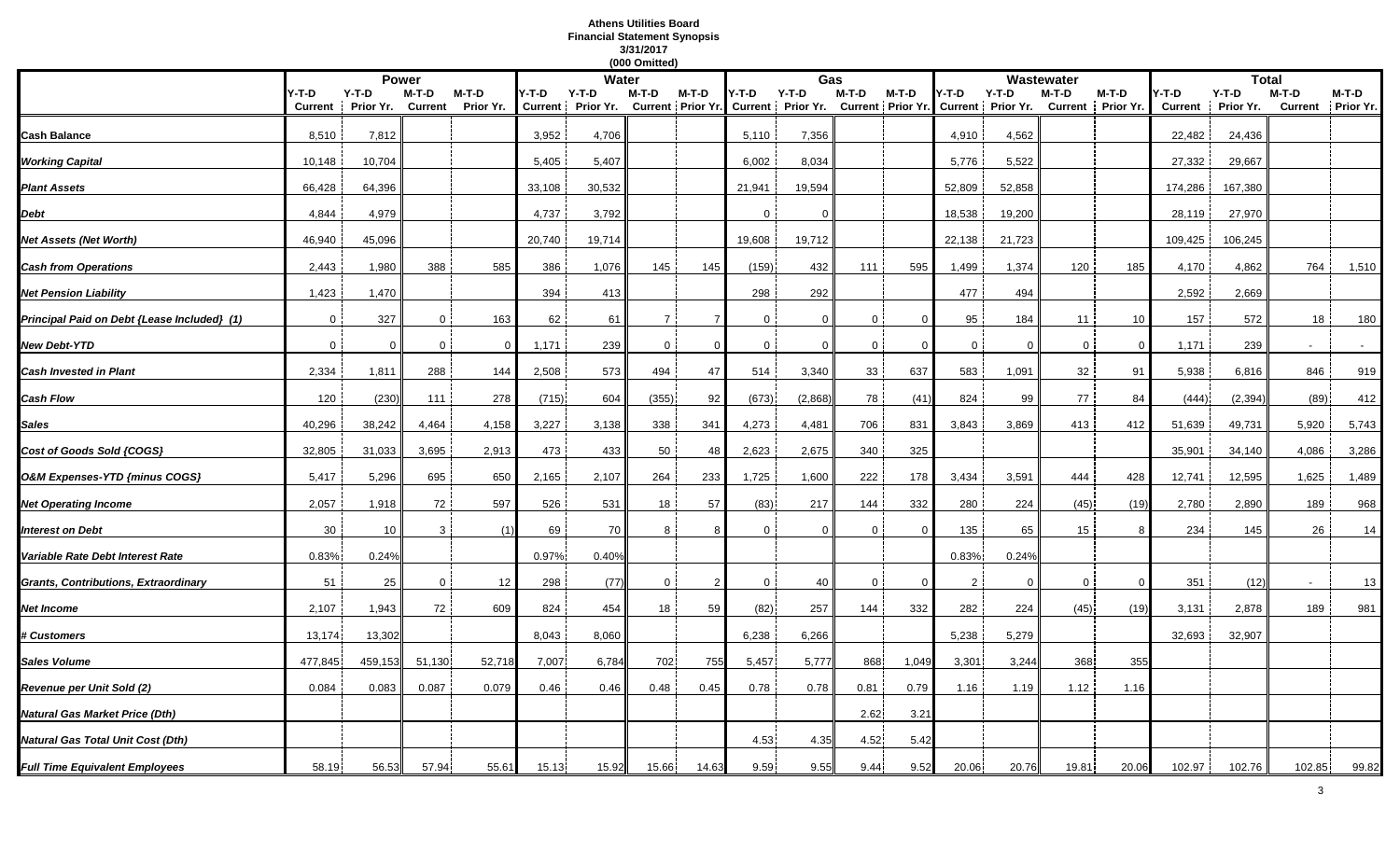## **ATHENS UTILITIES BOARD POWER DIVISION BALANCE SHEET March 31, 2017**

|      |                       |                   |                   |                                                |                        |                          | Change       |
|------|-----------------------|-------------------|-------------------|------------------------------------------------|------------------------|--------------------------|--------------|
|      | <b>Current Period</b> | <b>Prior Year</b> | Change from       |                                                | <b>Current Period</b>  | Prior                    | from prior   |
|      | March 31, 2017        |                   | <b>Prior Year</b> |                                                | March 31, 2017         | <b>Month</b>             | Month        |
|      |                       |                   |                   | Assets:                                        |                        |                          |              |
|      | 8,509,979.52          | 7,811,681.48      | 698.298.04        | Cash and Cash Equivalents                      | 8,509,979.52           | 8,399,357.79             | 110.621.73   |
|      | 0.00                  | 0.00              | 0.00              | <b>Bond Funds Available</b>                    | 0.00                   | 0.00                     | 0.00         |
|      | 2,977,043.91          | 2,768,146.04      | 208,897.87        | <b>Customer Receivables</b>                    | 2,977,043.91           | 2,911,530.77             | 65,513.14    |
|      | 0.00                  | 0.00              | 0.00              | Due from (to) Other Divisions                  | 0.00                   | 0.00                     | 0.00         |
|      | 564,375.47            | 135,629.20        | 428,746.27        | <b>Other Receivables</b>                       | 564,375.47             | 106,465.95               | 457,909.52   |
|      | 74,801.80             | 70,556.49         | 4,245.31          | <b>Prepaid Expenses</b>                        | 74,801.80              | 90,939.91                | (16, 138.11) |
|      | 1,095,322.82          | 1,161,419.84      | (66,097.02)       | <b>Unbilled Revenues</b>                       | 1,095,322.82           | 1,095,322.82             | 0.00         |
|      | 1,465,127.89          | 1,389,065.02      | 76,062.87         | Materials and Supplies Inventory               | 1,465,127.89           | 1,450,941.64             | 14,186.25    |
|      | 14,686,651.41         | 13,336,498.07     | 1,350,153.34      | <b>Total Current Assets</b>                    | 14,686,651.41          | 14,054,558.88            | 632,092.53   |
|      | 0.00                  | 0.00              | 0.00              | <b>Unamortized Debt Expense</b>                | 0.00                   | 0.00                     | 0.00         |
|      | 0.00                  | 0.00              | 0.00              | TVA Heat Pump Loans Receivable                 | 0.00                   | 0.00                     | 0.00         |
|      | 1,150,215.20          | 1,135,549.76      | 14,665.44         | <b>Deferred Pension Outflows</b>               | 1,150,215.20           | 1,150,215.20             | 0.00         |
|      | 66,427,908.90         | 64,395,596.53     | 2,032,312.37      | Electric Utility Plant, at Cost                | 66,427,908.90          | 66,226,073.77            | 201,835.13   |
|      | (24,081,949.82)       | (23,027,490.39)   | (1,054,459.43)    | Less: Accumulated Depreciation                 | (24,081,949.82)        | (24,041,473.07)          | (40, 476.75) |
|      | 42,345,959.08         | 41,368,106.14     | 977,852.94        | <b>Net Electric Utility Plant</b>              | 42,345,959.08          | 42,184,600.70            | 161,358.38   |
|      | 43,496,174.28         | 42,503,655.90     | 992,518.38        | <b>Total Long Term Assets</b>                  | 43,496,174.28          | 43,334,815.90            | 161,358.38   |
|      | 58,182,825.69 \$      | 55,840,153.97 \$  | 2,342,671.72      | <b>Total Assets</b>                            | \$<br>58,182,825.69 \$ | 57,389,374.78 \$         | 793,450.91   |
|      |                       |                   |                   | <b>Liabilities and Retained Earnings:</b>      |                        |                          |              |
|      | 3,700,508.62          | 2,937,904.05      | 762.604.57        | <b>Accounts Payable</b>                        | 3,700,508.62           | 3,042,728.76             | 657,779.86   |
|      | 392,400.00            | 350,900.00        | 41,500.00         | <b>Customer Deposits</b>                       | 392,400.00             | 388,720.00               | 3,680.00     |
|      | 0.00                  | 0.00              | 0.00              | Deferred Income                                | 0.00                   | 0.00                     | 0.00         |
|      | 446,014.65            | 479,473.03        | (33, 458.38)      | <b>Other Current Liabilities</b>               | 446,014.65             | 423,950.36               | 22,064.29    |
|      | 4,538,923.27          | 3,768,277.08      | 770,646.19        | <b>Total Current Liabilities</b>               | 4,538,923.27           | 3,855,399.12             | 683,524.15   |
|      | 0.00                  | 0.00              | 0.00              | <b>Bonds Payable</b>                           | 0.00                   | 0.00                     | 0.00         |
|      | 0.00                  | 0.00              | 0.00              | Long-Term Leases Payable                       | 0.00                   | 0.00                     | 0.00         |
|      | 4,844,060.31          | 4,978,910.31      | (134, 850.00)     | Notes Payable                                  | 4,844,060.31           | 4,844,060.31             | 0.00         |
|      | 1,423,233.46          | 1,470,079.67      | (46, 846.21)      | Net Pension Liability                          | 1,423,233.46           | 1,385,203.56             | 38,029.90    |
|      | 436,760.23            | 526,564.12        | (89, 803.89)      | <b>Deferred Pension Inflows</b>                | 436,760.23             | 436,760.23               | 0.00         |
|      | 0.00                  | 0.00              | 0.00              | TVA Advances, Energy Right Loans               | 0.00                   | 0.00                     | 0.00         |
|      | 6,704,054.00          | 6,975,554.10      | (271, 500.10)     | <b>Total Long Term Liabilities</b>             | 6,704,054.00           | 6,666,024.10             | 38,029.90    |
|      | 46,939,848.42         | 45,096,322.79     | 1,843,525.63      | <b>Net Position</b>                            | 46,939,848.42          | 46,867,951.56            | 71,896.86    |
| - \$ | 58,182,825.69 \$      | 55,840,153.97 \$  | 2,342,671.72      | <b>Total Liabilities and Retained Earnings</b> | 58,182,825.69<br>\$    | 57,389,374.78 \$<br>- \$ | 793,450.91   |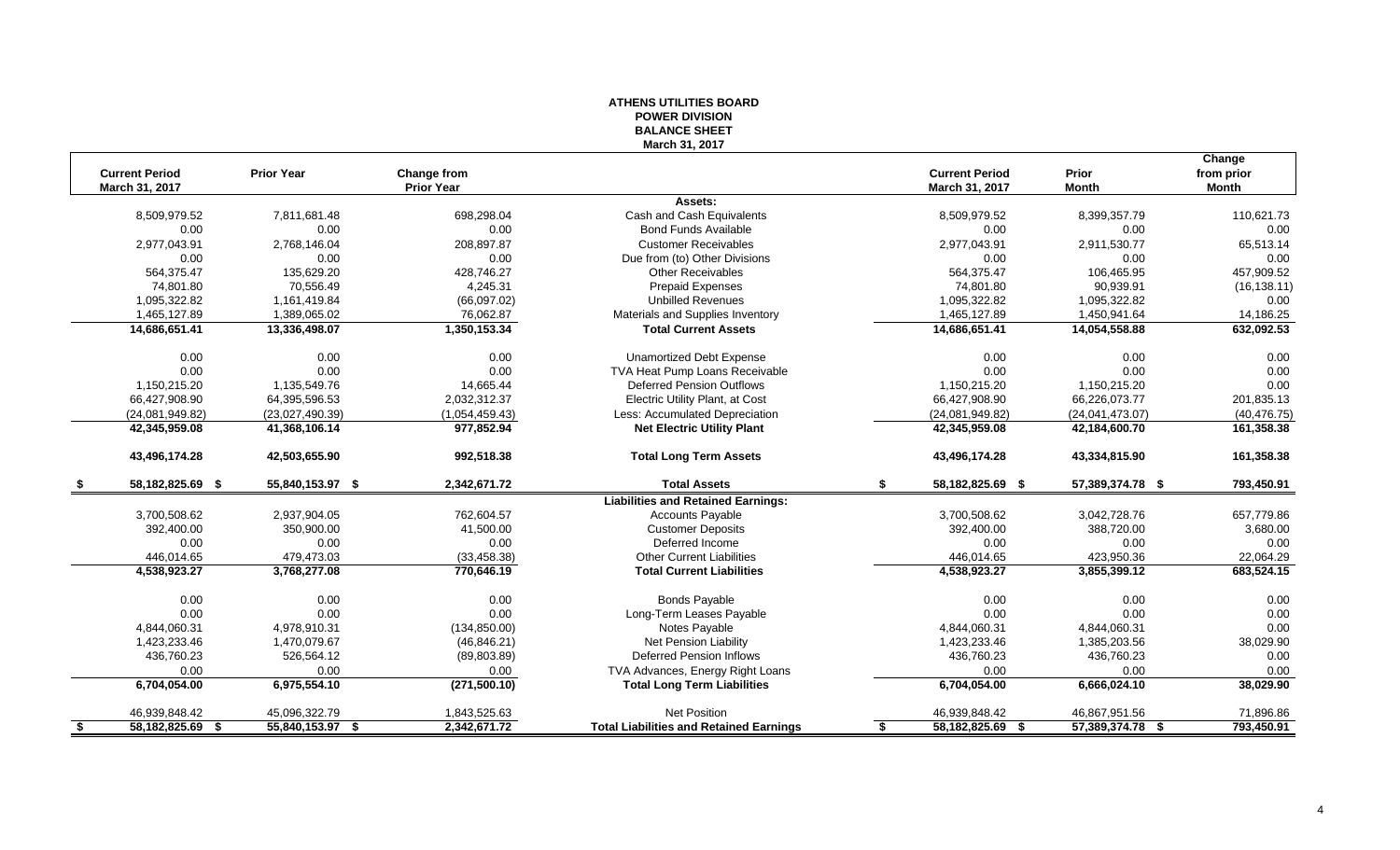|                                |                                   |                       | Auluis Uulilus Dodi u<br><b>Profit and Loss Statement - Power</b> |                         |                   |                       |
|--------------------------------|-----------------------------------|-----------------------|-------------------------------------------------------------------|-------------------------|-------------------|-----------------------|
|                                |                                   |                       | March 31, 2017                                                    |                         |                   |                       |
| Year-to-Date<br>March 31, 2017 | Year-to-Date<br><b>Prior Year</b> | Variance<br>Favorable | <b>Description</b>                                                | Current<br><b>Month</b> | Current<br>Month  | Variance<br>Favorable |
|                                |                                   | (Unfavorable)         |                                                                   | March 31, 2017          | <b>Prior Year</b> | (Unfavorable)         |
|                                |                                   |                       | <b>REVENUE:</b>                                                   |                         |                   |                       |
| 12,483,090.26                  | 11,895,737.58                     | 587,352.68            | <b>Residential Sales</b>                                          | 1,248,670.05            | 1,511,789.97      | (263, 119.92)         |
| 3,187,313.54                   | 3,070,056.49                      | 117,257.05            | <b>Small Commercial Sales</b>                                     | 292,818.31              | 336,379.03        | (43,560.72)           |
| 23,292,227.04                  | 22,033,692.11                     | 1,258,534.93          | Large Commercial Sales                                            | 2,784,293.88            | 2,174,496.20      | 609,797.68            |
| 312,638.77                     | 317,309.73                        | (4,670.96)            | Street and Athletic Lighting                                      | 33,447.55               | 34,194.49         | (746.94)              |
| 437,523.81                     | 407,914.30                        | 29,609.51             | Outdoor Lighting                                                  | 48,253.57               | 45,941.31         | 2,312.26              |
| 583,534.45                     | 517,519.46                        | 66,014.99             | Revenue from Fees                                                 | 56,225.31               | 54,917.15         | 1,308.16              |
| 40,296,327.87                  | 38,242,229.67                     | 2,054,098.20          | <b>Total Revenue</b>                                              | 4,463,708.67            | 4, 157, 718. 15   | 305,990.52            |
| 32,804,911.15                  | 31,032,747.19                     | (1,772,163.96)        | Power Costs                                                       | 3,695,406.98            | 2,912,902.80      | (782, 504.18)         |
| 7,491,416.72                   | 7.209.482.48                      | 281,934.24            | <b>Contribution Margin</b>                                        | 768,301.69              | 1,244,815.35      | (476, 513.66)         |
|                                |                                   |                       | <b>OPERATING EXPENSES:</b>                                        |                         |                   |                       |
| 1,468.00                       | 179.25                            | (1, 288.75)           | <b>Transmission Expense</b>                                       | 59.75                   | 59.75             | 0.00                  |
| 689,122.05                     | 635,358.72                        | (53, 763.33)          | <b>Distribution Expense</b>                                       | 95,897.74               | 64,369.48         | (31,528.26)           |
| 542,611.86                     | 516,782.51                        | (25, 829.35)          | Customer Service and Customer Acct. Expense                       | 75,938.34               | 56,692.44         | (19, 245.90)          |
| 1,317,907.90                   | 1,261,764.01                      | (56, 143.89)          | Administrative and General Expenses                               | 167,097.22              | 246,208.59        | 79,111.37             |
| 2,551,109.81                   | 2,414,084.49                      | (137, 025.32)         | <b>Total operating expenses</b>                                   | 338,993.05              | 367,330.26        | 28,337.21             |
|                                |                                   |                       | <b>Maintenance Expenses</b>                                       |                         |                   |                       |
| 99.14                          | 0.00                              | (99.14)               | <b>Transmission Expense</b>                                       | 0.00                    | 0.00              | 0.00                  |
| 906,188.71                     | 863,275.43                        | (42, 913.28)          | <b>Distribution Expense</b>                                       | 128,337.16              | 64,795.31         | (63, 541.85)          |
| 23,677.48                      | 43,596.10                         | 19,918.62             | Administrative and General Expense                                | 4,330.06                | 4,080.65          | (249.41)              |
| 929,965.33                     | 906,871.53                        | (23,093.80)           | <b>Total Maintenance Expenses</b>                                 | 132,667.22              | 68,875.96         | (63,791.26)           |
|                                |                                   |                       | <b>Other Operating Expense</b>                                    |                         |                   |                       |
| 1,223,306.63                   | 1,265,394.27                      | 42,087.64             | <b>Depreciation Expense</b>                                       | 144,774.89              | 134,072.42        | (10,702.47)           |
| 712,130.46                     | 709,296.89                        | (2,833.57)            | <b>Tax Equivalents</b>                                            | 78,718.50               | 79,329.16         | 610.66                |
| 1,935,437.09                   | 1,974,691.16                      | 39,254.07             | <b>Total Other Operating Expenses</b>                             | 223,493.39              | 213,401.58        | (10,091.81)           |
| 38,221,423.38                  | 36,328,394.37                     | (1,893,029.01)        | <b>Total Operating and Maintenance Expenses</b>                   | 4,390,560.64            | 3,562,510.60      | (828,050.04)          |
| 2,074,904.49                   | 1,913,835.30                      | 161,069.19            | <b>Operating Income</b>                                           | 73,148.03               | 595,207.55        | (522,059.52)          |
| 28,096.21                      | 41,507.71                         | (13, 411.50)          | Other Income                                                      | 3,227.81                | 2,926.72          | 301.09                |
| 2,103,000.70                   | 1,955,343.01                      | 147,657.69            | <b>Total Income</b>                                               | 76,375.84               | 598,134.27        | (521, 758.43)         |
| 16,732.18                      | 27,498.15                         | 10,765.97             | Miscellaneous Income Deductions                                   | 1,549.42                | 1,868.36          | 318.94                |
| 2,086,268.52                   | 1,927,844.86                      | 158,423.66            | <b>Net Income Before Debt Expenses</b>                            | 74,826.42               | 596,265.91        | (521, 439.49)         |
|                                |                                   |                       | <b>DEBT RELATED EXPENSES:</b>                                     |                         |                   |                       |
| 0.00                           | 0.00                              | 0.00                  | Amortization of Debt Related Expenses                             | 0.00                    | 0.00              | 0.00                  |
| 29,598.81                      | 10,227.37                         | (19, 371.44)          | <b>Interest Expense</b>                                           | 2,929.56                | (845.61)          | (3,775.17)            |
| 29,598.81                      | 10,227.37                         | (19, 371.44)          | <b>Total debt related expenses</b>                                | 2,929.56                | (845.61)          | (3,775.17)            |
| 2,056,669.71                   | 1,917,617.49                      | 139,052.22            | Net Income before Extraordinary Exp.                              | 71,896.86               | 597,111.52        | (525, 214.66)         |
| 50,504.90                      | 24,936.98                         | 25,567.92             | Extraordinary Income (Expense)                                    | 0.00                    | 11,590.70         | (11,590.70)           |
| 2,107,174.61 \$<br>- 5         | 1,942,554.47 \$                   | 164,620.14            | <b>CHANGE IN NET ASSETS</b>                                       | 71,896.86 \$            | 608,702.22 \$     | (536, 805.36)         |

# **Athens Utilities Board**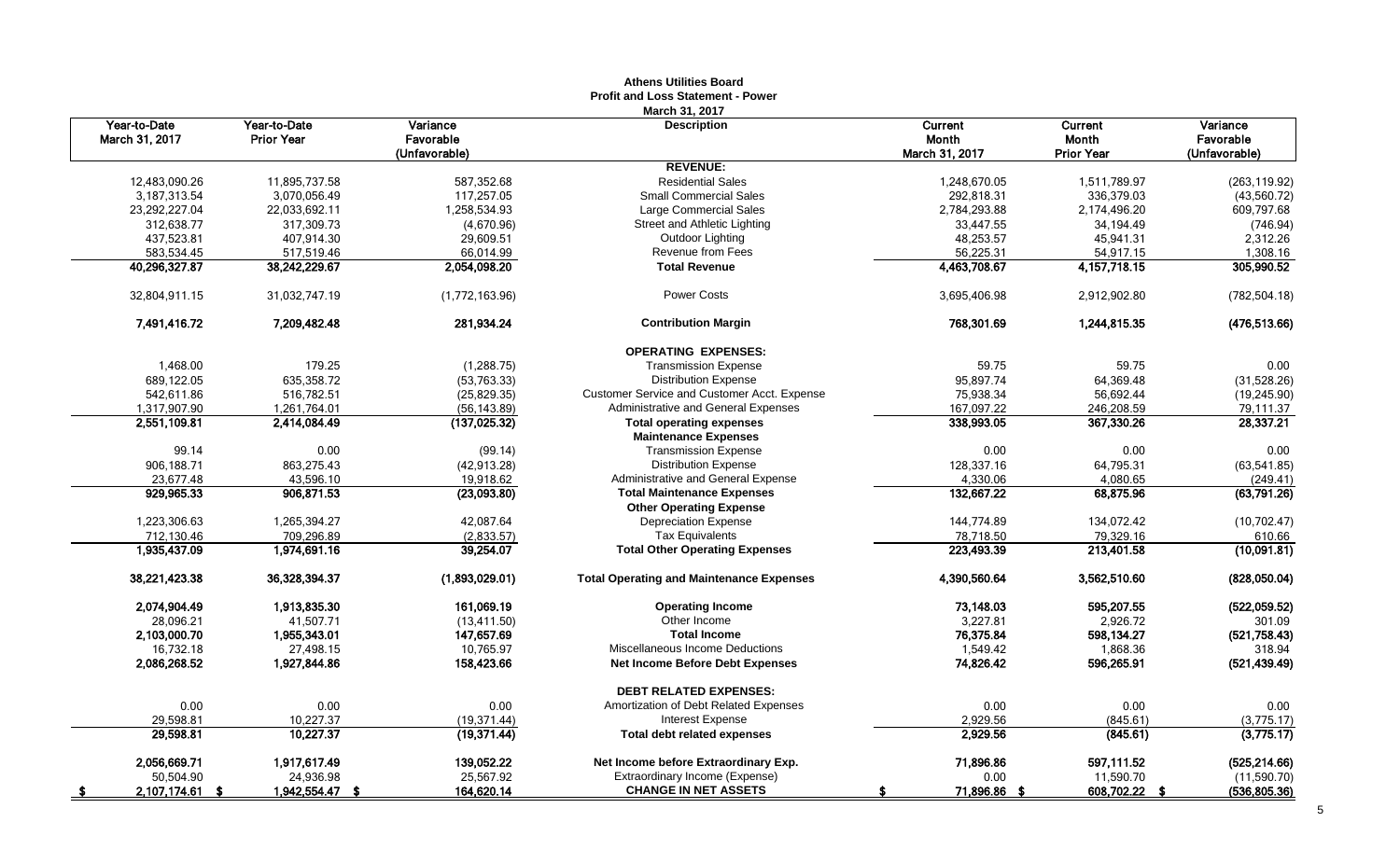|                                |                               |                     | Athens Othitles Doard<br><b>Budget Comparison - Power</b>        |                                        |                                 |                           |
|--------------------------------|-------------------------------|---------------------|------------------------------------------------------------------|----------------------------------------|---------------------------------|---------------------------|
| Year-to-Date<br>March 31, 2017 | Year-to-Date<br><b>Budget</b> | $Y-T-D$<br>Variance | March 31, 2017<br><b>Description</b>                             | <b>Current Month</b><br>March 31, 2017 | <b>Monthly</b><br><b>Budget</b> | <b>Budget</b><br>Variance |
|                                |                               |                     | <b>REVENUE:</b>                                                  |                                        |                                 |                           |
| 12,483,090.26                  | 12,273,012.87                 | 210,077.39          | <b>Residential Sales</b>                                         | 1,248,670.05                           | 1,507,320.65                    | (258, 650.60)             |
| 3,187,313.54                   | 3,146,474.76                  | 40,838.78           | <b>Small Commercial Sales</b>                                    | 292,818.31                             | 341,337.92                      | (48, 519.61)              |
| 23,292,227.04                  | 21,686,200.19                 | 1,606,026.85        | Large Commercial Sales                                           | 2,784,293.88                           | 2,188,189.10                    | 596,104.78                |
| 312,638.77                     | 350,812.43                    | (38, 173.66)        | Street and Athletic Lighting                                     | 33,447.55                              | 37,454.32                       | (4,006.77)                |
| 437,523.81                     | 394,500.00                    | 43,023.81           | Outdoor Lighting                                                 | 48,253.57                              | 44,000.00                       | 4,253.57                  |
| 583,534.45                     | 461,250.00                    | 122,284.45          | Revenue from Fees                                                | 56,225.31                              | 51,250.00                       | 4,975.31                  |
| 40,296,327.87                  | 38,312,250.24                 | 1,984,077.63        | <b>Total Revenue</b>                                             | 4,463,708.67                           | 4,169,551.99                    | 294,156.68                |
| 32,804,911.15                  | 31,231,984.53                 | (1,572,926.62)      | <b>Power Costs</b>                                               | 3,695,406.98                           | 3,070,434.15                    | (624, 972.83)             |
| 7,491,416.72                   | 7,080,265.71                  | 411,151.01          | <b>Contribution Margin</b><br><b>OPERATING EXPENSES:</b>         | 768,301.69                             | 1,099,117.84                    | (330, 816.15)             |
| 1,468.00                       | 0.00                          | (1,468.00)          | <b>Transmission Expense</b>                                      | 59.75                                  | 0.00                            | (59.75)                   |
| 689,122.05                     | 645,999.53                    | (43, 122.52)        | <b>Distribution Expense</b>                                      | 95,897.74                              | 62,127.65                       | (33,770.09)               |
| 542,611.86                     | 517,675.35                    | (24.936.51)         | <b>Customer Service and Customer Acct. Expense</b>               | 75,938.34                              | 56,918.16                       | (19,020.18)               |
| 1,317,907.90                   | 1,154,751.63                  | (163, 156.27)       | Administrative and General Expenses                              | 167,097.22                             | 148,530.06                      | (18, 567.16)              |
| 2,551,109.81                   | 2,318,426.50                  | (232, 683.31)       | <b>Total operating expenses</b>                                  | 338,993.05                             | 267,575.87                      | (71, 417.18)              |
|                                |                               |                     | <b>Maintenance Expenses</b>                                      |                                        |                                 |                           |
| 99.14                          | 0.00                          | (99.14)             | <b>Transmission Expense</b>                                      | 0.00                                   | 0.00                            | 0.00                      |
| 906,188.71                     | 844,947.45                    | (61, 241.26)        | <b>Distribution Expense</b>                                      | 128,337.16                             | 76,741.31                       | (51, 595.85)              |
| 23,677.48                      | 49,704.25                     | 26,026.77           | Administrative and General Expense                               | 4,330.06                               | 4,589.18                        | 259.12                    |
| 929,965.33                     | 894,651.71                    | (35,313.62)         | <b>Total Maintenance Expenses</b>                                | 132,667.22                             | 81,330.49                       | (51, 336.73)              |
|                                |                               |                     | <b>Other Operating Expense</b>                                   |                                        |                                 |                           |
| 1,223,306.63                   | 1,286,705.44                  | 63,398.81           | <b>Depreciation Expense</b>                                      | 144,774.89                             | 142,967.91                      | (1,806.98)                |
| 712,130.46                     | 743,427.86                    | 31,297.40           | <b>Tax Equivalents</b>                                           | 78,718.50                              | 81,996.43                       | 3,277.93                  |
| 1,935,437.09                   | 2,030,133.30                  | 94,696.21           | <b>Total Other Operating Expenses</b>                            | 223,493.39                             | 224,964.34                      | 1,470.95                  |
| 38,221,423.38                  | 36,475,196.04                 | (1,746,227.34)      | <b>Total Operating and Maintenance Expenses</b>                  | 4,390,560.64                           | 3,644,304.85                    | (746, 255.79)             |
| 2,074,904.49                   | 1,837,054.20                  | 237,850.29          | <b>Operating Income</b>                                          | 73,148.03                              | 525,247.14                      | (452,099.11)              |
| 28,096.21                      | 24,684.25                     | 3,411.96            | Other Income                                                     | 3,227.81                               | 1,787.02                        | 1,440.79                  |
| 2,103,000.70                   | 1,861,738.46                  | 241,262.24          | <b>Total Income</b>                                              | 76,375.84                              | 527,034.17                      | (450, 658.33)             |
| 16,732.18                      | 21,713.29                     | 4,981.11            | Miscellaneous Income Deductions                                  | 1,549.42                               | 2,362.82                        | 813.40                    |
| 2,086,268.52                   | 1,840,025.17                  | 246,243.35          | Net Income Before Debt Expenses<br><b>DEBT RELATED EXPENSES:</b> | 74,826.42                              | 524,671.35                      | (449, 844.93)             |
| 0.00                           | 0.00                          | 0.00                | Amortization of Debt Related Expenses                            | 0.00                                   | 0.00                            | 0.00                      |
| 29,598.81                      | 8,543.26                      | (21, 055.55)        | <b>Interest Expense</b>                                          | 2,929.56                               | 796.60                          | (2, 132.96)               |
| 29,598.81                      | 8,543.26                      | (21, 055.55)        | <b>Total debt related expenses</b>                               | 2,929.56                               | 796.60                          | (2, 132.96)               |
| 2,056,669.71                   | 1,831,481.91                  | 225,187.80          | Net Income before Extraordinary Exp.                             | 71,896.86                              | 523,874.74                      | (451, 977.88)             |
| 50,504.90                      | 15,000.00                     | 35,504.90           | <b>Extraordinary Income (Expense)</b>                            | 0.00                                   | 1,666.67                        | (1,666.67)                |
| 2,107,174.61 \$<br>$\sqrt{2}$  | 1,846,481.91 \$               | 260,692.70          | <b>CHANGE IN NET ASSETS</b>                                      | 71,896.86 \$                           | 525,541.41 \$                   | (453, 644.55)             |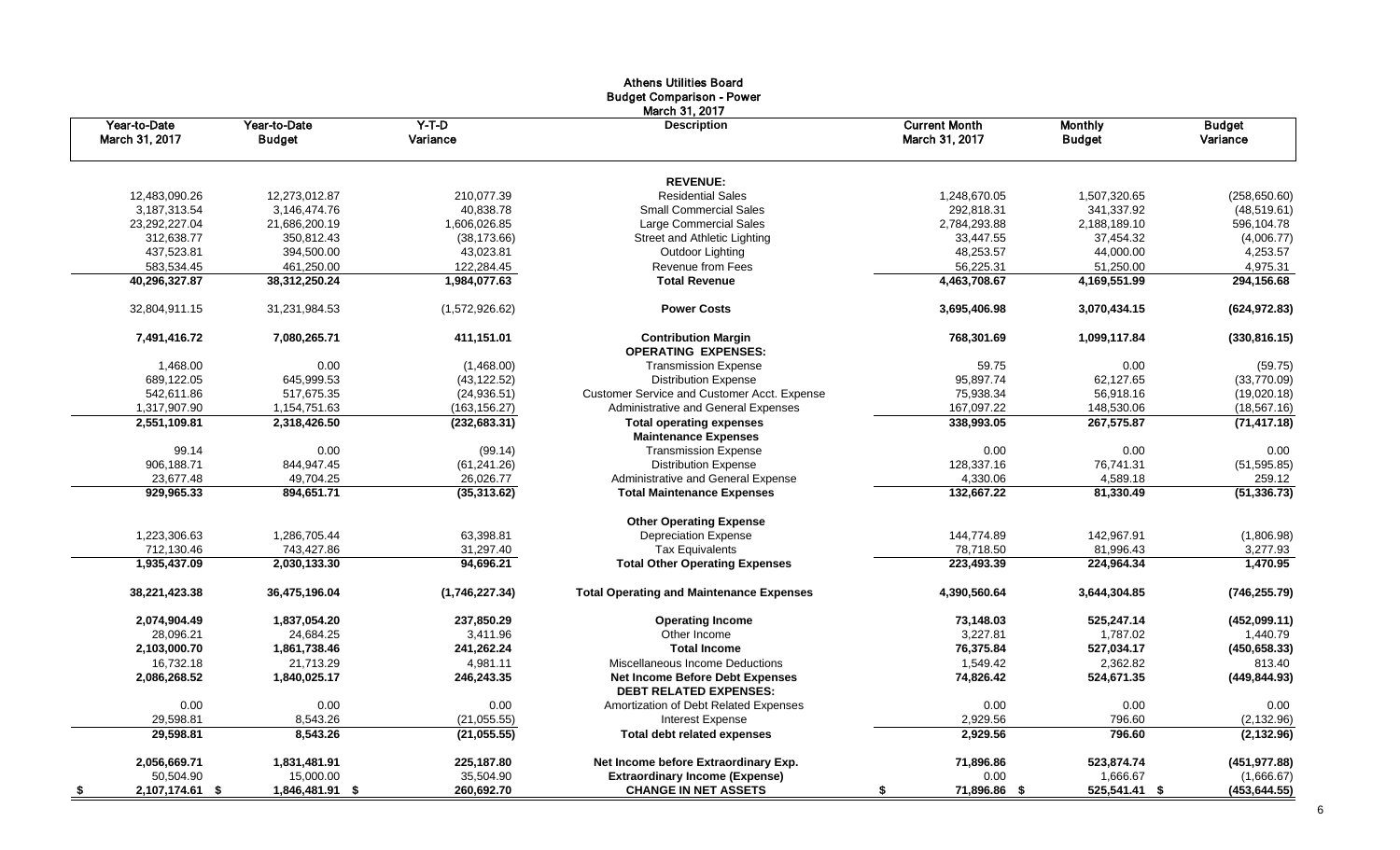## **Athens Utilities Board Power Division STATEMENTS OF CASH FLOWS March 31, 2017**

| Year-to-Date        | Year-to-Date       | Variance         |                                                                                     | <b>Month to Date</b> | <b>Month to Date</b> | Variance      |
|---------------------|--------------------|------------------|-------------------------------------------------------------------------------------|----------------------|----------------------|---------------|
| March 31, 2017      | <b>Prior Year</b>  |                  |                                                                                     | March 31, 2017       | <b>Prior Year</b>    |               |
|                     |                    |                  | <b>CASH FLOWS FROM OPERATION ACTIVITIES:</b>                                        |                      |                      |               |
| 2,107,174.61        | 1,942,554.47       | 164,620.14       | Net Operating Income                                                                | 71,896.86            | 608,702.22           | (536, 805.36) |
|                     |                    |                  | Adjustments to reconcile operating income                                           |                      |                      |               |
|                     |                    |                  | to net cash provided by operations:                                                 |                      |                      |               |
| 1,223,306.63        | 1,265,394.27       | (42,087.64)      | Depreciation                                                                        | 144.774.89           | 134,072.42           | 10,702.47     |
|                     |                    |                  | <b>Changes in Assets and Liabilities:</b>                                           |                      |                      |               |
| (206, 378.65)       | 930,798.26         | (1, 137, 176.91) | <b>Accounts Receivable</b>                                                          | (523, 422.66)        | 197,591.60           | (721, 014.26) |
| 0.00                | 0.00               | 0.00             | Due from (to) Other Divisions                                                       | 0.00                 | 0.00                 | 0.00          |
| 162,847.08          | 159.077.20         | 3.769.88         | <b>Prepaid Expenses</b>                                                             | 16,138.11            | 21,237.95            | (5,099.84)    |
| 132,571.19          | (568,072.36)       | 700,643.55       | <b>Deferred Pension Outflows</b>                                                    | 0.00                 | 0.00                 | 0.00          |
| 0.00                | 0.00               | 0.00             | Accrued, Unbilled Revenue                                                           | 0.00                 | 0.00                 | 0.00          |
| (52, 122, 11)       | (103, 777, 44)     | 51.655.33        | <b>Materials and Supplies</b>                                                       | (14, 186.25)         | (87,061.18)          | 72.874.93     |
| (827, 334.95)       | (1,907,166.87)     | 1,079,831.92     | <b>Accounts Payable</b>                                                             | 657,779.86           | (334, 337.47)        | 992,117.33    |
| (35,516.75)         | (6,912.09)         | (28,604.66)      | <b>Other Current Liabilities</b>                                                    | 11,518.74            | 7,702.78             | 3,815.96      |
| 30,020.00           | 48,900.00          | (18,880.00)      | <b>Customer Deposits</b>                                                            | 3,680.00             | 13,800.00            | (10, 120.00)  |
| (268, 662.27)       | 203,424.84         | (472,087.11)     | Net Pension Liability                                                               | 38,029.90            | 23,520.81            | 14,509.09     |
| 0.00                | 0.00               | 0.00             | <b>Deferred Pension Inflows</b>                                                     | 0.00                 | 0.00                 | 0.00          |
| 177,344.53          | 15,638.51          | 161,706.02       | <b>Retirements and Salvage</b>                                                      | (18, 414.53)         | 8.65                 | (18, 423.18)  |
| 0.00                | 0.00               | 0.00             | Deferred Income                                                                     | 0.00                 | 0.00                 | 0.00          |
| 2,443,249.31        | 1,979,858.79       | 463,390.52       | <b>Net Cash from Operating Activities</b><br><b>CASH FROM NONCAPITAL FINANCING:</b> | 387,794.92           | 585,237.78           | (197, 442.86) |
| 0.00                | 0.00               | 0.00             | Changes in Long-Term Lease Payable                                                  | 0.00                 | 0.00                 | 0.00          |
| 10,545.55           | (332,500.00)       | 343,045.55       | Changes in Notes Payable                                                            | 10,545.55            | (163,300.00)         | 173,845.55    |
| 0.00                | 0.00               | 0.00             | Changes in Bonds Payable                                                            | 0.00                 | 0.00                 | 0.00          |
| 0.00                | (440.21)           | 440.21           | Changes in TVA Loan Program                                                         | 0.00                 | 0.00                 | 0.00          |
| 10,545.55           | (332,940.21)       | 343,485.76       | <b>Net Cash from Noncapital Financing Activities</b>                                | 10,545.55            | (163, 300.00)        | 173,845.55    |
|                     |                    |                  | <b>CASH FLOWS FROM CAPITAL AND RELATED</b><br><b>INVESTING ACTIVITIES</b>           |                      |                      |               |
| 0.00                | 0.00               | 0.00             | Adj.Retained Earnings - TVA loss Adjustment                                         | 0.00                 | 0.00                 | 0.00          |
| 0.00                | (65, 272.79)       | 65,272.79        | <b>Prior Period Adjustment</b>                                                      | 0.00                 | 0.00                 | 0.00          |
| (2,333,608.71)      | (1.811.150.07)     | (522, 458.64)    | Changes in Electric Plant                                                           | (287, 718.74)        | (144, 248.75)        | (143, 469.99) |
| (2,333,608.71)      | (1,876,422.86)     | (457, 185.85)    | <b>Capital and Related Investing Activities</b>                                     | (287, 718.74)        | (144, 248.75)        | (143, 469.99) |
| 120,186.15 \$       | $(229.504.28)$ \$  | 349,690.43       | <b>Net Changes in Cash Position</b>                                                 | 110,621.73 \$        | 277,689.03 \$        | (167,067.30)  |
|                     |                    |                  |                                                                                     |                      |                      |               |
| 8,389,793.37        | 8,041,185.76       | 348,607.61       | Cash at Beginning of Period                                                         | 8,399,357.79         | 7,533,992.45         | 865,365.34    |
| 8,509,979.52        | 7,811,681.48       | 698,298.04       | Cash at end of Period                                                               | 8,509,979.52         | 7,811,681.48         | 698,298.04    |
| \$<br>120,186.15 \$ | $(229, 504.28)$ \$ | 349,690.43       | <b>Changes in Cash and Equivalents</b>                                              | 110,621.73 \$<br>\$  | 277,689.03 \$        | (167,067.30)  |

**Long-Term Debt** \$4,844,060.31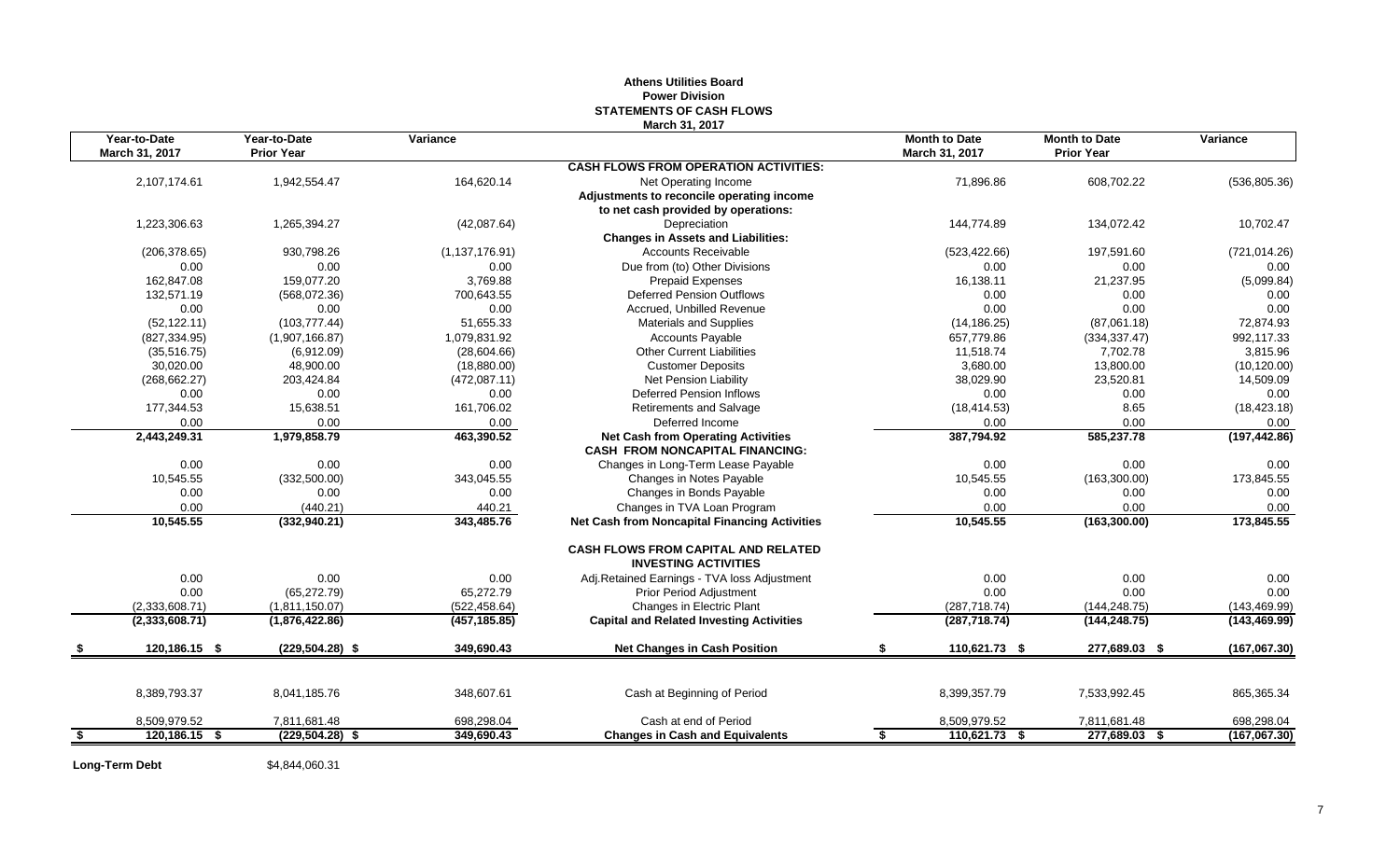## Athens Utilities Board Statistics Report March 31, 2017

| Power:                       |         |        |           |                |
|------------------------------|---------|--------|-----------|----------------|
|                              | Current | Prior  |           | # Accounts     |
| Number of services:          | Month   | Year   | Change    | Change         |
| Residential                  | 10,890  | 10,985 | $-0.86%$  | $-95$          |
| Small Commercial             | 1,933   | 1,977  | $-2.23%$  | $-44$          |
| Large Commercial             | 270     | 258    | 4.65%     | 12             |
| Street and Athletic Lighting | 21      | 21     | 0.00%     | $\overline{0}$ |
| Outdoor Lighting             | 60      | 61     | $-1.64%$  | $-1$           |
| Total Services               | 13.174  | 13.302 | $-0.96\%$ | $-128$         |

| <b>Sales Volumes:</b>      |            | <b>Current Month</b> |           | Year-to-Date |                   |           |  |
|----------------------------|------------|----------------------|-----------|--------------|-------------------|-----------|--|
| Kwh                        | 3/31/2017  | <b>Prior Year</b>    | Change    | 3/31/2017    | <b>Prior Year</b> | Change    |  |
| Residential                | 12,371,872 | 16,008,361           | $-22.72%$ | 122,185,977  | 119.778.732       | 2.01%     |  |
| Small Commercial           | 2,374,165  | 2,919,014            | $-18.67%$ | 26,381,984   | 26,094,452        | 1.10%     |  |
| Large Commercial           | 35,857,912 | 33,223,881           | 7.93%     | 324,427,202  | 308,131,572       | 5.29%     |  |
| <b>Street and Athletic</b> | 254,544    | 288,216              | $-11.68%$ | 2,373,567    | 2,641,784         | $-10.15%$ |  |
| Outdoor Lighting           | 271.806    | 278,392              | $-2.37%$  | 2,476,699    | 2,506,740         | $-1.20%$  |  |
| Total                      | 51,130,299 | 52,717,864           | $-3.01%$  | 477.845.429  | 459,153,280       | 4.07%     |  |

| Employment         |                |                   |                   |
|--------------------|----------------|-------------------|-------------------|
|                    | March 31, 2017 | <b>Same Month</b> | <b>Difference</b> |
|                    |                | <b>Prior Year</b> |                   |
| Employee Headcount | 54.00          | 53.00             | 1.00              |
| <b>IFTE</b>        | 57.94          | 55.61             | 2.33              |
| $Y-T-D$ FTE        | 58.19          | 56.53             | 1.66              |

| Heating/Cooling Degree Days (Calendar Month): |                |                   |                   |
|-----------------------------------------------|----------------|-------------------|-------------------|
|                                               | March 31, 2017 | <b>Prior Year</b> | <b>Difference</b> |
| <b>Heating Degree Days</b>                    | 452            | 35'               | 101               |
| Cooling Degree Days                           |                |                   | -8                |
|                                               |                |                   |                   |

| Heating/Cooling Degree Days (Billing Period): |                |                   |                   |
|-----------------------------------------------|----------------|-------------------|-------------------|
|                                               | March 31, 2017 | <b>Prior Year</b> | <b>Difference</b> |
| Heating Degree Days                           | 476            | 455               | 22                |
| Cooling Degree Days                           |                | 10                | $-10$             |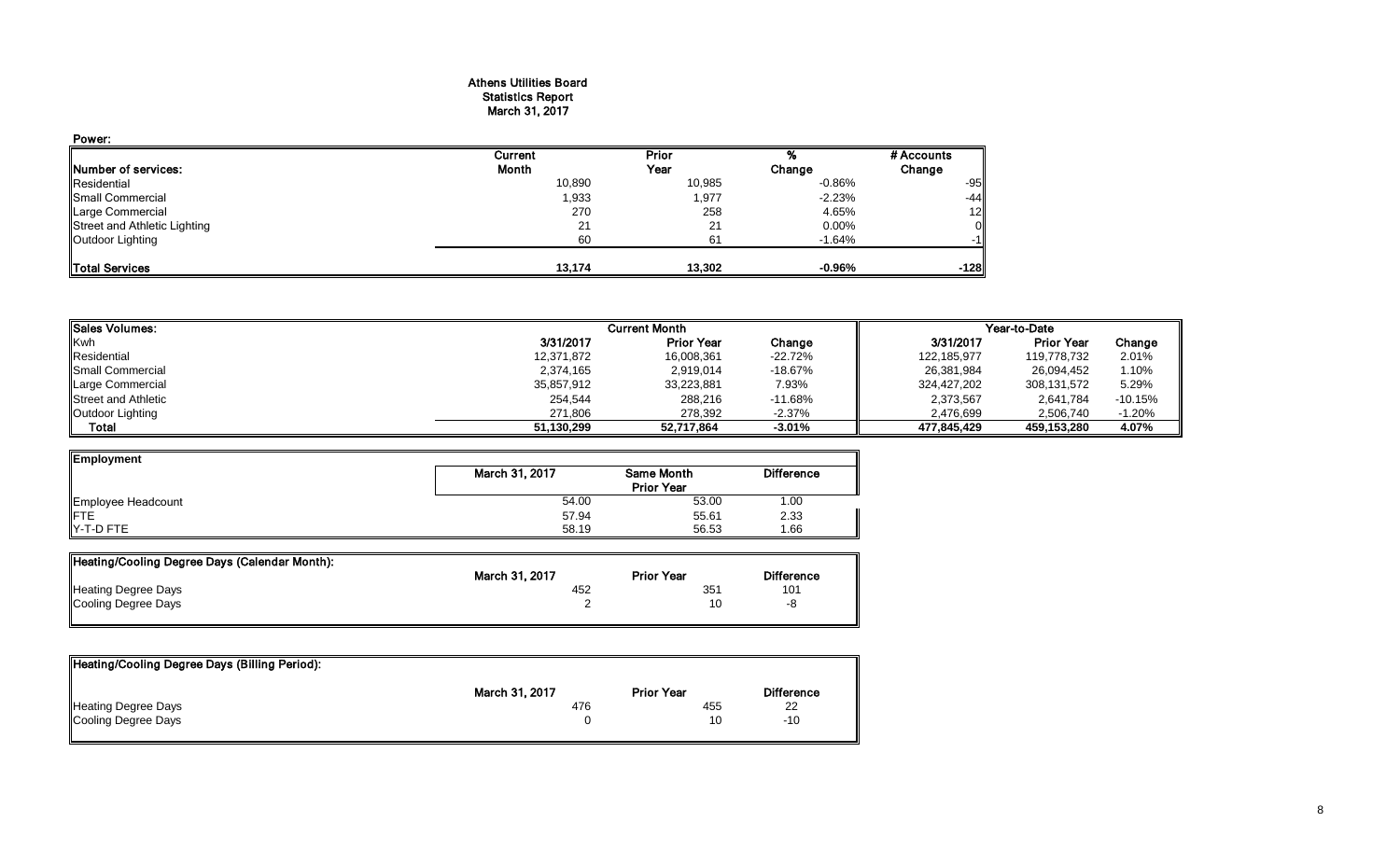#### **Athens Utilities Board Power Division Capital Budget Month Ending as of March 31, 2017**

|                                                      | <b>Budget</b>        | <b>Actual</b>  | Variance to date<br>Favorable | <b>Estimated</b><br>% Project | % of Budget<br><b>Expended</b> |
|------------------------------------------------------|----------------------|----------------|-------------------------------|-------------------------------|--------------------------------|
| <b>Planned Capital Improvements:</b>                 |                      |                | (Unfavorable)                 | Completion                    |                                |
| Replace Truck 7 (CNG)                                | 50,000               | 36,916         | 13,084                        | 100.00%                       | 73.83%                         |
| Replace Truck 36                                     | 280,000              |                | 280,000                       |                               |                                |
| Truck 11 (AGM)                                       | 40,000               |                | 40,000                        |                               |                                |
| <b>SCADA</b>                                         | 130,000              |                | 130,000                       | 10.00%                        |                                |
| Bohanan Addition change out/upgrade                  | 150,000              | 136,619        | 13,381                        | 95.00%                        | 91.08%                         |
| MPower (Place Holder)                                | 20,000               |                | 20,000                        |                               |                                |
| <b>LED Purchases</b>                                 | 300,000              | 209,505        | 90,495                        | 70.00%                        | 69.84%                         |
| Purchase Etowah Switching Station (BOND/DEBT)        | 1,100,000            |                | 1,100,000                     |                               |                                |
| <b>Etowah Switch Station Fiber</b>                   | 90,000               |                | 90,000                        |                               |                                |
| Etowah Switching Station Renovation (BOND/DEBT)      | 500,000              |                | 500,000                       |                               |                                |
| <b>Wireless Network</b>                              | 50,000               | 853            | 49,147                        | 10.00%                        | 1.71%                          |
| 411 North Fiber                                      | 90,000               |                | 90,000                        |                               |                                |
| Capacitor System (Continue)                          | 150,000              |                | 150,000                       |                               |                                |
| Server, Switch, Data Processing Upgrades             | 26,650               | 19,349         | 7,301                         | 80.00%                        | 72.60%                         |
| <b>Communications Tower</b>                          | 20,500               | 35,490         | (14,990)                      | 50.00%                        | 173.12%                        |
| Backup Radio System                                  | 30,000               | 29,739         | 261                           | 50.00%                        | 99.13%                         |
| Other System Improvements                            | 337,653              | 230,547        | 107,106                       |                               | 68.28% Continuous              |
| Poles                                                | 303,887              | 114,359        | 189,529                       |                               | 37.63% Continuous              |
| Primary Wire and Underground                         | 500,000              | 285,469        | 214,531                       |                               | 57.09% Continuous              |
| Transformers                                         | 450,204              | 284,870        | 165,333                       |                               | 63.28% Continuous              |
| Services                                             | 281,377              | 178,391        | 102,986                       |                               | 63.40% Continuous              |
| <b>Total Planned Capital Improvements:</b>           | 4,900,271            | 1,562,108      | 3,338,163                     |                               |                                |
| <b>Other Assets:</b>                                 |                      |                |                               |                               |                                |
| Central Athens Sub Replace AIM Switch 600            |                      | 70,060         | (70,060)                      |                               |                                |
| Replace Truck 3 (CNG) (2015 Budget)                  | 55,000.00            | 44,156         | 10,844                        |                               |                                |
| <b>RTC Fiber</b>                                     |                      | 68,038         | (68,038)                      |                               |                                |
| 300 Kva pad mount transformer - Athens Regional Park |                      | 15,724         | (15, 724)                     |                               |                                |
| Replace Truck 27 (2016 Budget)                       | 150,000.00           | 107,732        | 42,268                        |                               |                                |
| TDPT Project - Denso Dr                              |                      | 10,377         | (10, 377)                     |                               |                                |
| Tornado Damage/Repair Work                           |                      | 381,286        | (381, 286)                    |                               |                                |
| Other                                                |                      | 57,352         | (57, 352)                     |                               |                                |
| <b>Total Other Assets:</b>                           | 205,000              | 754,724        | (549, 724)                    |                               |                                |
| Totals:                                              | $5,105,271$ \$<br>s. | $2,316,832$ \$ | 2,788,439                     |                               |                                |
|                                                      |                      |                |                               |                               |                                |

Percentage of Budget Spent Year-to-date 45.38%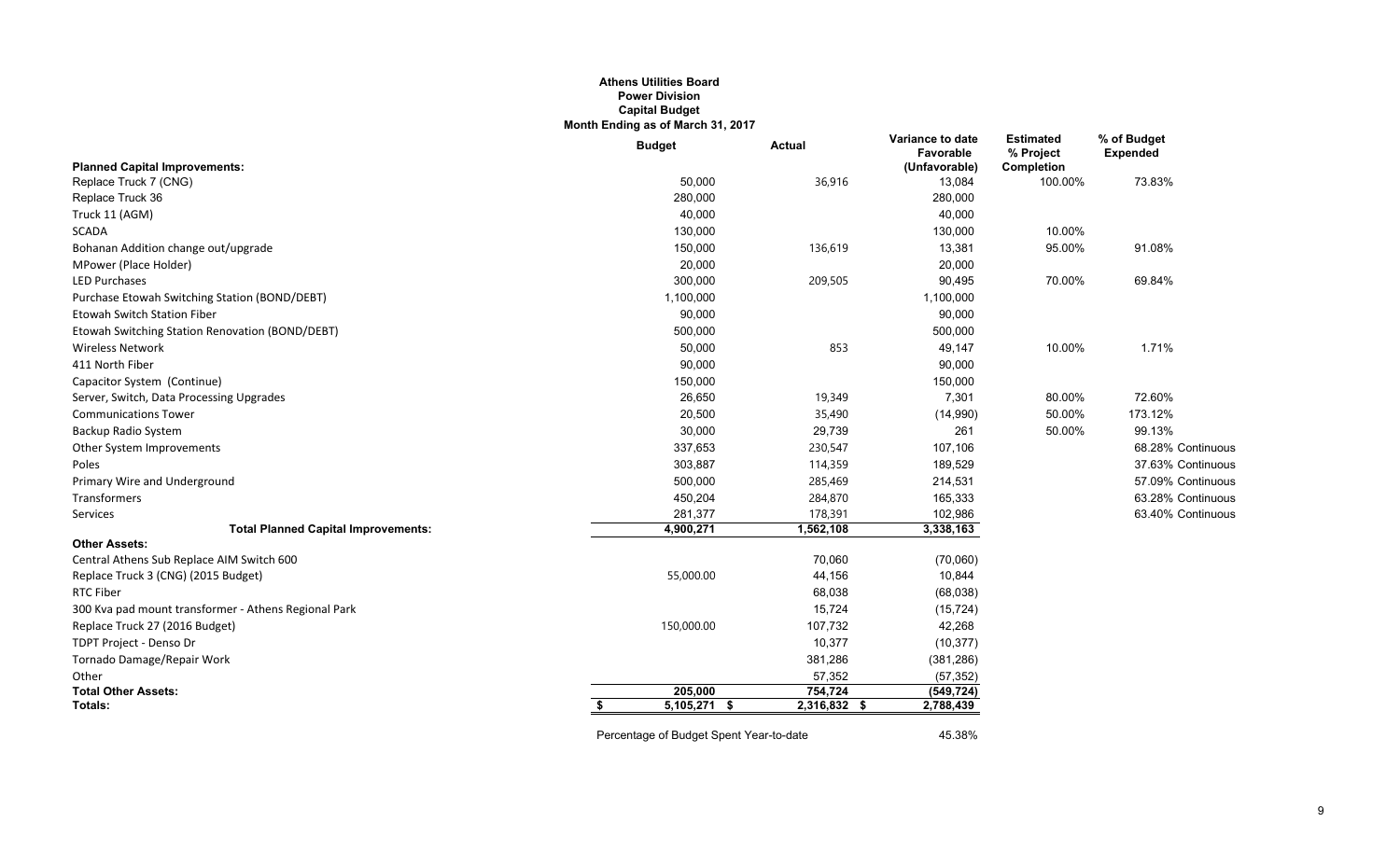## **ATHENS UTILITIES BOARD WATER DIVISION BALANCE SHEET March 31, 2017**

|      | <b>Current Period</b> | <b>Prior Year</b> | <b>Change from</b> |                                                | <b>Current Period</b>  | Prior            | Change<br>from prior |
|------|-----------------------|-------------------|--------------------|------------------------------------------------|------------------------|------------------|----------------------|
|      | March 31, 2017        |                   | <b>Prior Year</b>  |                                                | March 31, 2017         | <b>Month</b>     | <b>Month</b>         |
|      |                       |                   |                    | Assets:                                        |                        |                  |                      |
|      | 3,952,030.35          | 4,706,426.13      | (754, 395.78)      | Cash and Cash Equivalents                      | 3,952,030.35           | 4,307,345.84     | (355, 315.49)        |
|      | 260,243.21            | 246,568.36        | 13,674.85          | <b>Customer Receivables</b>                    | 260,243.21             | 281,644.59       | (21, 401.38)         |
|      | 0.00                  | 0.00              | 0.00               | Due to/from Other Divisions                    | 0.00                   | 0.00             | 0.00                 |
|      | 862,825.26            | 16,348.71         | 846,476.55         | Other Receivables                              | 862,825.26             | 857,432.01       | 5,393.25             |
|      | 135,186.32            | 137,879.90        | (2,693.58)         | <b>Prepaid Expenses</b>                        | 135,186.32             | 144,337.77       | (9, 151.45)          |
|      | 201,439.46            | 213,563.80        | (12, 124.34)       | Materials and Supplies Inventory               | 201,439.46             | 202,857.08       | (1,417.62)           |
|      | 5,411,724.60          | 5,320,786.90      | 90,937.70          | <b>Total Current Assets</b>                    | 5,411,724.60           | 5,793,617.29     | (381, 892.69)        |
|      | 0.00                  | 0.00              | 0.00               | Reserve and Other                              | 0.00                   | 0.00             | 0.00                 |
|      | 0.00                  | 0.00              | 0.00               | <b>Total Restricted Assets</b>                 | 0.00                   | 0.00             | 0.00                 |
|      | 0.00                  | 0.00              | 0.00               | Debt Issue Costs, Net of Amortization          | 0.00                   | 0.00             | 0.00                 |
|      | 319,681.30            | 374,693.89        | (55,012.59)        | <b>Deferred Pension Outflows</b>               | 319,681.30             | 319,681.30       | 0.00                 |
|      | 33,107,808.40         | 30,532,010.14     | 2,575,798.26       | Water Utility Plant, at cost                   | 33,107,808.40          | 32,614,245.40    | 493,563.00           |
|      | (13,036,285.73)       | (12, 433, 070.22) | (603, 215.51)      | Less: Accumulated Depreciation                 | (13,036,285.73)        | (12,979,081.54)  | (57, 204.19)         |
|      | 20,071,522.67         | 18,098,939.92     | 1,972,582.75       | <b>Net Water Utility Plant</b>                 | 20,071,522.67          | 19,635,163.86    | 436,358.81           |
|      | 20,391,203.97         | 18,473,633.81     | 1,917,570.16       | <b>Total Long Term Assets</b>                  | 20,391,203.97          | 19,954,845.16    | 436,358.81           |
| - \$ | 25,802,928.57 \$      | 23,794,420.71 \$  | 2,008,507.86       | <b>Total Assets</b>                            | 25,802,928.57 \$<br>\$ | 25,748,462.45 \$ | 54,466.12            |
|      |                       |                   |                    | <b>Liabilities and Retained Earnings:</b>      |                        |                  |                      |
|      | 165,937.85            | 120,688.12        | 45.249.73          | <b>Accounts Payable</b>                        | 165.937.85             | 135.847.73       | 30,090.12            |
|      | 47,390.00             | 42,630.00         | 4,760.00           | <b>Customer Deposits</b>                       | 47,390.00              | 47,145.00        | 245.00               |
|      | 112,653.19            | 125,460.53        | (12, 807.34)       | <b>Other Current Liabilities</b>               | 112,653.19             | 110,262.46       | 2,390.73             |
|      | 325,981.04            | 288,778.65        | 37,202.39          | <b>Total Current Liabilities</b>               | 325,981.04             | 293,255.19       | 32,725.85            |
|      | 394,087.14            | 412,778.26        | (18,691.12)        | Net Pension Liability                          | 394,087.14             | 383,093.20       | 10,993.94            |
|      | 120,006.40            | 148,263.33        | (28, 256.93)       | <b>Deferred Pension Inflows</b>                | 120,006.40             | 120,006.40       | 0.00                 |
|      | 0.00                  | 0.00              | 0.00               | <b>Bonds Payable</b>                           | 0.00                   | 0.00             | 0.00                 |
|      | 4,223,048.70          | 3,230,504.33      | 992,544.37         | Note Payable                                   | 4,223,048.70           | 4,229,932.89     | (6,884.19)           |
|      | 4,737,142.24          | 3,791,545.92      | 945,596.32         | <b>Total Long Term Liabilities</b>             | 4,737,142.24           | 4,733,032.49     | 4,109.75             |
|      |                       |                   |                    |                                                |                        |                  |                      |
|      | 20,739,805.29         | 19,714,096.14     | 1,025,709.15       | <b>Net Position</b>                            | 20,739,805.29          | 20,722,174.77    | 17,630.52            |
| - 5  | 25,802,928.57 \$      | 23,794,420.71 \$  | 2,008,507.86       | <b>Total Liabilities and Retained Earnings</b> | \$<br>25,802,928.57 \$ | 25,748,462.45 \$ | 54,466.12            |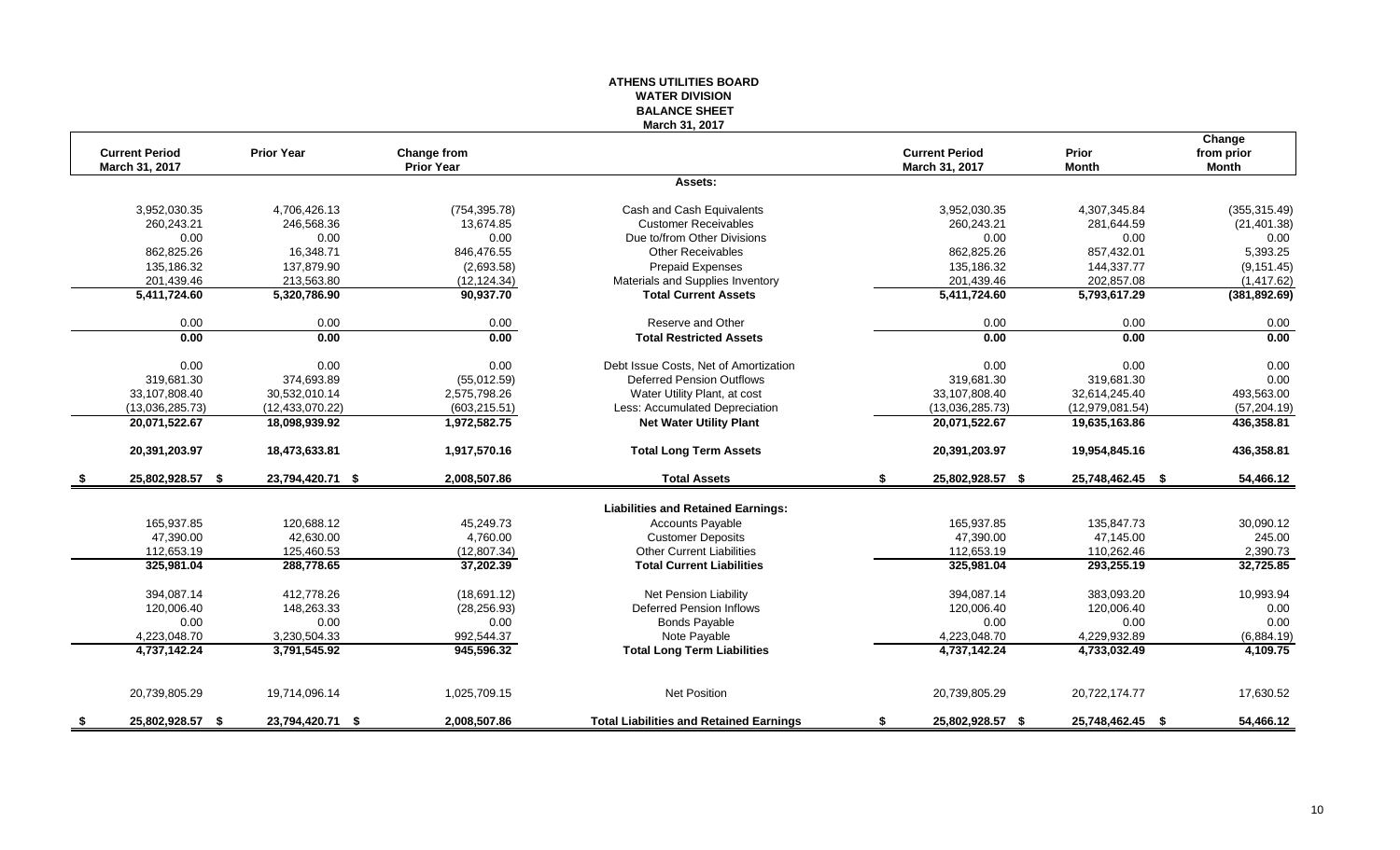|                |                   |                       | March 31, 2017                                 |                         |                   |                       |
|----------------|-------------------|-----------------------|------------------------------------------------|-------------------------|-------------------|-----------------------|
| Year-to-Date   | Year-to-Date      | Variance<br>Favorable | <b>Description</b>                             | Current<br><b>Month</b> | Current<br>Month  | Variance<br>Favorable |
| March 31, 2017 | <b>Prior Year</b> | (Unfavorable)         |                                                | March 31, 2017          | <b>Prior Year</b> | (Unfavorable)         |
|                |                   |                       | <b>REVENUE:</b>                                |                         |                   |                       |
| 1,362,943.55   | 1,305,441.42      | 57,502.13             | Residential                                    | 150,692.67              | 136,327.26        | 14,365.41             |
| 1,450,617.35   | 1,408,918.66      | 41,698.69             | <b>Small Commercial</b>                        | 139,849.06              | 159,324.38        | (19, 475.32)          |
| 320,642.74     | 330,995.22        | (10, 352.48)          | Large Commercial                               | 35,273.79               | 35,985.20         | (711.41)              |
| 93,111.33      | 93,069.76         | 41.57                 | Other                                          | 12,097.33               | 9,800.95          | 2,296.38              |
| 3,227,314.97   | 3,138,425.06      | 88,889.91             | <b>Total Revenue</b>                           | 337,912.85              | 341,437.79        | (3,524.94)            |
| 473,327.28     | 432,560.24        | (40, 767.04)          | <b>Purchased Supply</b>                        | 50,059.41               | 48,061.27         | (1,998.14)            |
| 2,753,987.69   | 2,705,864.82      | 48,122.87             | <b>Contribution Margin</b>                     | 287,853.44              | 293,376.52        | (5,523.08)            |
|                |                   |                       | <b>OPERATING EXPENSES:</b>                     |                         |                   |                       |
| 250,594.50     | 267,433.31        | 16,838.81             | Source and Pump Expense                        | 25,472.79               | 26.716.51         | 1,243.72              |
| 155,698.65     | 121,781.28        | (33, 917.37)          | <b>Distribution Expense</b>                    | 31,502.27               | 11,672.54         | (19, 829.73)          |
| 310,439.09     | 296,985.50        | (13, 453.59)          | Customer Service and Customer Acct. Expense    | 42,066.95               | 28,477.71         | (13,589.24)           |
| 592,935.61     | 562,141.47        | (30, 794.14)          | Administrative and General Expense             | 73,231.83               | 67,452.59         | (5,779.24)            |
| 1,309,667.85   | 1,248,341.56      | (61, 326.29)          | <b>Total operating expenses</b>                | 172,273.84              | 134,319.35        | (37, 954.49)          |
|                |                   |                       | <b>Maintenance Expenses</b>                    |                         |                   |                       |
| 61.644.03      | 50.357.98         | (11, 286.05)          | Source and Pump Expense                        | 7.875.76                | 4.767.10          | (3, 108.66)           |
| 251,120.66     | 252,715.14        | 1,594.48              | <b>Distribution Expense</b>                    | 29,785.03               | 34,406.93         | 4,621.90              |
| 3,456.82       | 4,918.29          | 1,461.47              | Administrative and General Expense             | 372.99                  | 466.83            | 93.84                 |
| 316,221.51     | 307,991.41        | (8,230.10)            | <b>Total Maintenance Expense</b>               | 38,033.78               | 39,640.86         | 1,607.08              |
|                |                   |                       | <b>Other Operating Expenses</b>                |                         |                   |                       |
| 538,925.60     | 551,132.79        | 12,207.19             | <b>Depreciation Expense</b>                    | 53,559.40               | 58,620.81         | 5,061.41              |
| 538,925.60     | 551,132.79        | 12,207.19             | <b>Total Other Operating Expenses</b>          | 53,559.40               | 58,620.81         | 5,061.41              |
| 2,638,142.24   | 2,540,026.00      | (98, 116.24)          | <b>Total Operating and Maintenance Expense</b> | 313,926.43              | 280,642.29        | (33, 284.14)          |
| 589,172.73     | 598,399.06        | (9,226.33)            | <b>Operating Income</b>                        | 23,986.42               | 60,795.50         | (36,809.08)           |
| 13,974.52      | 10,496.71         | 3,477.81              | Other Income                                   | 1,390.72                | 1,317.49          | 73.23                 |
| 603,147.25     | 608,895.77        | (5,748.52)            | <b>Total Income</b>                            | 25,377.14               | 62,112.99         | (36, 735.85)          |
| 7,387.50       | 7,534.10          | 146.60                | Other Expense                                  | 81.25                   | (2,882.50)        | (2,963.75)            |
| 595,759.75     | 601,361.67        | (5,601.92)            | <b>Net Income Before Debt Expense</b>          | 25,295.89               | 64,995.49         | (39,699.60)           |
|                |                   |                       | <b>DEBT RELATED EXPENSES:</b>                  |                         |                   |                       |
| 0.00           | 0.00              | 0.00                  | Amortization of Debt Discount                  | 0.00                    | 0.00              | 0.00                  |
| 69,479.89      | 70,015.67         | 535.78                | Interest on Long Term Debt                     | 7,665.37                | 7,690.51          | 25.14                 |
| 69,479.89      | 70,015.67         | 535.78                | <b>Total debt related expenses</b>             | 7,665.37                | 7,690.51          | 25.14                 |
| 526,279.86     | 531,346.00        | (5,066.14)            | Net Income Before Extraordinary Income         | 17,630.52               | 57,304.98         | (39,674.46)           |
| 297,943.88     | (77, 191.32)      | 375,135.20            | Grants, Contributions, Extraordinary           | 0.00                    | 1,500.00          | (1,500.00)            |
| 824,223.74 \$  | 454,154.68 \$     | 370,069.06            | <b>CHANGE IN NET ASSETS</b>                    | 17,630.52 \$            | 58,804.98         | (41, 174.46)          |

# Athens Utilities Board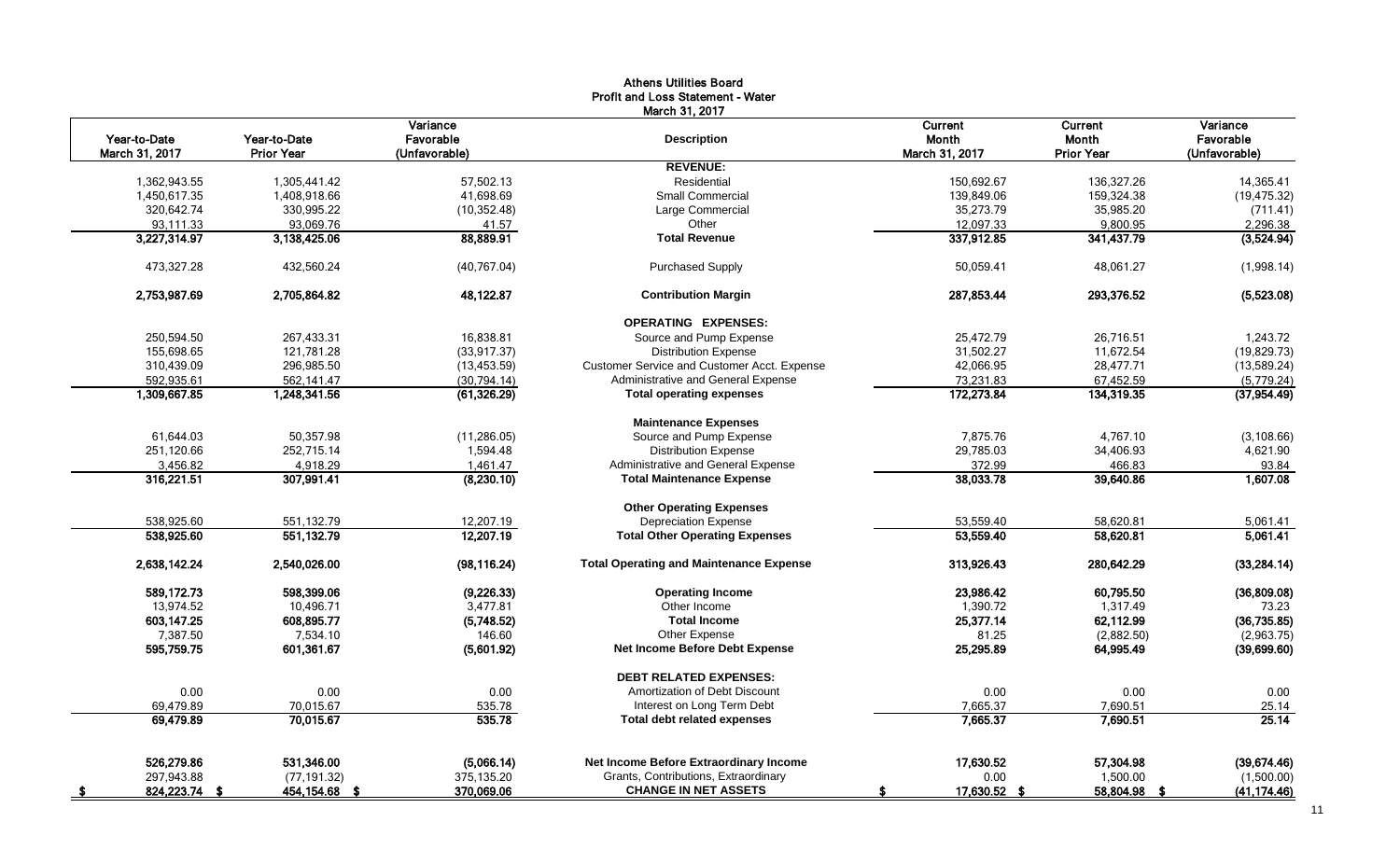| Year-to-Date<br>$Y-T-D$<br><b>Current Month</b><br>Year-to-Date<br><b>Description</b><br><b>Monthly</b><br>Budget<br>March 31, 2017<br>Variance<br>March 31, 2017<br>Variance<br><b>Budget</b><br><b>Budget</b><br><b>REVENUE:</b><br>1,362,943.55<br>1,328,558.98<br>34,384.57<br>Residential<br>150,692.67<br>117.337.46<br>33,355.21<br>1,450,617.35<br>1,473,351.06<br>(22, 733.71)<br><b>Small Commercial</b><br>139,849.06<br>168,574.30<br>(28, 725.24)<br>38,798.27<br>320,642.74<br>326,705.05<br>(6,062.31)<br>Large Commercial<br>35,273.79<br>(3,524.48)<br>84,590.41<br>8,520.92<br>12,097.33<br>8,890.70<br>93,111.33<br>Other<br>3,206.63<br>3,227,314.97<br>3,213,205.50<br>14,109.47<br><b>Total Revenue</b><br>337,912.85<br>333,600.73<br>473,327.28<br>434,177.47<br>(39, 149.81)<br><b>Purchased Supply</b><br>50,059.41<br>48,104.47<br>287,853.44<br>2,753,987.69<br>2,779,028.03<br>(25,040.34)<br><b>Contribution Margin</b><br>285,496.27<br><b>OPERATING EXPENSES:</b><br>250,594.50<br>272,997.32<br>22,402.82<br>Source and Pump Expense<br>25,472.79<br>27,159.56<br>155,698.65<br>127,297.46<br><b>Distribution Expense</b><br>31,502.27<br>15,437.44<br>(28, 401.19)<br>310,439.09<br>291,969.72<br>(18, 469.37)<br>Customer Service and Customer Acct. Expense<br>42,066.95<br>30,031.88<br>Administrative and General Expense<br>73,231.83<br>592,935.61<br>572,117.14<br>(20, 818.47)<br>66,431.66<br>1,309,667.85<br>1,264,381.63<br>(45, 286.22)<br><b>Total operating expenses</b><br>172.273.84<br>139.060.54<br><b>Maintenance Expenses</b><br>63,118.52<br>7,875.76<br>61,644.03<br>1,474.49<br>Source and Pump Expense<br>5,963.60<br>251,120.66<br>263,308.67<br>12,188.01<br><b>Distribution Expense</b><br>29,785.03<br>26,776.92<br>3,456.82<br>6,131.72<br>2,674.90<br>Administrative and General Expense<br>372.99<br>1,005.34<br>316,221.51<br>332,558.91<br>16,337.40<br>38,033.78<br>33,745.86<br>(4, 287.92)<br><b>Total Maintenance Expense</b><br><b>Other Operating Expenses</b><br><b>Depreciation Expense</b><br>538,925.60<br>573,798.37<br>34,872.77<br>53,559.40<br>64,994.78<br>11,435.38<br>538,925.60<br>573,798.37<br>34,872.77<br><b>Total Other Operating Expenses</b><br>53,559.40<br>64,994.78<br>11,435.38<br><b>Total Operating and Maintenance Expenses</b><br>2,638,142.24<br>2,604,916.39<br>(33, 225.85)<br>313,926.43<br>285,905.65<br>589,172.73<br>608,289.11<br>(19, 116.38)<br><b>Operating Income</b><br>23,986.42<br>47,695.08<br>13,974.52<br>11,901.86<br>2,072.66<br>Other Income<br>1,390.72<br>(1,283.60)<br>(21, 034.34)<br>603,147.25<br>620,190.97<br>(17, 043.72)<br><b>Total Income</b><br>25,377.14<br>46,411.48<br>7,387.50<br>7,487.90<br>100.40<br>Other Expense<br>81.25<br>928.20<br>846.95<br>595,759.75<br>Net Income Before Debt Expense<br>25,295.89<br>45,483.27<br>(20, 187.38)<br>612,703.07<br>(16, 943.32)<br><b>DEBT RELATED EXPENSES:</b><br>0.00<br>0.00<br>0.00<br>0.00<br>Amortization of Debt Discount<br>0.00<br>0.00<br>69,479.89<br>69,415.06<br>(64.83)<br>Interest on Long Term Debt<br>7,665.37<br>8,262.23<br>596.86<br>7.665.37<br>596.86<br>69.479.89<br>69,415.06<br>(64.83)<br>8,262.23<br><b>Total debt related expenses</b><br>526,279.86<br>543,288.01<br>Net Income Before Extraordinary Income<br>17,630.52<br>37,221.05<br>(19, 590.53)<br>(17,008.15)<br>297,943.88<br>384,750.00<br>Grants, Contributions, Extraordinary<br>0.00<br>42,750.00<br>(42,750.00)<br>(86, 806.12)<br>824,223.74 \$ |      |               |               | <b>Athens Utilities Board</b><br><b>Budget Comparison - Water</b> |                    |              |              |
|----------------------------------------------------------------------------------------------------------------------------------------------------------------------------------------------------------------------------------------------------------------------------------------------------------------------------------------------------------------------------------------------------------------------------------------------------------------------------------------------------------------------------------------------------------------------------------------------------------------------------------------------------------------------------------------------------------------------------------------------------------------------------------------------------------------------------------------------------------------------------------------------------------------------------------------------------------------------------------------------------------------------------------------------------------------------------------------------------------------------------------------------------------------------------------------------------------------------------------------------------------------------------------------------------------------------------------------------------------------------------------------------------------------------------------------------------------------------------------------------------------------------------------------------------------------------------------------------------------------------------------------------------------------------------------------------------------------------------------------------------------------------------------------------------------------------------------------------------------------------------------------------------------------------------------------------------------------------------------------------------------------------------------------------------------------------------------------------------------------------------------------------------------------------------------------------------------------------------------------------------------------------------------------------------------------------------------------------------------------------------------------------------------------------------------------------------------------------------------------------------------------------------------------------------------------------------------------------------------------------------------------------------------------------------------------------------------------------------------------------------------------------------------------------------------------------------------------------------------------------------------------------------------------------------------------------------------------------------------------------------------------------------------------------------------------------------------------------------------------------------------------------------------------------------------------------------------------------------------------------------------------------------------------------------------------------------------------------------------------------------------------------------------------------------------------------------------------------------------------------------------------------------------|------|---------------|---------------|-------------------------------------------------------------------|--------------------|--------------|--------------|
|                                                                                                                                                                                                                                                                                                                                                                                                                                                                                                                                                                                                                                                                                                                                                                                                                                                                                                                                                                                                                                                                                                                                                                                                                                                                                                                                                                                                                                                                                                                                                                                                                                                                                                                                                                                                                                                                                                                                                                                                                                                                                                                                                                                                                                                                                                                                                                                                                                                                                                                                                                                                                                                                                                                                                                                                                                                                                                                                                                                                                                                                                                                                                                                                                                                                                                                                                                                                                                                                                                                                  |      |               |               | March 31, 2017                                                    |                    |              |              |
|                                                                                                                                                                                                                                                                                                                                                                                                                                                                                                                                                                                                                                                                                                                                                                                                                                                                                                                                                                                                                                                                                                                                                                                                                                                                                                                                                                                                                                                                                                                                                                                                                                                                                                                                                                                                                                                                                                                                                                                                                                                                                                                                                                                                                                                                                                                                                                                                                                                                                                                                                                                                                                                                                                                                                                                                                                                                                                                                                                                                                                                                                                                                                                                                                                                                                                                                                                                                                                                                                                                                  |      |               |               |                                                                   |                    |              |              |
|                                                                                                                                                                                                                                                                                                                                                                                                                                                                                                                                                                                                                                                                                                                                                                                                                                                                                                                                                                                                                                                                                                                                                                                                                                                                                                                                                                                                                                                                                                                                                                                                                                                                                                                                                                                                                                                                                                                                                                                                                                                                                                                                                                                                                                                                                                                                                                                                                                                                                                                                                                                                                                                                                                                                                                                                                                                                                                                                                                                                                                                                                                                                                                                                                                                                                                                                                                                                                                                                                                                                  |      |               |               |                                                                   |                    |              |              |
|                                                                                                                                                                                                                                                                                                                                                                                                                                                                                                                                                                                                                                                                                                                                                                                                                                                                                                                                                                                                                                                                                                                                                                                                                                                                                                                                                                                                                                                                                                                                                                                                                                                                                                                                                                                                                                                                                                                                                                                                                                                                                                                                                                                                                                                                                                                                                                                                                                                                                                                                                                                                                                                                                                                                                                                                                                                                                                                                                                                                                                                                                                                                                                                                                                                                                                                                                                                                                                                                                                                                  |      |               |               |                                                                   |                    |              |              |
|                                                                                                                                                                                                                                                                                                                                                                                                                                                                                                                                                                                                                                                                                                                                                                                                                                                                                                                                                                                                                                                                                                                                                                                                                                                                                                                                                                                                                                                                                                                                                                                                                                                                                                                                                                                                                                                                                                                                                                                                                                                                                                                                                                                                                                                                                                                                                                                                                                                                                                                                                                                                                                                                                                                                                                                                                                                                                                                                                                                                                                                                                                                                                                                                                                                                                                                                                                                                                                                                                                                                  |      |               |               |                                                                   |                    |              |              |
|                                                                                                                                                                                                                                                                                                                                                                                                                                                                                                                                                                                                                                                                                                                                                                                                                                                                                                                                                                                                                                                                                                                                                                                                                                                                                                                                                                                                                                                                                                                                                                                                                                                                                                                                                                                                                                                                                                                                                                                                                                                                                                                                                                                                                                                                                                                                                                                                                                                                                                                                                                                                                                                                                                                                                                                                                                                                                                                                                                                                                                                                                                                                                                                                                                                                                                                                                                                                                                                                                                                                  |      |               |               |                                                                   |                    |              |              |
|                                                                                                                                                                                                                                                                                                                                                                                                                                                                                                                                                                                                                                                                                                                                                                                                                                                                                                                                                                                                                                                                                                                                                                                                                                                                                                                                                                                                                                                                                                                                                                                                                                                                                                                                                                                                                                                                                                                                                                                                                                                                                                                                                                                                                                                                                                                                                                                                                                                                                                                                                                                                                                                                                                                                                                                                                                                                                                                                                                                                                                                                                                                                                                                                                                                                                                                                                                                                                                                                                                                                  |      |               |               |                                                                   |                    |              |              |
|                                                                                                                                                                                                                                                                                                                                                                                                                                                                                                                                                                                                                                                                                                                                                                                                                                                                                                                                                                                                                                                                                                                                                                                                                                                                                                                                                                                                                                                                                                                                                                                                                                                                                                                                                                                                                                                                                                                                                                                                                                                                                                                                                                                                                                                                                                                                                                                                                                                                                                                                                                                                                                                                                                                                                                                                                                                                                                                                                                                                                                                                                                                                                                                                                                                                                                                                                                                                                                                                                                                                  |      |               |               |                                                                   |                    |              | 4,312.12     |
|                                                                                                                                                                                                                                                                                                                                                                                                                                                                                                                                                                                                                                                                                                                                                                                                                                                                                                                                                                                                                                                                                                                                                                                                                                                                                                                                                                                                                                                                                                                                                                                                                                                                                                                                                                                                                                                                                                                                                                                                                                                                                                                                                                                                                                                                                                                                                                                                                                                                                                                                                                                                                                                                                                                                                                                                                                                                                                                                                                                                                                                                                                                                                                                                                                                                                                                                                                                                                                                                                                                                  |      |               |               |                                                                   |                    |              | (1,954.94)   |
|                                                                                                                                                                                                                                                                                                                                                                                                                                                                                                                                                                                                                                                                                                                                                                                                                                                                                                                                                                                                                                                                                                                                                                                                                                                                                                                                                                                                                                                                                                                                                                                                                                                                                                                                                                                                                                                                                                                                                                                                                                                                                                                                                                                                                                                                                                                                                                                                                                                                                                                                                                                                                                                                                                                                                                                                                                                                                                                                                                                                                                                                                                                                                                                                                                                                                                                                                                                                                                                                                                                                  |      |               |               |                                                                   |                    |              | 2,357.17     |
|                                                                                                                                                                                                                                                                                                                                                                                                                                                                                                                                                                                                                                                                                                                                                                                                                                                                                                                                                                                                                                                                                                                                                                                                                                                                                                                                                                                                                                                                                                                                                                                                                                                                                                                                                                                                                                                                                                                                                                                                                                                                                                                                                                                                                                                                                                                                                                                                                                                                                                                                                                                                                                                                                                                                                                                                                                                                                                                                                                                                                                                                                                                                                                                                                                                                                                                                                                                                                                                                                                                                  |      |               |               |                                                                   |                    |              |              |
|                                                                                                                                                                                                                                                                                                                                                                                                                                                                                                                                                                                                                                                                                                                                                                                                                                                                                                                                                                                                                                                                                                                                                                                                                                                                                                                                                                                                                                                                                                                                                                                                                                                                                                                                                                                                                                                                                                                                                                                                                                                                                                                                                                                                                                                                                                                                                                                                                                                                                                                                                                                                                                                                                                                                                                                                                                                                                                                                                                                                                                                                                                                                                                                                                                                                                                                                                                                                                                                                                                                                  |      |               |               |                                                                   |                    |              | 1,686.77     |
|                                                                                                                                                                                                                                                                                                                                                                                                                                                                                                                                                                                                                                                                                                                                                                                                                                                                                                                                                                                                                                                                                                                                                                                                                                                                                                                                                                                                                                                                                                                                                                                                                                                                                                                                                                                                                                                                                                                                                                                                                                                                                                                                                                                                                                                                                                                                                                                                                                                                                                                                                                                                                                                                                                                                                                                                                                                                                                                                                                                                                                                                                                                                                                                                                                                                                                                                                                                                                                                                                                                                  |      |               |               |                                                                   |                    |              | (16,064.83)  |
|                                                                                                                                                                                                                                                                                                                                                                                                                                                                                                                                                                                                                                                                                                                                                                                                                                                                                                                                                                                                                                                                                                                                                                                                                                                                                                                                                                                                                                                                                                                                                                                                                                                                                                                                                                                                                                                                                                                                                                                                                                                                                                                                                                                                                                                                                                                                                                                                                                                                                                                                                                                                                                                                                                                                                                                                                                                                                                                                                                                                                                                                                                                                                                                                                                                                                                                                                                                                                                                                                                                                  |      |               |               |                                                                   |                    |              | (12,035.07)  |
|                                                                                                                                                                                                                                                                                                                                                                                                                                                                                                                                                                                                                                                                                                                                                                                                                                                                                                                                                                                                                                                                                                                                                                                                                                                                                                                                                                                                                                                                                                                                                                                                                                                                                                                                                                                                                                                                                                                                                                                                                                                                                                                                                                                                                                                                                                                                                                                                                                                                                                                                                                                                                                                                                                                                                                                                                                                                                                                                                                                                                                                                                                                                                                                                                                                                                                                                                                                                                                                                                                                                  |      |               |               |                                                                   |                    |              | (6,800.17)   |
|                                                                                                                                                                                                                                                                                                                                                                                                                                                                                                                                                                                                                                                                                                                                                                                                                                                                                                                                                                                                                                                                                                                                                                                                                                                                                                                                                                                                                                                                                                                                                                                                                                                                                                                                                                                                                                                                                                                                                                                                                                                                                                                                                                                                                                                                                                                                                                                                                                                                                                                                                                                                                                                                                                                                                                                                                                                                                                                                                                                                                                                                                                                                                                                                                                                                                                                                                                                                                                                                                                                                  |      |               |               |                                                                   |                    |              | (33,213.30)  |
|                                                                                                                                                                                                                                                                                                                                                                                                                                                                                                                                                                                                                                                                                                                                                                                                                                                                                                                                                                                                                                                                                                                                                                                                                                                                                                                                                                                                                                                                                                                                                                                                                                                                                                                                                                                                                                                                                                                                                                                                                                                                                                                                                                                                                                                                                                                                                                                                                                                                                                                                                                                                                                                                                                                                                                                                                                                                                                                                                                                                                                                                                                                                                                                                                                                                                                                                                                                                                                                                                                                                  |      |               |               |                                                                   |                    |              |              |
|                                                                                                                                                                                                                                                                                                                                                                                                                                                                                                                                                                                                                                                                                                                                                                                                                                                                                                                                                                                                                                                                                                                                                                                                                                                                                                                                                                                                                                                                                                                                                                                                                                                                                                                                                                                                                                                                                                                                                                                                                                                                                                                                                                                                                                                                                                                                                                                                                                                                                                                                                                                                                                                                                                                                                                                                                                                                                                                                                                                                                                                                                                                                                                                                                                                                                                                                                                                                                                                                                                                                  |      |               |               |                                                                   |                    |              | (1,912.16)   |
|                                                                                                                                                                                                                                                                                                                                                                                                                                                                                                                                                                                                                                                                                                                                                                                                                                                                                                                                                                                                                                                                                                                                                                                                                                                                                                                                                                                                                                                                                                                                                                                                                                                                                                                                                                                                                                                                                                                                                                                                                                                                                                                                                                                                                                                                                                                                                                                                                                                                                                                                                                                                                                                                                                                                                                                                                                                                                                                                                                                                                                                                                                                                                                                                                                                                                                                                                                                                                                                                                                                                  |      |               |               |                                                                   |                    |              | (3,008.11)   |
|                                                                                                                                                                                                                                                                                                                                                                                                                                                                                                                                                                                                                                                                                                                                                                                                                                                                                                                                                                                                                                                                                                                                                                                                                                                                                                                                                                                                                                                                                                                                                                                                                                                                                                                                                                                                                                                                                                                                                                                                                                                                                                                                                                                                                                                                                                                                                                                                                                                                                                                                                                                                                                                                                                                                                                                                                                                                                                                                                                                                                                                                                                                                                                                                                                                                                                                                                                                                                                                                                                                                  |      |               |               |                                                                   |                    |              | 632.35       |
|                                                                                                                                                                                                                                                                                                                                                                                                                                                                                                                                                                                                                                                                                                                                                                                                                                                                                                                                                                                                                                                                                                                                                                                                                                                                                                                                                                                                                                                                                                                                                                                                                                                                                                                                                                                                                                                                                                                                                                                                                                                                                                                                                                                                                                                                                                                                                                                                                                                                                                                                                                                                                                                                                                                                                                                                                                                                                                                                                                                                                                                                                                                                                                                                                                                                                                                                                                                                                                                                                                                                  |      |               |               |                                                                   |                    |              |              |
|                                                                                                                                                                                                                                                                                                                                                                                                                                                                                                                                                                                                                                                                                                                                                                                                                                                                                                                                                                                                                                                                                                                                                                                                                                                                                                                                                                                                                                                                                                                                                                                                                                                                                                                                                                                                                                                                                                                                                                                                                                                                                                                                                                                                                                                                                                                                                                                                                                                                                                                                                                                                                                                                                                                                                                                                                                                                                                                                                                                                                                                                                                                                                                                                                                                                                                                                                                                                                                                                                                                                  |      |               |               |                                                                   |                    |              |              |
|                                                                                                                                                                                                                                                                                                                                                                                                                                                                                                                                                                                                                                                                                                                                                                                                                                                                                                                                                                                                                                                                                                                                                                                                                                                                                                                                                                                                                                                                                                                                                                                                                                                                                                                                                                                                                                                                                                                                                                                                                                                                                                                                                                                                                                                                                                                                                                                                                                                                                                                                                                                                                                                                                                                                                                                                                                                                                                                                                                                                                                                                                                                                                                                                                                                                                                                                                                                                                                                                                                                                  |      |               |               |                                                                   |                    |              |              |
|                                                                                                                                                                                                                                                                                                                                                                                                                                                                                                                                                                                                                                                                                                                                                                                                                                                                                                                                                                                                                                                                                                                                                                                                                                                                                                                                                                                                                                                                                                                                                                                                                                                                                                                                                                                                                                                                                                                                                                                                                                                                                                                                                                                                                                                                                                                                                                                                                                                                                                                                                                                                                                                                                                                                                                                                                                                                                                                                                                                                                                                                                                                                                                                                                                                                                                                                                                                                                                                                                                                                  |      |               |               |                                                                   |                    |              |              |
|                                                                                                                                                                                                                                                                                                                                                                                                                                                                                                                                                                                                                                                                                                                                                                                                                                                                                                                                                                                                                                                                                                                                                                                                                                                                                                                                                                                                                                                                                                                                                                                                                                                                                                                                                                                                                                                                                                                                                                                                                                                                                                                                                                                                                                                                                                                                                                                                                                                                                                                                                                                                                                                                                                                                                                                                                                                                                                                                                                                                                                                                                                                                                                                                                                                                                                                                                                                                                                                                                                                                  |      |               |               |                                                                   |                    |              | (28,020.78)  |
|                                                                                                                                                                                                                                                                                                                                                                                                                                                                                                                                                                                                                                                                                                                                                                                                                                                                                                                                                                                                                                                                                                                                                                                                                                                                                                                                                                                                                                                                                                                                                                                                                                                                                                                                                                                                                                                                                                                                                                                                                                                                                                                                                                                                                                                                                                                                                                                                                                                                                                                                                                                                                                                                                                                                                                                                                                                                                                                                                                                                                                                                                                                                                                                                                                                                                                                                                                                                                                                                                                                                  |      |               |               |                                                                   |                    |              | (23,708.66)  |
|                                                                                                                                                                                                                                                                                                                                                                                                                                                                                                                                                                                                                                                                                                                                                                                                                                                                                                                                                                                                                                                                                                                                                                                                                                                                                                                                                                                                                                                                                                                                                                                                                                                                                                                                                                                                                                                                                                                                                                                                                                                                                                                                                                                                                                                                                                                                                                                                                                                                                                                                                                                                                                                                                                                                                                                                                                                                                                                                                                                                                                                                                                                                                                                                                                                                                                                                                                                                                                                                                                                                  |      |               |               |                                                                   |                    |              | 2,674.32     |
|                                                                                                                                                                                                                                                                                                                                                                                                                                                                                                                                                                                                                                                                                                                                                                                                                                                                                                                                                                                                                                                                                                                                                                                                                                                                                                                                                                                                                                                                                                                                                                                                                                                                                                                                                                                                                                                                                                                                                                                                                                                                                                                                                                                                                                                                                                                                                                                                                                                                                                                                                                                                                                                                                                                                                                                                                                                                                                                                                                                                                                                                                                                                                                                                                                                                                                                                                                                                                                                                                                                                  |      |               |               |                                                                   |                    |              |              |
|                                                                                                                                                                                                                                                                                                                                                                                                                                                                                                                                                                                                                                                                                                                                                                                                                                                                                                                                                                                                                                                                                                                                                                                                                                                                                                                                                                                                                                                                                                                                                                                                                                                                                                                                                                                                                                                                                                                                                                                                                                                                                                                                                                                                                                                                                                                                                                                                                                                                                                                                                                                                                                                                                                                                                                                                                                                                                                                                                                                                                                                                                                                                                                                                                                                                                                                                                                                                                                                                                                                                  |      |               |               |                                                                   |                    |              |              |
|                                                                                                                                                                                                                                                                                                                                                                                                                                                                                                                                                                                                                                                                                                                                                                                                                                                                                                                                                                                                                                                                                                                                                                                                                                                                                                                                                                                                                                                                                                                                                                                                                                                                                                                                                                                                                                                                                                                                                                                                                                                                                                                                                                                                                                                                                                                                                                                                                                                                                                                                                                                                                                                                                                                                                                                                                                                                                                                                                                                                                                                                                                                                                                                                                                                                                                                                                                                                                                                                                                                                  |      |               |               |                                                                   |                    |              |              |
|                                                                                                                                                                                                                                                                                                                                                                                                                                                                                                                                                                                                                                                                                                                                                                                                                                                                                                                                                                                                                                                                                                                                                                                                                                                                                                                                                                                                                                                                                                                                                                                                                                                                                                                                                                                                                                                                                                                                                                                                                                                                                                                                                                                                                                                                                                                                                                                                                                                                                                                                                                                                                                                                                                                                                                                                                                                                                                                                                                                                                                                                                                                                                                                                                                                                                                                                                                                                                                                                                                                                  |      |               |               |                                                                   |                    |              |              |
|                                                                                                                                                                                                                                                                                                                                                                                                                                                                                                                                                                                                                                                                                                                                                                                                                                                                                                                                                                                                                                                                                                                                                                                                                                                                                                                                                                                                                                                                                                                                                                                                                                                                                                                                                                                                                                                                                                                                                                                                                                                                                                                                                                                                                                                                                                                                                                                                                                                                                                                                                                                                                                                                                                                                                                                                                                                                                                                                                                                                                                                                                                                                                                                                                                                                                                                                                                                                                                                                                                                                  |      |               |               |                                                                   |                    |              |              |
|                                                                                                                                                                                                                                                                                                                                                                                                                                                                                                                                                                                                                                                                                                                                                                                                                                                                                                                                                                                                                                                                                                                                                                                                                                                                                                                                                                                                                                                                                                                                                                                                                                                                                                                                                                                                                                                                                                                                                                                                                                                                                                                                                                                                                                                                                                                                                                                                                                                                                                                                                                                                                                                                                                                                                                                                                                                                                                                                                                                                                                                                                                                                                                                                                                                                                                                                                                                                                                                                                                                                  |      |               |               |                                                                   |                    |              |              |
|                                                                                                                                                                                                                                                                                                                                                                                                                                                                                                                                                                                                                                                                                                                                                                                                                                                                                                                                                                                                                                                                                                                                                                                                                                                                                                                                                                                                                                                                                                                                                                                                                                                                                                                                                                                                                                                                                                                                                                                                                                                                                                                                                                                                                                                                                                                                                                                                                                                                                                                                                                                                                                                                                                                                                                                                                                                                                                                                                                                                                                                                                                                                                                                                                                                                                                                                                                                                                                                                                                                                  |      |               |               |                                                                   |                    |              |              |
|                                                                                                                                                                                                                                                                                                                                                                                                                                                                                                                                                                                                                                                                                                                                                                                                                                                                                                                                                                                                                                                                                                                                                                                                                                                                                                                                                                                                                                                                                                                                                                                                                                                                                                                                                                                                                                                                                                                                                                                                                                                                                                                                                                                                                                                                                                                                                                                                                                                                                                                                                                                                                                                                                                                                                                                                                                                                                                                                                                                                                                                                                                                                                                                                                                                                                                                                                                                                                                                                                                                                  |      |               |               |                                                                   |                    |              |              |
|                                                                                                                                                                                                                                                                                                                                                                                                                                                                                                                                                                                                                                                                                                                                                                                                                                                                                                                                                                                                                                                                                                                                                                                                                                                                                                                                                                                                                                                                                                                                                                                                                                                                                                                                                                                                                                                                                                                                                                                                                                                                                                                                                                                                                                                                                                                                                                                                                                                                                                                                                                                                                                                                                                                                                                                                                                                                                                                                                                                                                                                                                                                                                                                                                                                                                                                                                                                                                                                                                                                                  |      |               |               |                                                                   |                    |              |              |
|                                                                                                                                                                                                                                                                                                                                                                                                                                                                                                                                                                                                                                                                                                                                                                                                                                                                                                                                                                                                                                                                                                                                                                                                                                                                                                                                                                                                                                                                                                                                                                                                                                                                                                                                                                                                                                                                                                                                                                                                                                                                                                                                                                                                                                                                                                                                                                                                                                                                                                                                                                                                                                                                                                                                                                                                                                                                                                                                                                                                                                                                                                                                                                                                                                                                                                                                                                                                                                                                                                                                  | - \$ | 928,038.01 \$ | (103, 814.27) | <b>CHANGE IN NET ASSETS</b>                                       | 17,630.52 \$<br>\$ | 79,971.05 \$ | (62, 340.53) |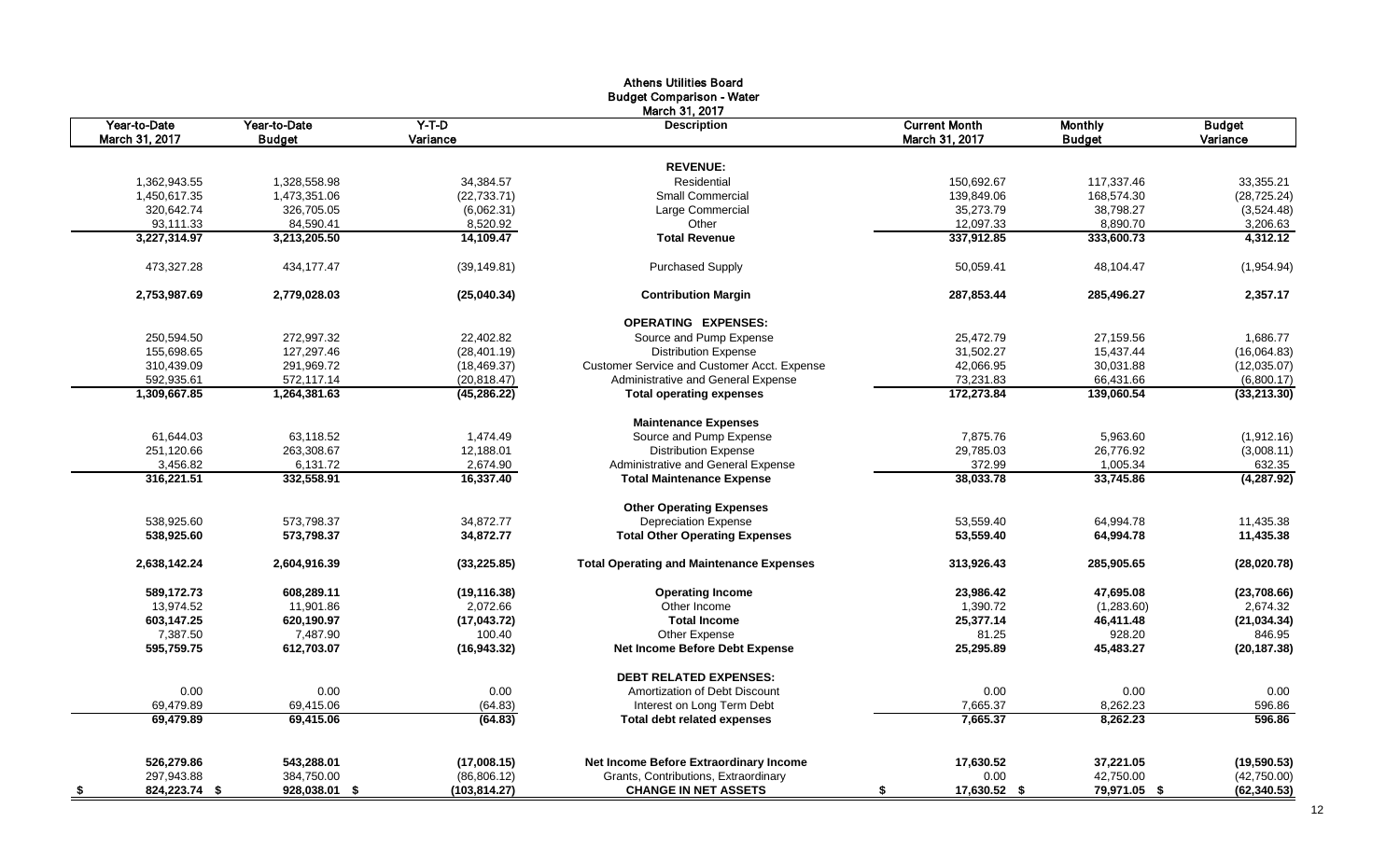## **Athens Utilities Board Water Division STATEMENTS OF CASH FLOWS March 31, 2017**

|     | Year-to-Date      | Year-to-Date      | Variance       |                                                         | <b>Month to Date</b>     | <b>Month to Date</b> | Variance      |
|-----|-------------------|-------------------|----------------|---------------------------------------------------------|--------------------------|----------------------|---------------|
|     | March 31, 2017    | <b>Prior Year</b> |                |                                                         | March 31, 2017           | <b>Prior Year</b>    |               |
|     |                   |                   |                | <b>CASH FLOWS FROM OPERATING ACTIVITIES:</b>            |                          |                      |               |
|     | 526,279.86        | 531,346.00        | (5,066.14)     | Net Operating Income                                    | 17,630.52                | 57,304.98            | (39,674.46)   |
|     |                   |                   |                | <b>Adjustments to Reconcile Operating Income</b>        |                          |                      |               |
|     |                   |                   |                | to Net Cash Provided by Operations                      |                          |                      |               |
|     | 538,925.60        | 551,132.79        | (12, 207.19)   | Depreciation                                            | 53,559.40                | 58,620.81            | (5,061.41)    |
|     |                   |                   |                | <b>Changes in Assets and Liabilities:</b>               |                          |                      |               |
|     | 61,909.35         | 30,781.38         | 31,127.97      | <b>Receivables</b>                                      | 21,401.38                | 6,967.30             | 14,434.08     |
|     | 0.00              | 0.00              | 0.00           | Due from Other Divisions                                | 0.00                     | 0.00                 | 0.00          |
|     | (846, 804.87)     | 80,837.18         | (927, 642.05)  | <b>Other Receivables</b>                                | (5, 393.25)              | (538.51)             | (4,854.74)    |
|     | 66,592.70         | 69,346.83         | (2,754.13)     | <b>Prepaid Expenses</b>                                 | 9,151.45                 | 9,838.98             | (687.53)      |
|     | 36,425.91         | (159, 728.86)     | 196,154.77     | <b>Deferred Pension Outflows</b>                        | 0.00                     | 0.00                 | 0.00          |
|     | 4,715.07          | 7,529.04          | (2,813.97)     | Materials and Supplies Inventory                        | 1,417.62                 | (6.075.84)           | 7,493.46      |
|     | 0.00              | 0.00              | 0.00           | <b>Other Assets</b>                                     | 0.00                     | 0.00                 | 0.00          |
|     | 32,521.96         | (103, 822.10)     | 136,344.06     | <b>Current Liabilities</b>                              | 32,480.85                | 5,908.72             | 26,572.13     |
|     | (70, 786.48)      | 56,129.43         | (126, 915.91)  | Net Pension Liability                                   | 10.993.94                | 6,384.21             | 4,609.73      |
|     | 0.00              | 0.00              | 0.00           | <b>Deferred Pension Inflows</b>                         | 0.00                     | 0.00                 | 0.00          |
|     | 32,531.14         | 6.676.32          | 25,854.82      | <b>Retirements and Salvage</b>                          | 3.644.79                 | 5,309.85             | (1,665.06)    |
|     | 3,670.00          | 5,580.00          | (1,910.00)     | <b>Customer Deposits</b>                                | 245.00                   | 835.00               | (590.00)      |
|     | 385,980.24        | 1,075,808.01      | (689, 827.77)  | <b>Net Cash from Operating Activities</b>               | 145,131.70               | 144,555.50           | 576.20        |
|     |                   |                   |                | <b>CASH FLOWS FROM NONCAPITAL FINANCING ACTIVITIES:</b> |                          |                      |               |
|     | 0.00              | 0.00              | 0.00           | <b>Bonds Payable</b>                                    | 0.00                     | 0.00                 | 0.00          |
|     | 1,108,590.46      | 178,087.86        | 930,502.60     | Notes Payable                                           | (6,884.19)               | (6,820.96)           | (63.23)       |
|     | 1,108,590.46      | 178,087.86        | 930,502.60     | <b>Net Cash from Financing Activities</b>               | (6,884.19)               | (6,820.96)           | (63.23)       |
|     |                   |                   |                |                                                         |                          |                      |               |
|     |                   |                   |                | <b>CASH FLOW FROM CAPITAL AND INVESTING ACTIVITIES:</b> |                          |                      |               |
|     | 0.00              | 0.00              | 0.00           | Adjust Net Pension Obligation                           | 0.00                     | 0.00                 | 0.00          |
|     | 0.00              | 0.00              | 0.00           | <b>Prior Period Adjustment</b>                          | 0.00                     | 0.00                 | 0.00          |
|     | 297,943.88        | (77, 191.32)      | 375,135.20     | Grants, Contributions & Other Extraordinary             | 0.00                     | 1,500.00             | (1,500.00)    |
|     | (2,507,541.69)    | (573,067.14)      | (1,934,474.55) | <b>Water Utility Plant</b>                              | (493, 563.00)            | (47, 296.84)         | (446, 266.16) |
|     | (2,209,597.81)    | (650, 258.46)     | (1,559,339.35) | <b>Net from Capital and Investing Activities</b>        | (493, 563.00)            | (45, 796.84)         | (447,766.16)  |
|     | $(715,027.11)$ \$ | 603,637.41 \$     | (1,318,664.52) | <b>Net Changes in Cash Position</b>                     | S.<br>$(355, 315.49)$ \$ | 91,937.70 \$         | (447, 253.19) |
|     |                   |                   |                |                                                         |                          |                      |               |
|     | 4,667,057.46      | 4,102,788.72      | 564,268.74     | Cash at Beginning of Period                             | 4,307,345.84             | 4,614,488.43         | (307, 142.59) |
|     | 3,952,030.35      | 4,706,426.13      | (754, 395.78)  | Cash at End of Period                                   | 3,952,030.35             | 4,706,426.13         | (754, 395.78) |
| - 5 | $(715.027.11)$ \$ | 603,637.41 \$     | (1,318,664.52) | <b>Changes in Cash and Equivalents</b>                  | \$<br>$(355, 315.49)$ \$ | 91,937.70 \$         | (447, 253.19) |
|     |                   |                   |                |                                                         |                          |                      |               |

**Long-Term Debt** 4,223,048.70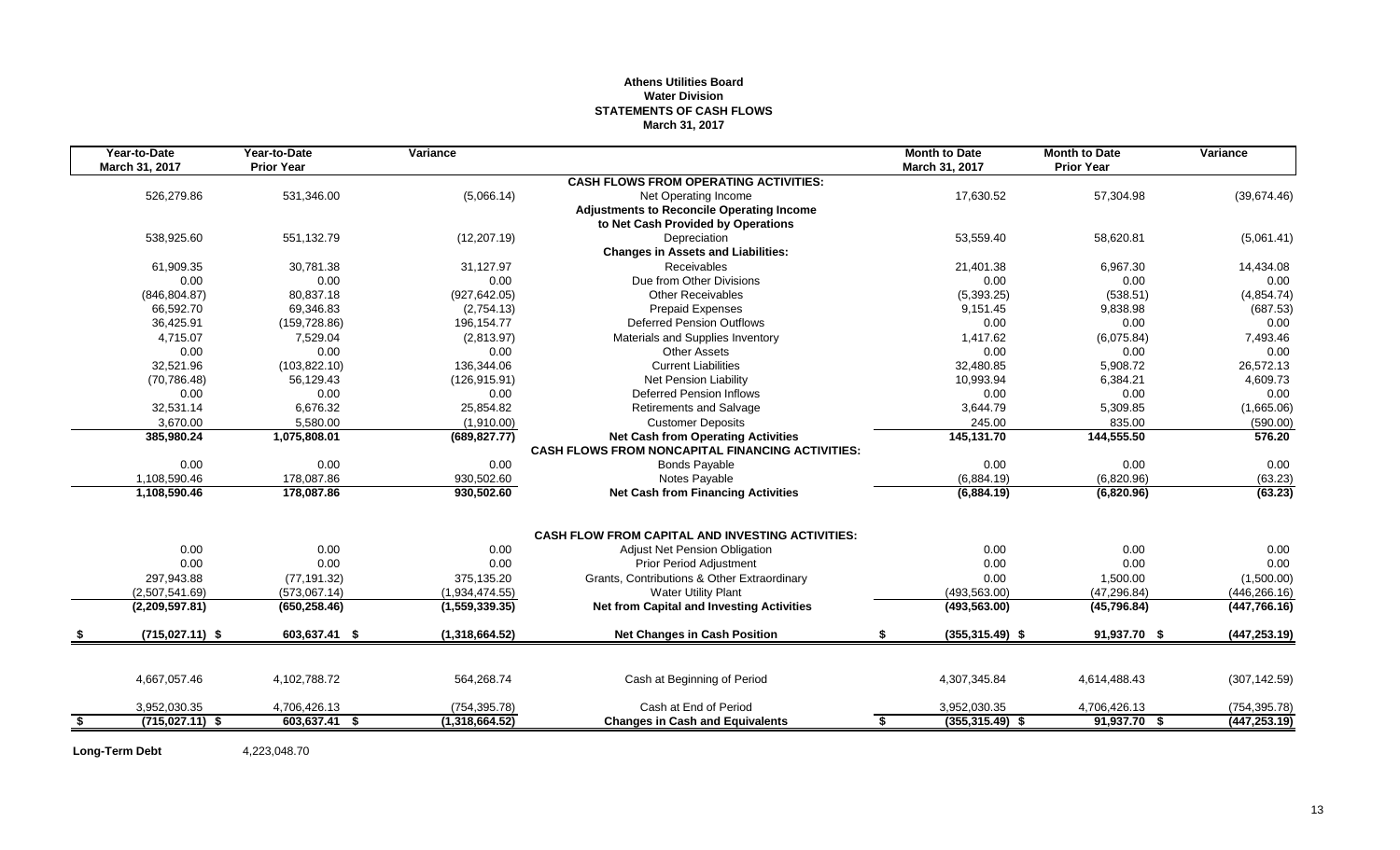## Athens Utilities Board Statistics Report March 31, 2017

| Water:                      |         |        |          |              |
|-----------------------------|---------|--------|----------|--------------|
|                             | Current | Prior  | %        | # Accounts   |
| <b>INumber of services:</b> | Month   | Year   | Change   | Change       |
| Residential                 | 6,809   | 6,823  | $-0.21%$ | (14)         |
| Small Commercial            | 1,199   | 202, ا | $-0.25%$ | (3)          |
| Large Commercial            | 35      | 35     | $0.00\%$ | $\mathbf{0}$ |
|                             | 8,043   | 8,060  | $-0.21%$ | (17)         |

| 'ISales Volumes: |                | <b>Current Month</b><br>Year-to-Date |           |           |                   |          |
|------------------|----------------|--------------------------------------|-----------|-----------|-------------------|----------|
| Gallonsx100      | March 31, 2017 | <b>Prior Year</b>                    | Change    | 3/31/2017 | <b>Prior Year</b> | Change   |
| Residential      | 265,475        | 235,951                              | 12.51%    | 2,460,790 | 2,331,463         | 5.55%    |
| Small Commercial | 346,797        | 427,341                              | $-18.85%$ | 3,726,335 | 3,603,013         | 3.42%    |
| Large Commercial | 89,954         | 91,982                               | $-2.20%$  | 819.813   | 849,541           | $-3.50%$ |
|                  | 702.226        | 755.274                              | -7.02%    | 7,006,938 | 6.784.017         | 3.29%    |

<u>і</u>

| <b>Employment</b>  |                |                   |                   |
|--------------------|----------------|-------------------|-------------------|
|                    | March 31, 2017 | <b>Prior Year</b> | <b>Difference</b> |
| Employee Headcount | 15.00          | 14.00             | 1.00              |
| <b>FTE</b>         | 15.66          | 14.63             | 1.03              |
| Y-T-D FTE          | 15.13          | 15.92             | $-0.79$           |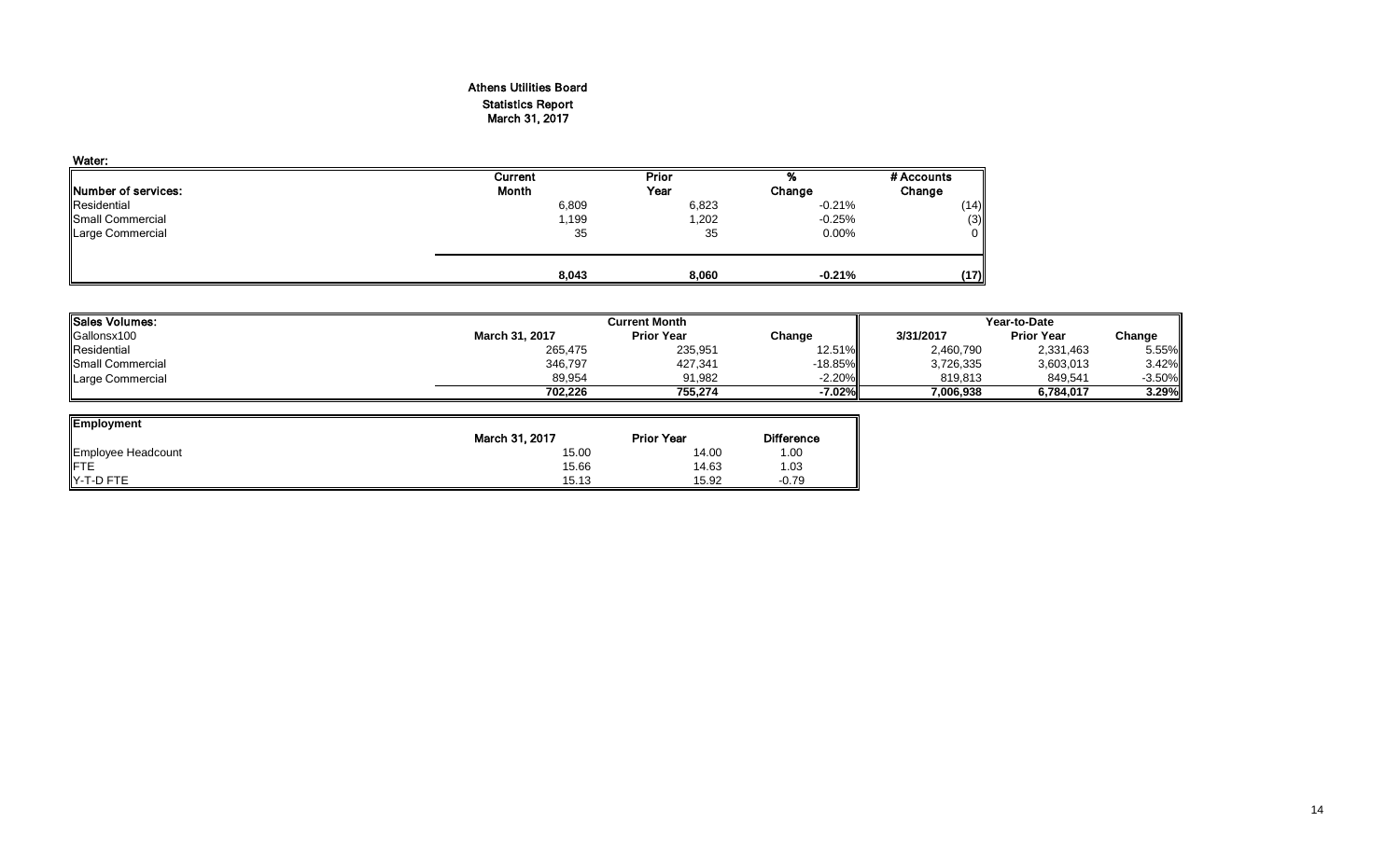|                                                 |                                         | <b>Athens Utilities Board</b><br><b>Water Division</b><br><b>Capital Budget</b><br>Month Ending as of March 31, 2017 |                                                |                                                    |                                          |
|-------------------------------------------------|-----------------------------------------|----------------------------------------------------------------------------------------------------------------------|------------------------------------------------|----------------------------------------------------|------------------------------------------|
|                                                 | <b>Budget</b>                           | <b>Actual</b>                                                                                                        | Variance to date<br>Favorable<br>(Unfavorable) | <b>Estimated</b><br>% Project<br><b>Completion</b> | <b>Percent Budget</b><br><b>Expended</b> |
| <b>Planned Capital Improvements:</b>            |                                         |                                                                                                                      |                                                |                                                    |                                          |
| Boom Lift                                       | 40,000                                  | 37,958                                                                                                               | 2,042                                          | 100.00%                                            | 94.90%                                   |
| Replace Truck 17 (2013 F150)                    | 45,000                                  |                                                                                                                      | 45,000                                         |                                                    |                                          |
| Water Project #3 (CR 186, 185)                  | 230,000                                 |                                                                                                                      | 230,000                                        |                                                    |                                          |
| <b>Repair Flocculator Drive</b>                 | 65,000                                  |                                                                                                                      | 65,000                                         |                                                    |                                          |
| <b>SRF Water Plant Renovation</b>               | 2,432,500                               | 2,064,599                                                                                                            | 367,901                                        | 85.00%                                             | 84.88%                                   |
| <b>Communications Tower</b>                     | 12,000                                  | 13,365                                                                                                               | (1, 365)                                       | 50.00%                                             | 111.38%                                  |
| <b>Fence Spring Property</b>                    | 50,000                                  | 44,430                                                                                                               | 5,570                                          | 100.00%                                            | 88.86%                                   |
| Replace pumps and roof at Niota Booster Station | 60,000                                  |                                                                                                                      | 60,000                                         |                                                    |                                          |
| Server, Switch, Data Processing Upgrades        | 15,600                                  | 12,093                                                                                                               | 3,507                                          | 80.00%                                             | 77.52%                                   |
| Tap Machine                                     | 25,000                                  |                                                                                                                      | 25,000                                         |                                                    |                                          |
| Highway 30 Project                              | 145,000                                 | 486                                                                                                                  | 144,514                                        | 0.00%                                              | 0.34%                                    |
| Water Plant Building Maint and Lab Equipment    | 50,000                                  | 20,176                                                                                                               | 29,824                                         | 40.00%                                             | 40.35%                                   |
| Meter Change Out (Large, Small and Testing)     | 35,000                                  | 15,300                                                                                                               | 19,700                                         |                                                    | 43.72% Continuous                        |
| Reservoir and Pump Maintenance                  | 10,000                                  | 6,057                                                                                                                | 3,943                                          |                                                    | 60.57% Continuous                        |
| <b>Water Line Extensions</b>                    | 300,000                                 | 102,898                                                                                                              | 197,102                                        |                                                    | 34.30% Continuous                        |
| Distribution Rehabilitation                     | 100,000                                 | 73,203                                                                                                               | 26,797                                         |                                                    | 73.20% Continuous                        |
| Field and Safety Equipment                      | 25,000                                  | 7,213                                                                                                                | 17,787                                         |                                                    | 28.85% Continuous                        |
| <b>Water Services</b>                           | 80,000                                  | 77,661                                                                                                               | 2,339                                          |                                                    | 97.08% Continuous                        |
| Technology (SCADA, Computers)                   | 30,000                                  | 373                                                                                                                  | 29,627                                         |                                                    | 1.24% Continuous                         |
| <b>Total Planned Capital Improvements:</b>      | \$<br>3,750,100 \$                      | 2,475,814 \$                                                                                                         | 1,274,286                                      |                                                    |                                          |
| <b>Other Assets:</b>                            |                                         |                                                                                                                      |                                                |                                                    |                                          |
| Replace Truck 56 (FY 2016)                      | 40,000.00                               | 34,750                                                                                                               | 5,250                                          |                                                    |                                          |
| Communications Tower (2016 Budget)              | 13,903.00                               | 15,954                                                                                                               | (2,051)                                        |                                                    |                                          |
| Other                                           |                                         | 7,083                                                                                                                | (7,083)                                        |                                                    |                                          |
| <b>Total Other Assets:</b>                      | $40,000.00$ \$                          | $57,787$ \$                                                                                                          | (3,884)                                        |                                                    |                                          |
| Totals:                                         | $3,790,100$ \$                          | $2,533,601$ \$                                                                                                       | 1,270,402                                      |                                                    |                                          |
|                                                 | Percentage of Budget Spent Year-to-date |                                                                                                                      | 66.85%                                         |                                                    |                                          |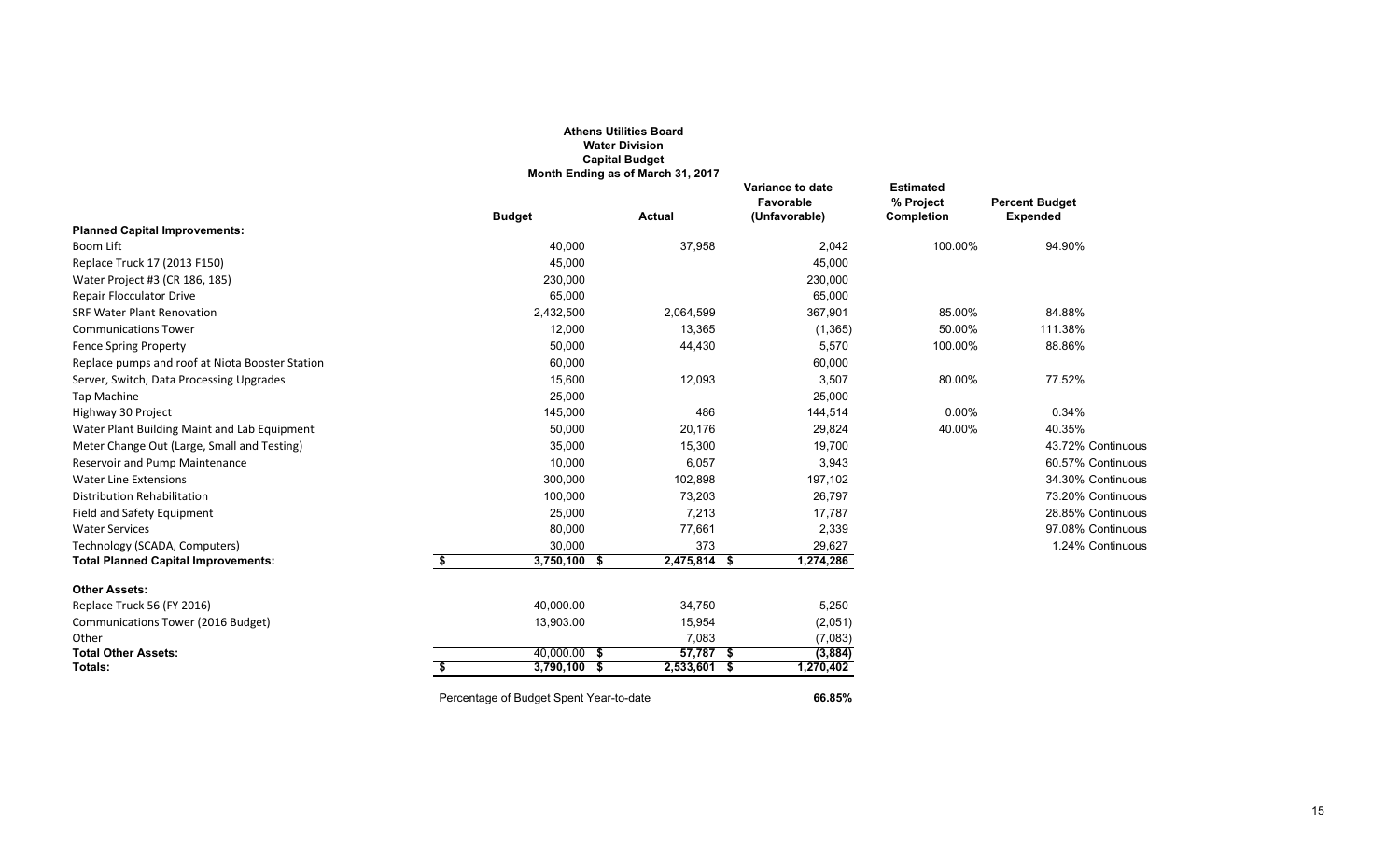## **ATHENS UTILITIES BOARD GAS DIVISION BALANCE SHEET March 31, 2017**

|      |                       |                   |                   |                                                |    |                       |                  | Change        |
|------|-----------------------|-------------------|-------------------|------------------------------------------------|----|-----------------------|------------------|---------------|
|      | <b>Current Period</b> | <b>Prior Year</b> | Change from       |                                                |    | <b>Current Period</b> | Prior            | from prior    |
|      | March 31, 2017        |                   | <b>Prior Year</b> | Assets:                                        |    | March 31, 2017        | <b>Month</b>     | <b>Month</b>  |
|      |                       |                   |                   |                                                |    |                       |                  |               |
|      | 5,109,548.26          | 7,356,435.76      | (2,246,887.50)    | Cash and Cash Equivalents                      |    | 5,109,548.26          | 5,031,363.94     | 78,184.32     |
|      | 628.362.29            | 735.515.01        | (107, 152.72)     | Receivables                                    |    | 628.362.29            | 657.390.45       | (29,028.16)   |
|      | 388,747.36            | 193,404.20        | 195.343.16        | <b>Prepaid Expenses</b>                        |    | 388.747.36            | 454,897.09       | (66, 149.73)  |
|      | 0.00                  | 0.00              | 0.00              | <b>Gas Unit Loans</b>                          |    | 0.00                  | 0.00             | 0.00          |
|      | 118,158.46            | 103,973.33        | 14,185.13         | Materials and Supplies Inventory               |    | 118,158.46            | 112,195.02       | 5,963.44      |
|      | 6,244,816.37          | 8,389,328.30      | (2, 144, 511.93)  | <b>Total Current Assets</b>                    |    | 6,244,816.37          | 6,255,846.50     | (11,030.13)   |
|      | 21,940,733.55         | 19,594,487.03     | 2,346,246.52      | Gas Utility Plant, at Cost                     |    | 21,940,733.55         | 21,907,588.50    | 33,145.05     |
|      | (7,946,548.13)        | (7,520,094.74)    | (426, 453.39)     | Less: Accumulated Depreciation                 |    | (7,946,548.13)        | (7,891,425.05)   | (55, 123.08)  |
|      | 13,994,185.42         | 12,074,392.29     | 1,919,793.13      | <b>Net Gas Utility Plant</b>                   |    | 13,994,185.42         | 14,016,163.45    | (21, 978.03)  |
|      | 235,366.32            | 258,044.83        | (22, 678.51)      | <b>Deferred Pension Outflows</b>               |    | 235,366.32            | 235,366.32       | 0.00          |
| - \$ | 20,474,368.11 \$      | 20,721,765.42 \$  | (247, 397.31)     | <b>Total Assets</b>                            | S. | 20,474,368.11 \$      | 20,507,376.27 \$ | (33,008.16)   |
|      |                       |                   |                   |                                                |    |                       |                  |               |
|      |                       |                   |                   | <b>Liabilities and Retained Earnings:</b>      |    |                       |                  |               |
|      | 0.00                  | 0.00              | 0.00              | Short Term Notes Payable                       |    | 0.00                  | 0.00             | 0.00          |
|      | 319,165.68            | 426,352.90        | (107, 187.22)     | <b>Accounts Payable</b>                        |    | 319,165.68            | 493,898.32       | (174, 732.64) |
|      | 102,180.00            | 111,650.00        | (9,470.00)        | <b>Customer Deposits</b>                       |    | 102,180.00            | 103,840.00       | (1,660.00)    |
|      | 56.521.35             | 75,358.76         | (18, 837.41)      | <b>Accrued Liabilities</b>                     |    | 56,521.35             | 65.830.86        | (9,309.51)    |
|      | 477,867.03            | 613,361.66        | (135, 494.63)     | <b>Total Current Liabilities</b>               |    | 477,867.03            | 663,569.18       | (185, 702.15) |
|      | 297,832.83            | 292.058.92        | 5.773.91          | Net Pension Liability                          |    | 297.832.83            | 289.595.29       | 8,237.54      |
|      | 90,709.04             | 103,937.18        | (13, 228.14)      | Deferred Pension Inflows                       |    | 90,709.04             | 90,709.04        | 0.00          |
|      | 19,607,959.21         | 19,712,407.66     | (104, 448.45)     | <b>Net Position</b>                            |    | 19,607,959.21         | 19,463,502.76    | 144,456.45    |
|      | 20,474,368.11 \$      | 20,721,765.42 \$  | (247, 397.31)     | <b>Total Liabilities and Retained Earnings</b> |    | 20,474,368.11 \$      | 20,507,376.27 \$ | (33,008.16)   |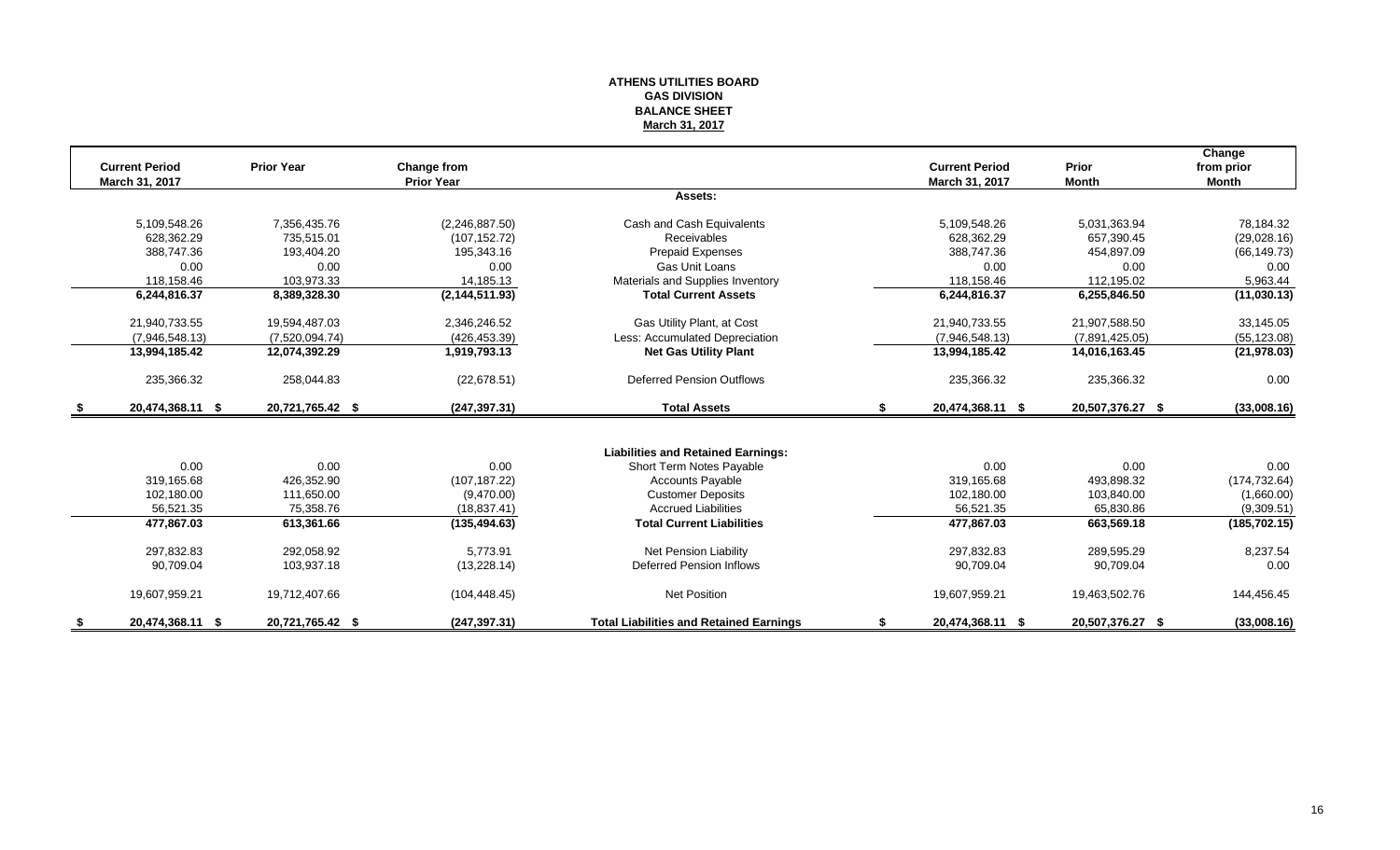## Athens Utilities Board Profit and Loss Statement - Gas March 31, 2017

| Year-to-Date<br>March 31, 2017 | Year-to-Date<br><b>Prior Year</b> | Variance<br>Favorable<br>(Unfavorable) |                                           | Current<br>Month<br>March 31, 2017 | Current<br>Month<br><b>Prior Year</b> | Variance<br>Favorable<br>(Unfavorable) |
|--------------------------------|-----------------------------------|----------------------------------------|-------------------------------------------|------------------------------------|---------------------------------------|----------------------------------------|
|                                |                                   |                                        | <b>REVENUE:</b>                           |                                    |                                       |                                        |
| 1.677.214.31                   | 1,799,756.98                      | (122, 542.67)                          | Residential                               | 338.353.54                         | 412,786.14                            | (74, 432.60)                           |
| 1,156,715.80                   | 1,166,123.03                      | (9,407.23)                             | <b>Small Commercial</b>                   | 184,941.37                         | 227,223.73                            | (42, 282.36)                           |
| 581,328.89                     | 615,760.56                        | (34, 431.67)                           | Large Commercial                          | 77,835.26                          | 81,893.19                             | (4,057.93)                             |
| 794,006.63                     | 820,615.19                        | (26, 608.56)                           | Interruptible                             | 97,731.27                          | 98,560.42                             | (829.15)                               |
| 14.079.02                      | 28,798.24                         | (14, 719.22)                           | <b>CNG</b>                                | 1.258.18                           | 2.487.69                              | (1,229.51)                             |
| 49,649.11                      | 49,978.96                         | (329.85)                               | Fees and Other Gas Revenues               | 5,564.76                           | 8,042.91                              | (2,478.15)                             |
| 4,272,993.76                   | 4,481,032.96                      | (208, 039.20)                          | <b>Total Revenue</b>                      | 705,684.38                         | 830,994.08                            | (125, 309.70)                          |
| 2,623,186.19                   | 2,674,614.16                      | 51,427.97                              | Purchased supply                          | 340, 347. 21                       | 325,163.49                            | (15, 183.72)                           |
| 1,649,807.57                   | 1,806,418.80                      | (156, 611.23)                          | <b>Contribution Margin</b>                | 365,337.17                         | 505,830.59                            | (140, 493.42)                          |
|                                |                                   |                                        | <b>OPERATING EXPENSES:</b>                |                                    |                                       |                                        |
| 247,953.30                     | 266,235.77                        | 18,282.47                              | <b>Distribution Expense</b>               | 35,997.83                          | 33,052.36                             | (2,945.47)                             |
| 230,106.57                     | 218,278.08                        | (11,828.49)                            | Customer Service and Customer Acct. Exp.  | 32,258.85                          | 21,574.60                             | (10, 684.25)                           |
| 471,886.84                     | 451,906.15                        | (19,980.69)                            | Administrative and General Expense        | 60,755.36                          | 47,190.05                             | (13, 565.31)                           |
| 949,946.71                     | 936,420.00                        | (13,526.71)                            | <b>Total operating expenses</b>           | 129,012.04                         | 101,817.01                            | (27, 195.03)                           |
|                                |                                   |                                        | <b>Maintenance Expense</b>                |                                    |                                       |                                        |
| 210,657.91                     | 147,550.41                        | (63, 107.50)                           | <b>Distribution Expense</b>               | 21,060.94                          | 15,157.02                             | (5,903.92)                             |
| 5,059.31                       | 8,988.36                          | 3,929.05                               | Administrative and General Expense        | 404.36                             | 938.33                                | 533.97                                 |
| 215,717.22                     | 156,538.77                        | (59, 178.45)                           | <b>Total Maintenance Expense</b>          | 21,465.30                          | 16,095.35                             | (5,369.95)                             |
|                                |                                   |                                        | <b>Other Operating Expenses</b>           |                                    |                                       |                                        |
| 365,544.32                     | 344,572.65                        | (20, 971.67)                           | Depreciation                              | 47,881.14                          | 39,792.69                             | (8,088.45)                             |
| 194.242.71                     | 162.672.75                        | (31,569.96)                            | <b>Tax Equivalents</b>                    | 23,648.15                          | 20.549.71                             | (3,098.44)                             |
| 559,787.03                     | 507,245.40                        | (52, 541.63)                           | <b>Total Other Operating Expenses</b>     | 71,529.29                          | 60,342.40                             | (11, 186.89)                           |
| 4,348,637.15                   | 4,274,818.33                      | (73,818.82)                            | <b>Operating and Maintenance Expenses</b> | 562,353.84                         | 503,418.25                            | (58, 935.59)                           |
| (75, 643.39)                   | 206,214.63                        | (281, 858.02)                          | <b>Operating Income</b>                   | 143,330.54                         | 327,575.83                            | (184, 245.29)                          |
| 17,659.96                      | 20,880.93                         | (3,220.97)                             | Other Income                              | 1,701.15                           | 1,998.14                              | (296.99)                               |
| (57, 983.43)                   | 227,095.56                        | (285,078.99)                           | <b>Total Income</b>                       | 145,031.69                         | 329,573.97                            | (184, 542.28)                          |
| 24,615.04                      | 10,049.53                         | (14, 565.51)                           | Miscellaneous Income Deductions           | 575.24                             | (2,900.89)                            | (3, 476.13)                            |
| (82, 598.47)                   | 217,046.03                        | (299, 644.50)                          | <b>Net Income Before Extraordinary</b>    | 144,456.45                         | 332,474.86                            | (188, 018.41)                          |
| 114.36                         | 39,900.00                         | (39, 785.64)                           | Grants, Contributions, Extraordinary      | 0.00                               | 0.00                                  | 0.00                                   |
| $(82, 484.11)$ \$              | 256,946.03 \$                     | (339, 430.14)                          | <b>Change in Net Assets</b>               | 144,456.45 \$                      | 332,474.86 \$                         | (188, 018.41)                          |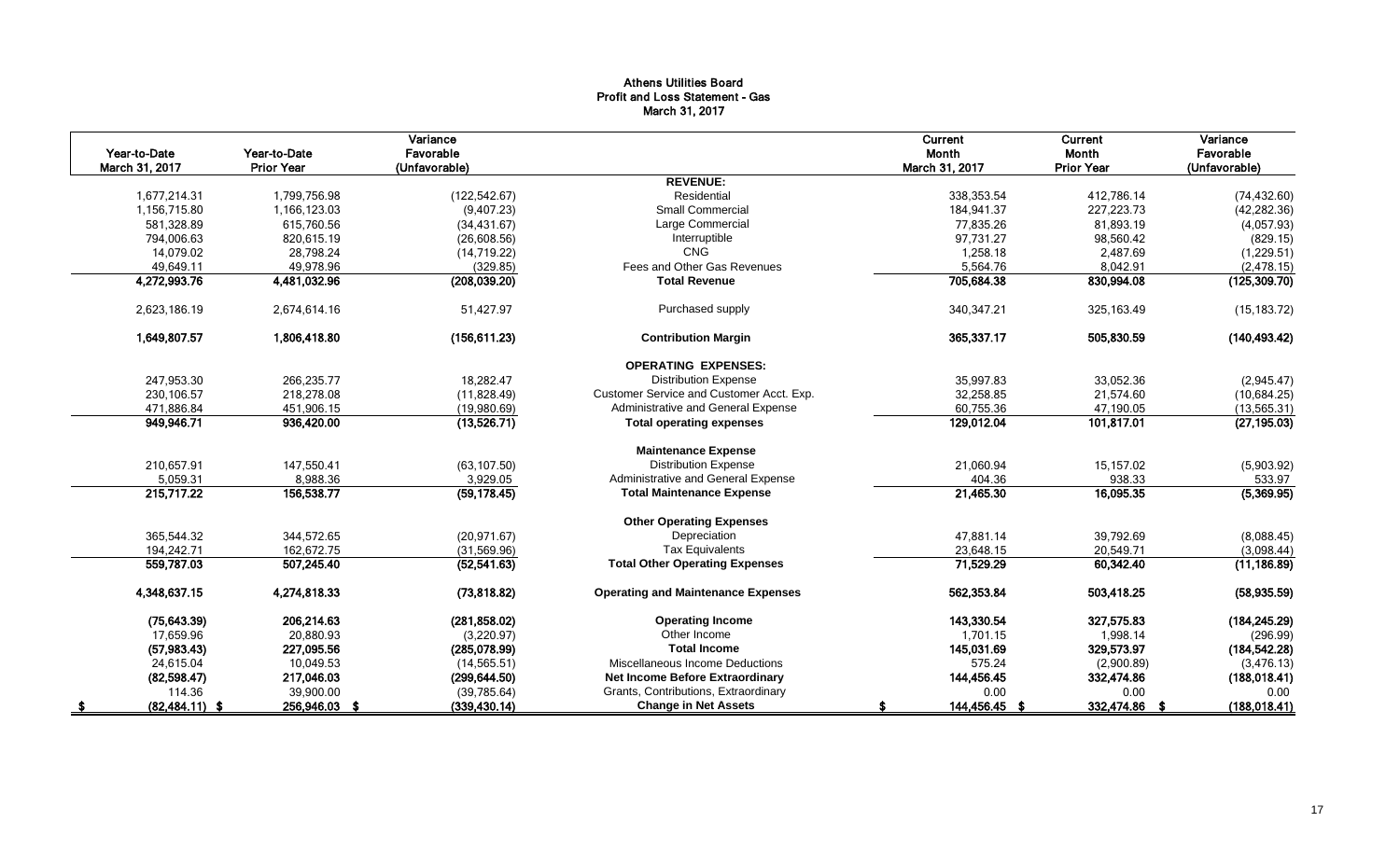## Athens Utilities Board Budget Comparison - Gas March 31, 2017

|      | Year-to-Date      | Year-to-Date  | $Y-T-D$        | <b>Description</b>                        | <b>Current Month</b> | <b>Monthly</b> | <b>Budget</b>             |
|------|-------------------|---------------|----------------|-------------------------------------------|----------------------|----------------|---------------------------|
|      | March 31, 2017    | <b>Budget</b> | Variance       |                                           | March 31, 2017       | <b>Budget</b>  | Variance                  |
|      |                   |               |                | <b>REVENUE:</b>                           |                      |                |                           |
|      | 1,677,214.31      | 2,237,896.92  | (560, 682.61)  | Residential                               | 338,353.54           | 498,135.41     | (159, 781.87)             |
|      | 1,156,715.80      | 1,401,980.27  | (245, 264.47)  | Small Commercial                          | 184,941.37           | 270,804.37     | (85, 863.00)              |
|      | 581,328.89        | 658,149.36    | (76, 820.47)   | Large Commercial                          | 77,835.26            | 95,079.19      | (17, 243.93)              |
|      | 794,006.63        | 920,917.91    | (126.911.28)   | Interruptible                             | 97.731.27            | 115,832.88     | (18, 101.61)              |
|      | 14,079.02         | 27,750.00     | (13,670.98)    | <b>CNG</b>                                | 1,258.18             | 3,083.33       | (1,825.15)                |
|      | 49,649.11         | 55,001.53     | (5,352.42)     | Fees and Other Gas Revenues               | 5,564.76             | 7,314.31       | (1,749.55)                |
|      | 4,272,993.76      | 5,301,695.99  | (1,028,702.23) | <b>Total Revenue</b>                      | 705,684.38           | 990,249.49     | $\overline{(284,565.11)}$ |
|      | 2,623,186.19      | 3,368,003.93  | 744,817.74     | Purchased supply                          | 340,347.21           | 420,542.52     | 80,195.31                 |
|      | 1,649,807.57      | 1,933,692.06  | (283, 884.49)  | <b>Contribution Margin</b>                | 365,337.17           | 569,706.98     | (204, 369.81)             |
|      |                   |               |                | <b>OPERATING EXPENSES:</b>                |                      |                |                           |
|      | 247,953.30        | 270,247.99    | 22,294.69      | <b>Distribution Expense</b>               | 35,997.83            | 26,406.66      | (9,591.17)                |
|      | 230,106.57        | 218,933.69    | (11, 172.88)   | Cust. Service and Cust. Acct. Expense     | 32,258.85            | 22.535.64      | (9,723.21)                |
|      | 471,886.84        | 507,343.74    | 35,456.90      | Administrative and General Expense        | 60,755.36            | 56,227.34      | (4,528.02)                |
|      | 949,946.71        | 996,525.42    | 46,578.71      | <b>Total operating expenses</b>           | 129,012.04           | 105,169.65     | (23, 842.39)              |
|      |                   |               |                | <b>Maintenance Expense</b>                |                      |                |                           |
|      | 210,657.91        | 158,802.93    | (51, 854.98)   | <b>Distribution Expense</b>               | 21,060.94            | 14,776.82      | (6,284.12)                |
|      | 5,059.31          | 9,200.10      | 4,140.79       | Administrative and General Expense        | 404.36               | 1,425.80       | 1,021.44                  |
|      | 215,717.22        | 168,003.03    | (47, 714.19)   | <b>Total Maintenance Expense</b>          | 21,465.30            | 16,202.62      | (5,262.68)                |
|      |                   |               |                | <b>Other Operating Expenses</b>           |                      |                |                           |
|      | 365,544.32        | 350,427.49    | (15, 116.83)   | Depreciation                              | 47,881.14            | 39,232.87      | (8,648.27)                |
|      | 194,242.71        | 160,758.75    | (33, 483.96)   | <b>Tax Equivalents</b>                    | 23,648.15            | 18,420.47      | (5,227.68)                |
|      | 559,787.03        | 511,186.24    | (48,600.79)    | <b>Total Other Operating Expenses</b>     | 71,529.29            | 57,653.34      | (13, 875.95)              |
|      | 4,348,637.15      | 5,043,718.63  | 695,081.48     | <b>Operating and Maintenance Expenses</b> | 562,353.84           | 599,568.12     | 37,214.28                 |
|      | (75, 643.39)      | 257,977.36    | (333,620.75)   | <b>Operating Income</b>                   | 143,330.54           | 390,681.37     | (247, 350.83)             |
|      | 17,659.96         | 20,036.71     | (2,376.75)     | Other Income                              | 1,701.15             | 416.34         | 1,284.81                  |
|      | (57, 983.43)      | 278,014.07    | (335, 997.50)  | <b>Total Income</b>                       | 145,031.69           | 391,097.71     | (246,066.02)              |
|      | 24,615.04         | 4,966.12      | (19,648.92)    | Miscellaneous Income Deductions           | 575.24               | (134.76)       | (710.00)                  |
|      | (82, 598.47)      | 273,047.95    | (355, 646.42)  | <b>Net Before Extraordinary</b>           | 144,456.45           | 391,232.47     | (246, 776.02)             |
|      | 114.36            | 3,375.00      | (3,260.64)     | Grants, Contributions, Extraordinary      | 0.00                 | 375.00         | (375.00)                  |
| - \$ | $(82, 484.11)$ \$ | 276,422.95 \$ | (358, 907.06)  | <b>Change in Net Assets</b>               | 144,456.45 \$<br>\$  | 391,607.47 \$  | (247, 151.02)             |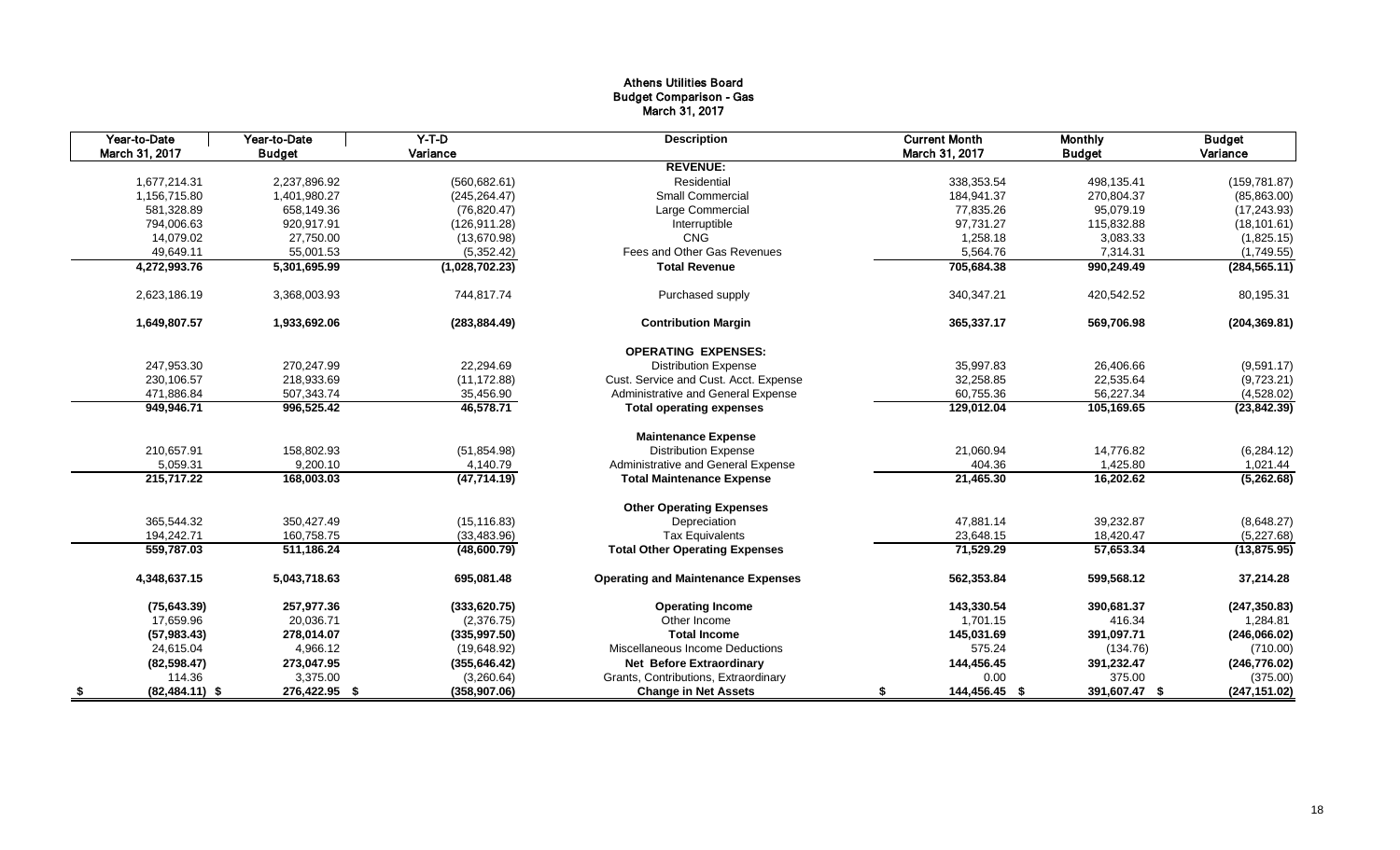## **Athens Utilities Board Gas Division STATEMENTS OF CASH FLOWS March 31, 2017**

| Year-to-Date<br>March 31, 2017 | Year-to-Date<br><b>Prior Year</b> | Variance       |                                                              | <b>Month to Date</b><br>March 31, 2017 | <b>Month to Date</b><br><b>Prior Year</b> | Variance         |
|--------------------------------|-----------------------------------|----------------|--------------------------------------------------------------|----------------------------------------|-------------------------------------------|------------------|
|                                |                                   |                | <b>CASH FLOWS FROM OPERATING ACTIVITIES:</b>                 |                                        |                                           |                  |
| (82,598.47)                    | 217,046.03                        | (299, 644.50)  | Net Operating Income                                         | 144,456.45                             | 332,474.86                                | (188, 018.41)    |
|                                |                                   |                | <b>Adjustments to Reconcile Operating Income</b>             |                                        |                                           |                  |
|                                |                                   |                | to Net Cash Provided by Operations:                          |                                        |                                           |                  |
| 365,544.32                     | 344,572.65                        | 20,971.67      | Depreciation                                                 | 47,881.14                              | 39,792.69                                 | 8,088.45         |
|                                |                                   |                | <b>Changes in Assets and Liabilities:</b>                    |                                        |                                           |                  |
| (414, 155.03)                  | (431, 610.51)                     | 17,455.48      | Receivables                                                  | 29,028.16                              | 210,575.78                                | (181, 547.62)    |
| (43, 545.33)                   | 190,978.21                        | (234, 523.54)  | Prepaid Expenses                                             | 66,149.73                              | 53,958.88                                 | 12,190.85        |
| 27,533.20                      | (114, 463.34)                     | 141,996.54     | Deferred Pension Outflows                                    | 0.00                                   | 0.00                                      | 0.00             |
| (11, 551.11)                   | (2, 105.38)                       | (9,445.73)     | Materials and Supplies Inventories                           | (5,963.44)                             | 2,582.49                                  | (8,545.93)       |
| (1,057.17)                     | 129,107.05                        | (130, 164.22)  | Accounts Payable and Accrued Liabilities                     | (184, 042.15)                          | (54, 371.35)                              | (129, 670.80)    |
| (810.00)                       | 7,050.00                          | (7,860.00)     | <b>Customer Deposits</b>                                     | (1,660.00)                             | (1, 155.00)                               | (505.00)         |
| (53, 550.42)                   | 42,037.05                         | (95, 587.47)   | Net Pension Liabilities                                      | 8,237.54                               | 4,955.43                                  | 3,282.11         |
| 0.00                           | 0.00                              | 0.00           | <b>Deferred Pension Inflows</b>                              | 0.00                                   | 0.00                                      | 0.00             |
| 55,255.22                      | 49,551.37                         | 5,703.85       | <b>Retirements and Salvage</b>                               | 7,241.94                               | 6,479.51                                  | 762.43           |
| 0.00                           | 0.00                              | 0.00           | Gas Unit Loans                                               | 0.00                                   | 0.00                                      | 0.00             |
| (158, 934.79)                  | 432,163.13                        | (591,097.92)   | <b>Net Cash from Operating Activities</b>                    | 111,329.37                             | 595,293.29                                | (483, 963.92)    |
|                                |                                   |                |                                                              |                                        |                                           |                  |
|                                |                                   |                | <b>CASH FROM CAPITAL AND INVESTING ACTIVITIES:</b>           |                                        |                                           |                  |
| 0.00                           | 0.00                              | 0.00           | Adjust Net Pension Obligation                                | 0.00                                   | 0.00                                      | 0.00             |
| 0.00                           | 0.00                              | 0.00           | <b>Prior Period Adjustment</b>                               | 0.00                                   | 0.00                                      | 0.00             |
| 114.36                         | 39,900.00                         | (39, 785.64)   | Grants, Contributions & Other Extraordinary Income (Expense) | 0.00                                   | 0.00                                      | 0.00             |
| (514, 166.13)                  | (3,339,941.40)                    | 2,825,775.27   | Changes in Gas Utility Plant                                 | (33, 145.05)                           | (636, 572.78)                             | 603,427.73       |
| (514, 051.77)                  | (3,300,041.40)                    | 2,785,989.63   | Net Cash from Capital and Related Investing Activities       | (33, 145.05)                           | (636, 572.78)                             | 603,427.73       |
|                                |                                   |                | <b>Cash from Financing Activities</b>                        |                                        |                                           |                  |
| 0.00                           | 0.00                              | 0.00           | Short Term Notes Payable                                     | 0.00                                   | 0.00                                      | 0.00             |
| $(672,986.56)$ \$              | $(2,867,878.27)$ \$               | 2,194,891.71   | <b>Net Changes in Cash Position</b>                          | \$<br>78,184.32 \$                     | $(41, 279.49)$ \$                         | 119,463.81       |
| 5,782,534.82                   | 10,224,314.03                     | (4,441,779.21) | Cash at Beginning of Period                                  | 5,031,363.94                           | 7.397.715.25                              | (2,366,351.31)   |
| 5,109,548.26                   | 7,356,435.76                      | (2,246,887.50) | Cash at End of Period                                        | 5,109,548.26                           | 7,356,435.76                              | (2, 246, 887.50) |
| $(672,986.56)$ \$              | $(2,867,878.27)$ \$               | 2,194,891.71   | <b>Changes in Cash and Equivalents</b>                       | 78,184.32 \$<br>\$                     | $(41, 279.49)$ \$                         | 119.463.81       |
|                                |                                   |                |                                                              |                                        |                                           |                  |

**Long-Term Debt** \$0.00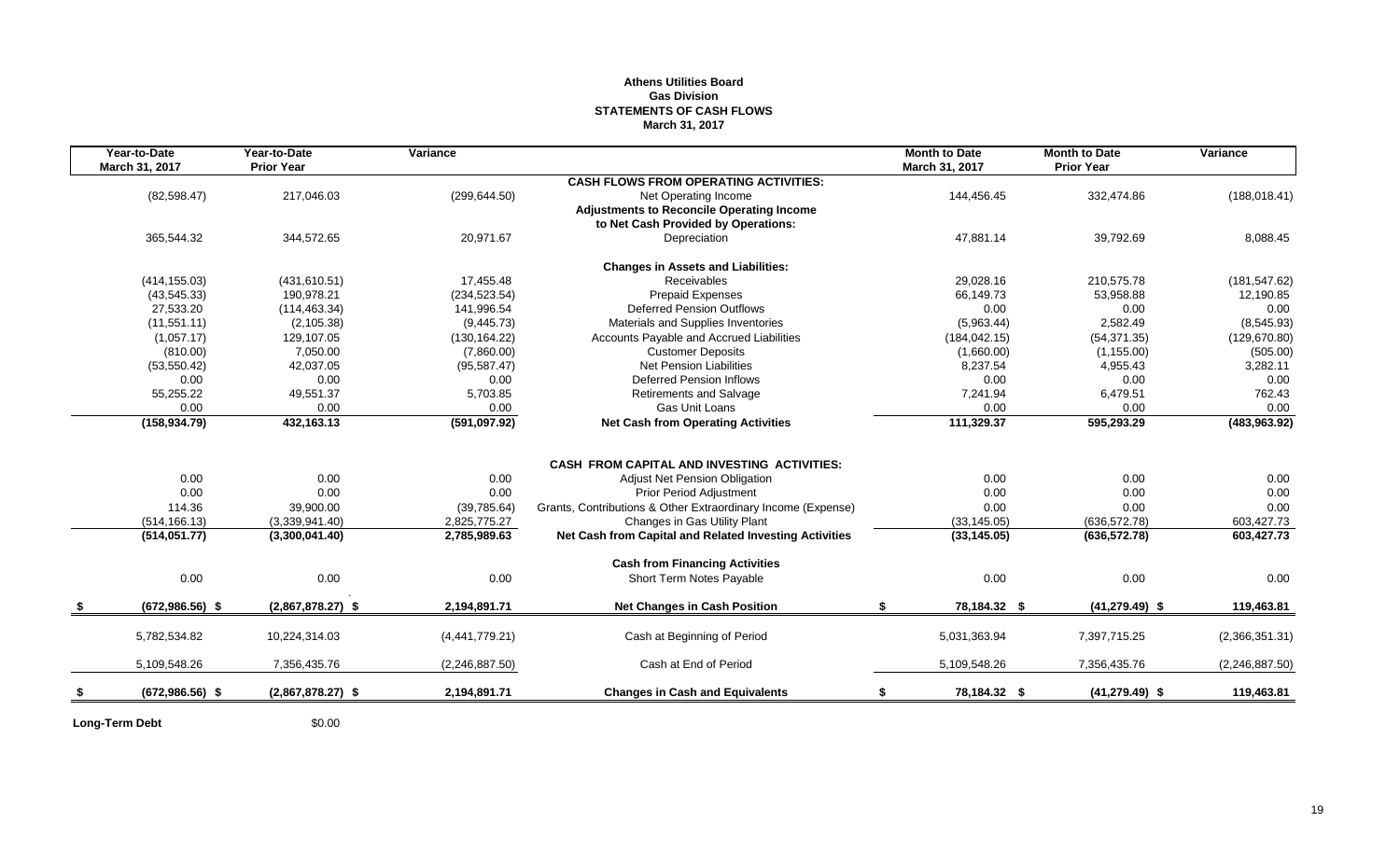## Athens Utilities Board Statistics Report March 31, 2017

| Gas:                |         |       |          |            |
|---------------------|---------|-------|----------|------------|
|                     | Current | Prior |          | # Accounts |
| Number of services: | Month   | Year  | Change   | Change     |
| Residential         | 5,333   | 5,347 | $-0.26%$ | $-14$      |
| Small Commercial    | 889     | 903   | $-1.55%$ | $-14$      |
| Large Commercial    | 9       |       | 0.00%    | 0          |
| Interruptible       | 6       |       | 0.00%    |            |
| <b>CNG</b>          |         |       | 0.00%    |            |
| Total Services      | 6,238   | 6,266 | $-0.45%$ | $-28$      |

| Sales Volumes:          |           | <b>Current Month</b> |            |           | Year-to-Date      |           |  |  |
|-------------------------|-----------|----------------------|------------|-----------|-------------------|-----------|--|--|
| Units Sold              | 3/31/2017 | <b>Prior Year</b>    | Change     | 3/31/2017 | <b>Prior Year</b> | Change    |  |  |
| Residential             | 334,398   | 429,985              | $-22.23%$  | 1,555,755 | 1,710,318         | $-9.04%$  |  |  |
| <b>Small Commercial</b> | 228,573   | 295,458              | $-22.64%$  | 1,438,320 | 1,471,561         | $-2.26%$  |  |  |
| Large Commercial        | 108,598   | 120,101              | $-9.58\%$  | 834,328   | 905,689           | $-7.88%$  |  |  |
| Interruptible           | 194,461   | 200,809              | $-3.16\%$  | 1,606,671 | 1,657,068         | $-3.04%$  |  |  |
| <b>CNG</b>              | 2,277     | 3,124                | $-27.11\%$ | 21,476    | 32,707            | $-34.34%$ |  |  |
|                         | 868,307   | 1.049.477            | $-17.26%$  | 5,456,550 | 5,777,343         | $-5.55%$  |  |  |

ᆜ

| <b>Employment</b>  |                |                   |                   |
|--------------------|----------------|-------------------|-------------------|
|                    | March 31, 2017 | <b>Prior Year</b> | <b>Difference</b> |
| Employee Headcount | 9.00           | 9.00              | 0.00              |
| ∦FTE               | 9.44           | 9.52              | $-0.08$           |
| Y-T-D FTE          | 9.59           | 9.55              | 0.04              |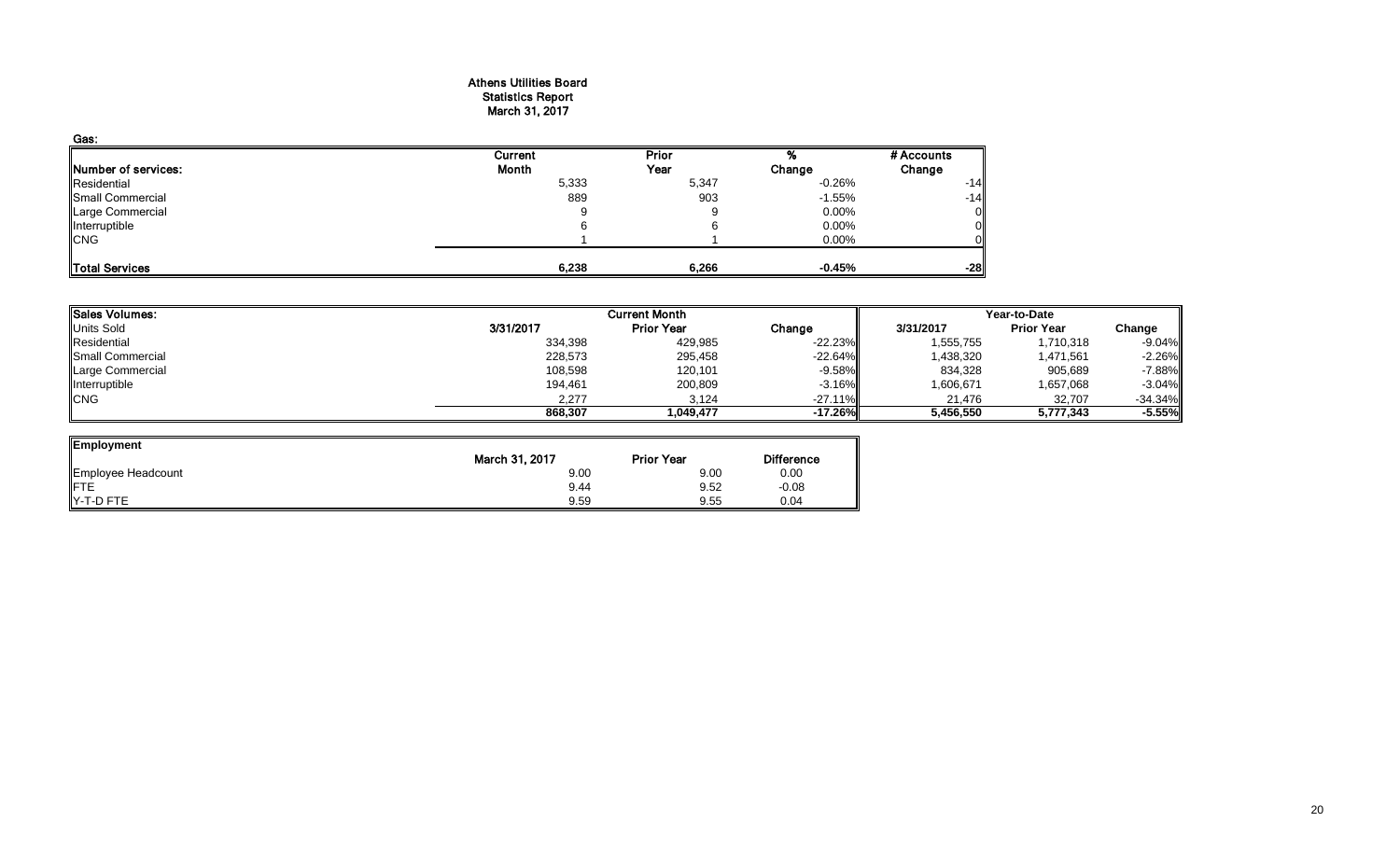|                                                                                                    |                                         | <b>Gas Division</b><br><b>Capital Budget</b><br>Month Ending as of March 31, 2017 |                                                |                                                    |                                          |
|----------------------------------------------------------------------------------------------------|-----------------------------------------|-----------------------------------------------------------------------------------|------------------------------------------------|----------------------------------------------------|------------------------------------------|
|                                                                                                    | <b>Budget</b>                           | <b>Actual</b>                                                                     | Variance to date<br>Favorable<br>(Unfavorable) | <b>Estimated</b><br>% Project<br><b>Completion</b> | <b>Percent Budget</b><br><b>Expended</b> |
| <b>Planned Capital Improvements:</b>                                                               |                                         |                                                                                   |                                                |                                                    |                                          |
| Truck 53 (2009)                                                                                    | 40,000                                  |                                                                                   | 40,000                                         |                                                    |                                          |
| New City Gate - Northern McMinn Co - Co Rd 406                                                     | 1,603,300                               | 303,048                                                                           | 1,300,252                                      | 17%                                                | 18.90%                                   |
| Upgrading Cathodic Protection Field -                                                              | 15,000                                  |                                                                                   | 15,000                                         |                                                    |                                          |
| <b>Replace Equipment Trailer</b>                                                                   | 12,000                                  |                                                                                   | 12,000                                         |                                                    |                                          |
| Uprate Cumber Hills 20 psi to 50 psi                                                               | 25,000                                  |                                                                                   | 25,000                                         |                                                    |                                          |
| <b>Replace Mechanical Correctors</b>                                                               | 10,000                                  | 8,473                                                                             | 1,527                                          | 20%                                                | 84.73%                                   |
| Replace Leak Machines                                                                              | 10,000                                  |                                                                                   | 10,000                                         |                                                    |                                          |
| Replace 200' of Drill Steel for Directional Drill<br>Replace Locating System for Directional Drill | 6,000<br>18,000                         | 8,578                                                                             | (2,578)<br>18,000                              | 100%                                               | 142.97%                                  |
| Rail Head Bit (rock) for direct drill                                                              | 12,000                                  | 2,494                                                                             | 9,506                                          | 100%                                               | 20.78%                                   |
| Replace Pressure Chart Co Rd 432                                                                   | 6,500                                   |                                                                                   | 6,500                                          |                                                    |                                          |
| Hot Water Replacement Program                                                                      | 25,000                                  |                                                                                   | 25,000                                         |                                                    |                                          |
| Convert to Utility Center to NIS                                                                   | 2,000                                   |                                                                                   | 2,000                                          |                                                    |                                          |
| Server, Switch, Data Processing Upgrades                                                           | 12,350                                  | 9,191                                                                             | 3,159                                          | 80%                                                | 74.42%                                   |
| <b>Communications Tower</b>                                                                        | 9,500                                   |                                                                                   | 9,500                                          | 50%                                                |                                          |
| System Improvement                                                                                 | 60,000                                  | 26,671                                                                            | 33,329                                         |                                                    | 44.45% Continuous                        |
| Main                                                                                               | 100,000                                 | 29,203                                                                            | 70,797                                         |                                                    | 29.20% Continuous                        |
| Services                                                                                           | 130,000                                 | 120,316                                                                           | 9,684                                          |                                                    | 92.55% Continuous                        |
| <b>Total Planned Capital Improvements:</b>                                                         | \$<br>2,096,650 \$                      | 507,973 \$                                                                        | 1,588,677                                      |                                                    |                                          |
| <b>Other Assets:</b>                                                                               |                                         |                                                                                   |                                                |                                                    |                                          |
| Other                                                                                              |                                         | 26,161                                                                            | (26, 161)                                      |                                                    |                                          |
| <b>Total Other Assets:</b>                                                                         | \$                                      | $26,161$ \$                                                                       | (26, 161)                                      |                                                    |                                          |
| Totals:                                                                                            | 2,096,650                               | $534,134$ \$                                                                      | 1,562,516                                      |                                                    |                                          |
|                                                                                                    | Percentage of Budget Spent Year-to-date |                                                                                   | 25.48%                                         |                                                    |                                          |

**Athens Utilities Board**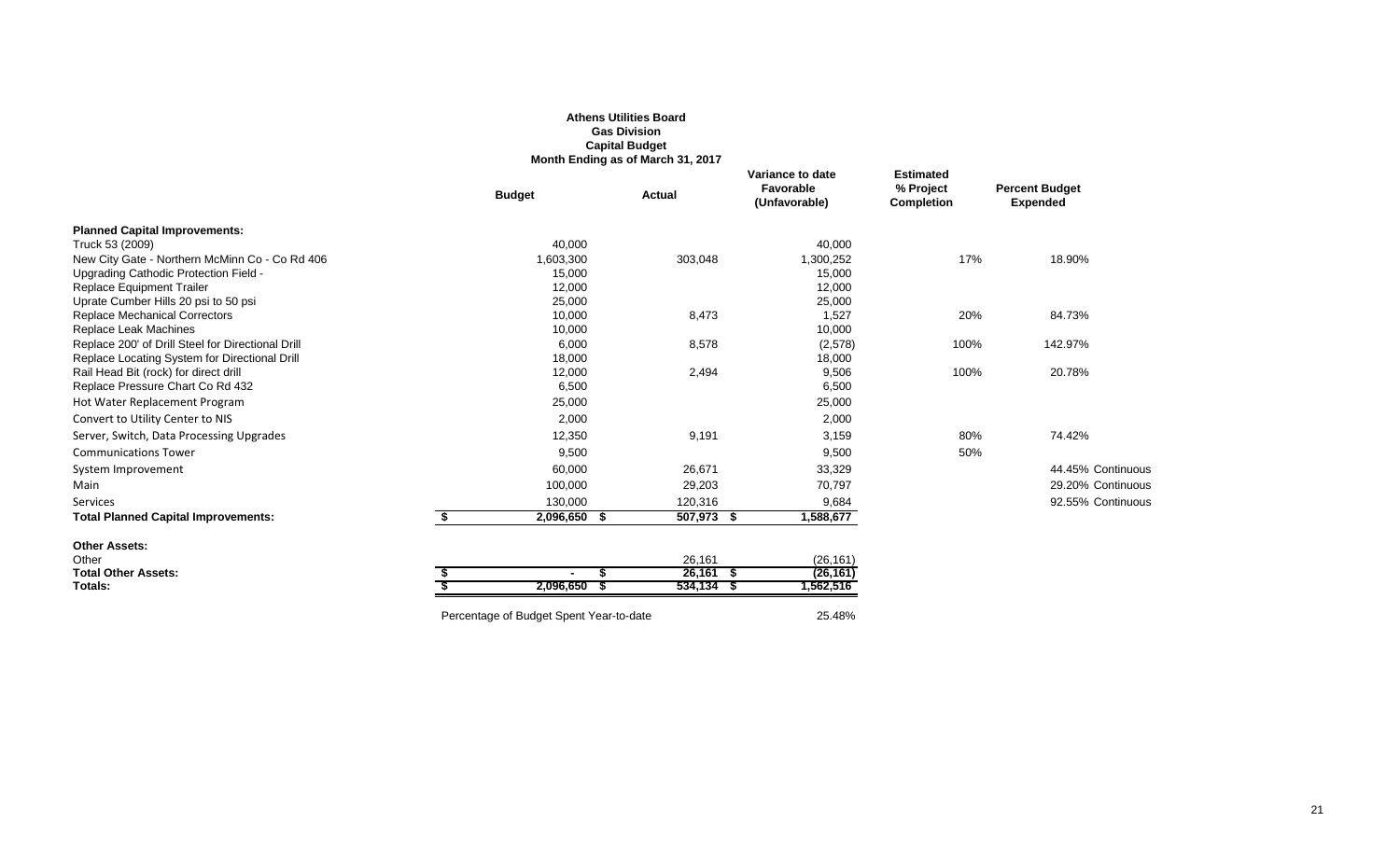## **ATHENS UTILITIES BOARD WASTEWATER DIVISION BALANCE SHEET March 31, 2017**

|                        |                     |                    |                                            |    |                       |                  | Change       |
|------------------------|---------------------|--------------------|--------------------------------------------|----|-----------------------|------------------|--------------|
| <b>Current Period</b>  | <b>Prior Year</b>   | <b>Change from</b> |                                            |    | <b>Current Period</b> | <b>Prior</b>     | from prior   |
| March 31, 2017         |                     | <b>Prior Year</b>  |                                            |    | March 31, 2017        | <b>Month</b>     | <b>Month</b> |
|                        |                     |                    | Assets:                                    |    |                       |                  |              |
| 4,910,014.55           | 4,561,752.50        | 348,262.05         | Cash and Cash Equivalents                  |    | 4,910,014.55          | 4,832,747.86     | 77,266.69    |
| 368,846.11             | 367,913.52          | 932.59             | Receivables                                |    | 368,846.11            | 362,826.02       | 6,020.09     |
| 0.00                   | 0.00                | 0.00               | Short Term Balances Due from Other Div.    |    | 0.00                  | 0.00             | 0.00         |
| 51,145.87              | 48,386.17           | 2,759.70           | Prepaid Expenses                           |    | 51,145.87             | 66,890.44        | (15,744.57)  |
| 248,419.70             | 322,190.68          | (73, 770.98)       | Materials and Supplies Inventory           |    | 248,419.70            | 264,619.82       | (16, 200.12) |
| 5,578,426.23           | 5,300,242.87        | 278,183.36         | <b>Total Current Assets</b>                |    | 5,578,426.23          | 5,527,084.14     | 51,342.09    |
| 0.00                   | 0.00                | 0.00               | Bond and Interest Sinking Fund and Reserve |    | 0.00                  | 0.00             | 0.00         |
| 0.00                   | 0.00                | 0.00               | Reserve and Other                          |    | 0.00                  | 0.00             | 0.00         |
| 0.00                   | 0.00                | 0.00               | <b>Total Restricted Assets</b>             |    | 0.00                  | 0.00             | 0.00         |
| 0.00                   | 440,812.49          | (440, 812.49)      | Debt Issue Costs, Net of Amortization      |    | 0.00                  | 0.00             | 0.00         |
| 391,243.19             | 0.00                | 391,243.19         | <b>Deferred Pension Outflows</b>           |    | 391,243.19            | 391,243.19       | 0.00         |
| 52,809,053.74          | 52,858,282.00       | (49, 228.26)       | Sewer Utility Plant, at Cost               |    | 52,809,053.74         | 52,777,356.94    | 31,696.80    |
| (17,909,663.13)        | (17, 458, 022.22)   | (451, 640.91)      | Less: Accumulated Depreciation             |    | (17,909,663.13)       | (17,783,803.10)  | (125,860.03) |
| 34,899,390.61          | 35,400,259.78       | (500, 869.17)      | <b>Net Sewer Utility Plant</b>             |    | 34,899,390.61         | 34,993,553.84    | (94, 163.23) |
| 35,290,633.80          | 35,841,072.27       | (550, 438.47)      | <b>Total Long Term Assets</b>              |    | 35,290,633.80         | 35,384,797.03    | (94, 163.23) |
| 40,869,060.03 \$       | 41, 141, 315. 14 \$ | (272, 255.11)      | <b>Total Assets</b>                        | S. | 40,869,060.03 \$      | 40,911,881.17 \$ | (42, 821.14) |
|                        |                     |                    | <b>Liabilities and Retained Earnings:</b>  |    |                       |                  |              |
| 14,504.67              | 16,251.08           | (1,746.41)         | <b>Accounts Payable</b>                    |    | 14,504.67             | 13,449.87        | 1,054.80     |
| 59,220.00              | 60,210.00           | (990.00)           | <b>Customer Deposits</b>                   |    | 59,220.00             | 59,150.00        | 70.00        |
| 119,805.11             | 142,164.30          | (22, 359.19)       | <b>Other Current Liabilities</b>           |    | 119,805.11            | 119,654.60       | 150.51       |
| 193,529.78             | 218,625.38          | (25,095.60)        | <b>Total Current Liabilities</b>           |    | 193,529.78            | 192,254.47       | 1,275.31     |
| 0.00                   | 0.00                | 0.00               | <b>Bonds Payable</b>                       |    | 0.00                  | 0.00             | 0.00         |
| 2,160,413.96           | 2,286,165.62        | (125, 751.66)      | Notes Payable - State of Tennessee         |    | 2,160,413.96          | 2,171,010.07     | (10, 596.11) |
| 15,751,487.89          | 16,243,085.89       | (491, 598.00)      | Notes Payable - Other                      |    | 15,751,487.89         | 15,751,487.89    | 0.00         |
| 476.951.87             | 494.248.11          | (17, 296.24)       | Net Pension Liability                      |    | 476.951.87            | 465.417.36       | 11,534.51    |
| 149,073.33             | 176,540.37          | (27, 467.04)       | <b>Deferred Pension Inflows</b>            |    | 149,073.33            | 149,073.33       | 0.00         |
| 18,537,927.05          | 19,200,039.99       | (662, 112.94)      | <b>Total Long Term Liabilities</b>         |    | 18,537,927.05         | 18,536,988.65    | 938.40       |
| 22,137,603.20          | 21,722,649.77       | 414,953.43         | <b>Net Position</b>                        |    | 22,137,603.20         | 22,182,638.05    | (45,034.85)  |
| \$<br>40,869,060.03 \$ | 41, 141, 315. 14 \$ | (272, 255.11)      | <b>Total Liabilities and Net Assets</b>    | \$ | 40,869,060.03 \$      | 40,911,881.17 \$ | (42, 821.14) |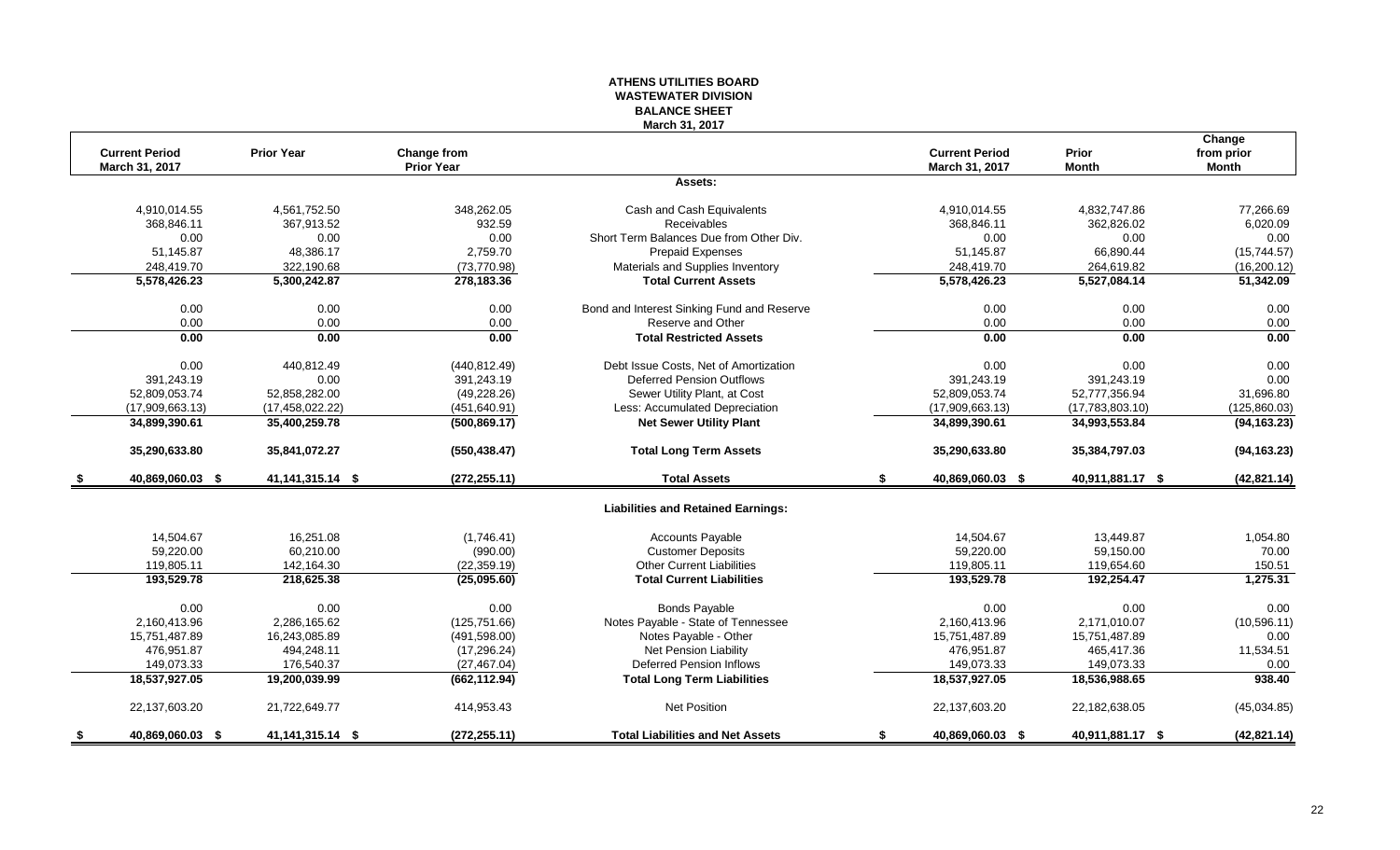## Athens Utilities Board Profit and Loss Statement - Wastewater March 31, 2017

| Year-to-Date<br>March 31, 2017 | Year-to-Date<br><b>Prior Year</b> | Variance<br>Favorable<br>(Unfavorable) |                                            | Current<br>Month<br>March 31, 2017 | Current<br>Month<br><b>Prior Year</b> | Variance<br>Favorable<br>(Unfavorable) |
|--------------------------------|-----------------------------------|----------------------------------------|--------------------------------------------|------------------------------------|---------------------------------------|----------------------------------------|
|                                |                                   |                                        | <b>REVENUE:</b>                            |                                    |                                       |                                        |
| 1,461,883.97                   | 1,410,090.07                      | 51,793.90                              | Residential                                | 172,545.44                         | 152,787.27                            | 19,758.17                              |
| 1,136,675.53                   | 1,159,246.13                      | (22, 570.60)                           | Small Commercial                           | 118,599.94                         | 131,607.05                            | (13,007.11)                            |
| 1,132,565.00                   | 1,163,571.29                      | (31,006.29)                            | Large Commercial                           | 113,515.91                         | 118,038.26                            | (4,522.35)                             |
| 111,732.81                     | 136,120.14                        | (24, 387.33)                           | Other                                      | 7,849.21                           | 10,057.23                             | (2,208.02)                             |
| 3,842,857.31                   | 3,869,027.63                      | (26, 170.32)                           | <b>Total Revenue</b>                       | 412,510.50                         | 412,489.81                            | 20.69                                  |
|                                |                                   |                                        | <b>OPERATING AND MAINTENANCE EXPENSES:</b> |                                    |                                       |                                        |
| 895,067.64                     | 926,718.43                        | 31,650.79                              | Sewer Treatment Plant Expense              | 105,116.66                         | 105,288.61                            | 171.95                                 |
| 47,205.09                      | 71,052.13                         | 23,847.04                              | <b>Pumping Station Expense</b>             | 5,912.20                           | 13,309.67                             | 7,397.47                               |
| 208,506.76                     | 198.091.92                        | (10, 414.84)                           | <b>General Expense</b>                     | 31,187.30                          | 17,501.80                             | (13,685.50)                            |
| 105,955.79                     | 97,071.67                         | (8,884.12)                             | Cust. Service and Cust. Acct. Expense      | 14,601.54                          | 9,538.63                              | (5,062.91)                             |
| 703,954.02                     | 676,224.76                        | (27, 729.26)                           | Administrative and General Expense         | 88,524.62                          | 94,286.77                             | 5,762.15                               |
| 1,960,689.30                   | 1,969,158.91                      | 8,469.61                               | <b>Total Operating Expenses</b>            | 245,342.32                         | 239,925.48                            | (5, 416.84)                            |
|                                |                                   |                                        | <b>Maintenance Expense</b>                 |                                    |                                       |                                        |
| 141,314.21                     | 168,196.52                        | 26,882.31                              | Sewer Treatment Plant Expense              | 24,201.01                          | 15,611.89                             | (8,589.12)                             |
| 57,474.92                      | 53,707.55                         | (3,767.37)                             | <b>Pumping Station Expense</b>             | 9,433.83                           | 8,324.13                              | (1, 109.70)                            |
| 183,889.69                     | 191,964.88                        | 8,075.19                               | <b>General Expense</b>                     | 44,364.91                          | 30,405.31                             | (13,959.60)                            |
| 2,200.59                       | 4,190.33                          | 1,989.74                               | Administrative and General Expense         | 141.39                             | 647.33                                | 505.94                                 |
| 384,879.41                     | 418,059.28                        | 33,179.87                              | <b>Total Maintenance Expense</b>           | 78,141.14                          | 54,988.66                             | (23, 152.48)                           |
|                                |                                   |                                        | <b>Other Operating Expenses</b>            |                                    |                                       |                                        |
| 1.088.912.78                   | 1.203.994.56                      | 115,081.78                             | Depreciation                               | 120,085.68                         | 133.469.96                            | 13,384.28                              |
| 1,088,912.78                   | 1,203,994.56                      | 115,081.78                             | <b>Total Other Operating Expenses</b>      | 120,085.68                         | 133,469.96                            | 13,384.28                              |
| 3,434,481.49                   | 3,591,212.75                      | 156,731.26                             | <b>Operating and Maintenance Expenses</b>  | 443,569.14                         | 428.384.10                            | (15, 185.04)                           |
| 408,375.82                     | 277,814.88                        | 130,560.94                             | <b>Operating Income</b>                    | (31,058.64)                        | (15,894.29)                           | (15, 164.35)                           |
| 13,966.90                      | 17,996.27                         | (4,029.37)                             | Other Income                               | 1,552.94                           | 1,514.28                              | 38.66                                  |
| 422,342.72                     | 295,811.15                        | 126,531.57                             | <b>Total Income</b>                        | (29, 505.70)                       | (14,380.01)                           | (15, 125.69)                           |
| 7,248.90                       | 7,356.90                          | 108.00                                 | Other Expense                              | 52.00                              | (2,922.50)                            | (2,974.50)                             |
| 415,093.82                     | 288,454.25                        | 126,639.57                             | Net Income Before Debt Expense             | (29, 557.70)                       | (11, 457.51)                          | (18, 100.19)                           |
|                                |                                   |                                        | <b>DEBT RELATED EXPENSES:</b>              |                                    |                                       |                                        |
| 0.00                           | 0.00                              | 0.00                                   | Amortization of Debt Discount              | 0.00                               | 0.00                                  | 0.00                                   |
| 0.00                           | 0.00                              | 0.00                                   | <b>Bond Interest</b>                       | 0.00                               | 0.00                                  | 0.00                                   |
| 135,206.57                     | 64,695.91                         | (70, 510.66)                           | <b>Other Debt Interest</b>                 | 15,477.15                          | 7,604.45                              | (7,872.70)                             |
| 135,206.57                     | 64,695.91                         | (70,510.66)                            | <b>Total debt related expenses</b>         | 15,477.15                          | 7,604.45                              | (7, 872.70)                            |
| 279,887.25                     | 223,758.34                        | 56,128.91                              | <b>Net Before Extraordinary</b>            | (45,034.85)                        | (19,061.96)                           | (25,972.89)                            |
| 2,196.30                       | 100.00                            | 2,096.30                               | Grants, Contributions, Extraordinary       | 0.00                               | 0.00                                  | 0.00                                   |
| 282,083.55 \$                  | 223,858.34 \$                     | 58,225.21                              | <b>Change in Net Assets</b>                | $(45,034.85)$ \$                   | $(19,061.96)$ \$                      | (25,972.89)                            |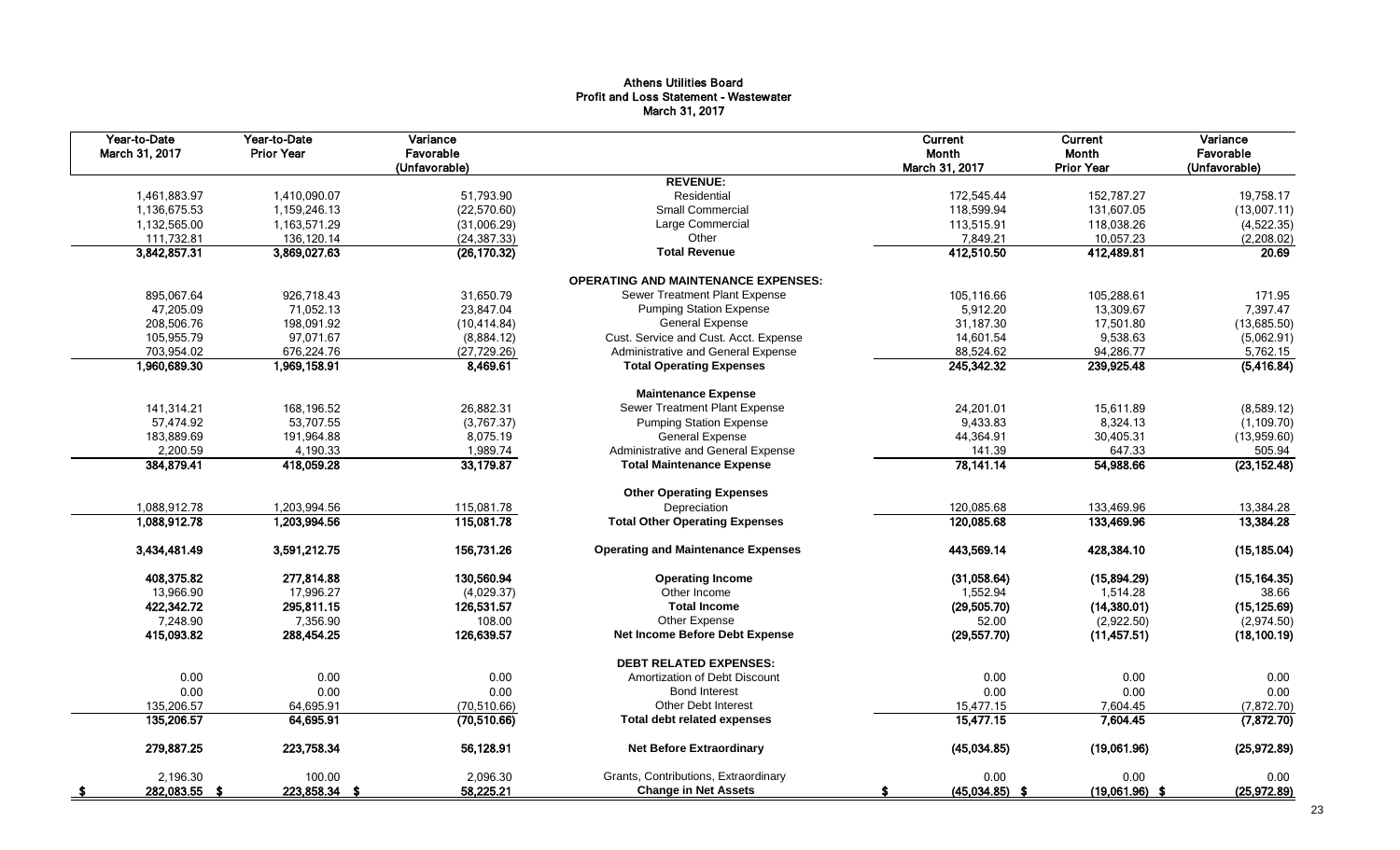#### Athens Utilities Board Budget Comparison - Wastewater March 31, 2017

| Year-to-Date<br>March 31, 2017 | Year-to-Date<br><b>Budget</b> | $Y-T-D$<br>Variance | <b>Description</b>                          | <b>Current Month</b><br>March 31, 2017 | <b>Monthly</b><br><b>Budget</b> | <b>Budget</b><br>Variance |
|--------------------------------|-------------------------------|---------------------|---------------------------------------------|----------------------------------------|---------------------------------|---------------------------|
|                                |                               |                     |                                             |                                        |                                 |                           |
|                                |                               |                     | <b>REVENUE:</b>                             |                                        |                                 |                           |
| 1,461,883.97                   | 1,420,169.95                  | 41,714.02           | Residential                                 | 172,545.44                             | 151,942.63                      | 20,602.81                 |
| 1,136,675.53                   | 1,119,683.62                  | 16,991.91           | <b>Small Commercial</b>                     | 118,599.94                             | 122,248.00                      | (3,648.06)                |
| 1,132,565.00                   | 1,175,953.40                  | (43, 388.40)        | Large Commercial                            | 113,515.91                             | 115,657.75                      | (2, 141.84)               |
| 111,732.81                     | 110,137.35                    | 1,595.46            | Other                                       | 7,849.21                               | 10,215.91                       | (2,366.70)                |
| 3,842,857.31                   | 3,825,944.32                  | 16,912.99           | <b>Total Revenue</b>                        | 412,510.50                             | 400,064.29                      | 12,446.21                 |
|                                |                               |                     | <b>OPERATING AND MAINTENANCE EXPENSES:</b>  |                                        |                                 |                           |
| 895,067.64                     | 916,022.25                    | 20,954.61           | Sewer Treatment Plant Expense               | 105,116.66                             | 100,037.33                      | (5,079.33)                |
| 47,205.09                      | 63,514.52                     | 16,309.43           | <b>Pumping Station Expense</b>              | 5,912.20                               | 7,284.35                        | 1,372.15                  |
| 208,506.76                     | 207,971.16                    | (535.60)            | General Expense                             | 31,187.30                              | 28,293.99                       | (2,893.31)                |
| 105,955.79                     | 101,077.21                    | (4,878.58)          | Customer Service and Customer Acct. Expense | 14,601.54                              | 9,329.55                        | (5,271.99)                |
| 703,954.02                     | 637,127.72                    | (66, 826.30)        | Administrative and General Expense          | 88,524.62                              | 69,840.65                       | (18, 683.97)              |
| 1,960,689.30                   | 1,925,712.86                  | (34, 976.44)        | <b>Total Operating Expenses</b>             | 245,342.32                             | 214,785.88                      | (30, 556.44)              |
|                                |                               |                     | <b>Maintenance Expense</b>                  |                                        |                                 |                           |
| 141,314.21                     | 164,075.25                    | 22,761.04           | Sewer Treatment Plant Expense               | 24,201.01                              | 15,847.97                       | (8,353.04)                |
| 57,474.92                      | 50,404.63                     | (7,070.29)          | <b>Pumping Station Expense</b>              | 9,433.83                               | 6,518.28                        | (2,915.55)                |
| 183,889.69                     | 171,560.03                    | (12, 329.66)        | <b>General Expense</b>                      | 44,364.91                              | 19,565.39                       | (24, 799.52)              |
| 2,200.59                       | 4,226.06                      | 2,025.47            | Administrative and General Expense          | 141.39                                 | 500.59                          | 359.20                    |
| 384,879.41                     | 390,265.96                    | 5,386.55            | <b>Total Maintenance Expense</b>            | 78,141.14                              | 42,432.23                       | (35,708.91)               |
|                                |                               |                     | <b>Other Operating Expenses</b>             |                                        |                                 |                           |
| 1,088,912.78                   | 1,270,766.36                  | 181,853.58          | Depreciation                                | 120,085.68                             | 145,741.53                      | 25,655.85                 |
| 1,088,912.78                   | 1,270,766.36                  | 181,853.58          | <b>Total Other Operating Expenses</b>       | 120,085.68                             | 145,741.53                      |                           |
|                                |                               |                     |                                             |                                        |                                 | 25,655.85                 |
| 3,434,481.49                   | 3,586,745.18                  | 152,263.69          | <b>Operating and Maintenance Expenses</b>   | 443,569.14                             | 402,959.64                      | (40,609.50)               |
| 408,375.82                     | 239,199.14                    | 169,176.68          | <b>Operating Income</b>                     | (31,058.64)                            | (2,895.35)                      | (28, 163.29)              |
| 13,966.90                      | 4,832.41                      | 9,134.49            | Other Income                                | 1,552.94                               | 412.22                          | 1,140.72                  |
| 422,342.72                     | 244,031.54                    | 178,311.18          | <b>Total Income</b>                         | (29, 505.70)                           | (2,483.13)                      | (27, 022.57)              |
| 7,248.90                       | 12,232.24                     | 4,983.34            | Other Expense                               | 52.00                                  | (1,429.71)                      | (1,481.71)                |
| 415,093.82                     | 231,799.30                    | 183,294.52          | Net Income Before Debt Expense              | (29, 557.70)                           | (1,053.42)                      | (28, 504.28)              |
|                                |                               |                     | <b>DEBT RELATED EXPENSES:</b>               |                                        |                                 |                           |
| 0.00                           | 0.00                          | 0.00                | Amortization of Debt Discount               | 0.00                                   | 0.00                            | 0.00                      |
| 0.00                           | 0.00                          | 0.00                | <b>Bond Interest</b>                        | 0.00                                   | 0.00                            | 0.00                      |
| 135,206.57                     | 58,555.61                     | (76,650.96)         | <b>Other Debt Interest</b>                  | 15,477.15                              | 7,433.07                        | (8,044.08)                |
| 135,206.57                     | 58,555.61                     | (76, 650.96)        | <b>Total debt related expenses</b>          | 15,477.15                              | 7,433.07                        | (8,044.08)                |
| 279,887.25                     | 173,243.69                    | 106,643.56          | <b>Net Before Extraordinary</b>             | (45,034.85)                            | (8,486.48)                      | (36, 548.37)              |
| 2,196.30                       | 43,500.00                     | (41,303.70)         | Grants, Contributions, Extraordinary        | 0.00                                   | 4,833.33                        | (4,833.33)                |
| 282,083.55 \$<br>- \$          | 216,743.69 \$                 | 65,339.86           | <b>Change in Net Assets</b>                 | $(45,034.85)$ \$<br>\$                 | $(3,653.15)$ \$                 | (41, 381.70)              |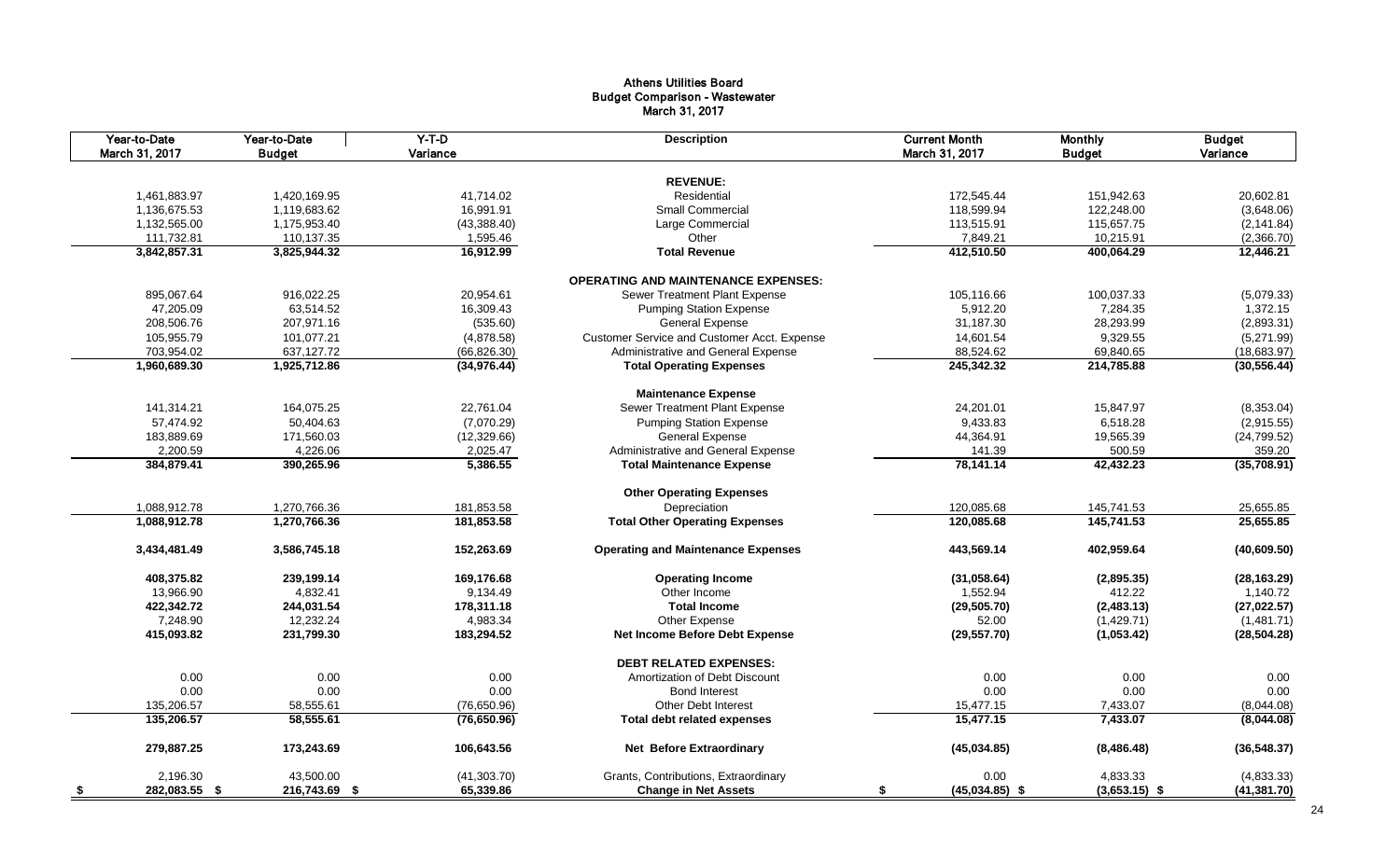## **Athens Utilities Board Wastewater Division STATEMENTS OF CASH FLOWS March 31, 2017**

|           | Year-to-Date<br>March 31, 2017 | Year-to-Date<br><b>Prior Year</b> | Variance                 | 11101 VII VII 40 I                                                                                              | <b>Month to Date</b><br>March 31, 2017 | <b>Month to Date</b><br><b>Prior Year</b> | Variance     |
|-----------|--------------------------------|-----------------------------------|--------------------------|-----------------------------------------------------------------------------------------------------------------|----------------------------------------|-------------------------------------------|--------------|
|           |                                |                                   |                          | <b>CASH FLOWS FROM OPERATING ACTIVITIES:</b>                                                                    |                                        |                                           |              |
|           | 279,887.25                     | 223,758.34                        | 56,128.91                | Net Operating Income<br><b>Adjustments to Reconcile Operating Income</b><br>to Net Cash Provided by Operations: | (45,034.85)                            | (19,061.96)                               | (25, 972.89) |
|           | 1,088,912.78                   | 1,203,994.56                      | (115,081.78)             | Depreciation                                                                                                    | 120,085.68                             | 133,469.96                                | (13, 384.28) |
|           |                                |                                   |                          | <b>Changes in Assets and Liabilities:</b>                                                                       |                                        |                                           |              |
|           | 16,590.10                      | (11,081.20)                       | 27,671.30                | Receivables                                                                                                     | (6,020.09)                             | 19,422.13                                 | (25, 442.22) |
|           | 0.00                           | 0.00                              | 0.00                     | Short Term Notes to Other Divisions                                                                             | 0.00                                   | 0.00                                      | 0.00         |
|           | 136,281.96                     | 122,315.90                        | 13,966.06                | <b>Prepaid Expenses</b>                                                                                         | 15,744.57                              | 14,586.13                                 | 1,158.44     |
|           | 45,248.70                      | (192, 548.44)                     | 237,797.14               | <b>Deferred Pension Outflows</b>                                                                                | 0.00                                   | 0.00                                      | 0.00         |
|           | 75,082.56                      | (66, 975.82)                      | 142,058.38               | Materials and Supplies Inventory                                                                                | 16,200.12                              | 10,109.33                                 | 6,090.79     |
|           | 0.00                           | 0.00                              | 0.00                     | <b>Bond Sinking Funds</b>                                                                                       | 0.00                                   | 0.00                                      | 0.00         |
|           | 0.00                           | 0.00                              | 0.00                     | Reserve                                                                                                         | 0.00                                   | 0.00                                      | 0.00         |
|           | 0.00                           | 0.00                              | 0.00                     | <b>Other Assets</b>                                                                                             | 0.00                                   | 0.00                                      | 0.00         |
|           | (2,832.70)                     | (34, 177.54)                      | 31,344.84                | Accounts Payable                                                                                                | 1,054.80                               | 9,684.56                                  | (8,629.76)   |
|           | (17, 345.51)                   | 3,538.11                          | (20, 883.62)             | <b>Accrued Liabilities</b>                                                                                      | 150.51                                 | 1,653.63                                  | (1,503.12)   |
|           | (25, 310.78)                   | 49,651.53                         | (74, 962.31)             | <b>Retirements and Salvage</b>                                                                                  | 5,774.35                               | 6,534.36                                  | (760.01)     |
|           | 3,225.00                       | 6,190.00                          | (2,965.00)               | <b>Customer Deposits</b>                                                                                        | 70.00                                  | 810.00                                    | (740.00)     |
|           | (100, 519.51)                  | 69,578.64                         | (170,098.15)             | Net Pension Liability                                                                                           | 11,534.51                              | 7,979.21                                  | 3,555.30     |
|           | 0.00                           | 0.00                              | 0.00                     | Deferred Pension Inflows                                                                                        | 0.00                                   | 0.00                                      | 0.00         |
|           | 1,499,219.85                   | 1,374,244.08                      | 124,975.77               | <b>Total Cash from Operating Activities</b>                                                                     | 119,559.60                             | 185, 187. 35                              | (65, 627.75) |
|           | 0.00                           | 0.00                              | 0.00                     | <b>CASH FLOWS FROM NONCAPITAL FINANCING ACTIVITIES:</b><br>Bonds payable                                        | 0.00                                   | 0.00                                      | 0.00         |
|           | (94, 589.51)                   | (183, 641.10)                     | 89,051.59                | Notes Payable                                                                                                   | (10, 596.11)                           | (10, 346.11)                              | (250.00)     |
|           | (94, 589.51)                   | (183, 641.10)                     | 89,051.59                | <b>Total Cash from Noncapital Financing Activities</b>                                                          | (10, 596.11)                           | (10, 346.11)                              | (250.00)     |
|           |                                |                                   |                          |                                                                                                                 |                                        |                                           |              |
|           |                                |                                   |                          | <b>CASH FROM INVESTING ACTIVITIES:</b>                                                                          |                                        |                                           | 0.00         |
|           | 0.00<br>2,196.30               | 0.00<br>100.00                    | 0.00                     | Prior Period Adjustment<br>Grants Contributions & Other Extraordinary                                           | 0.00<br>0.00                           | 0.00<br>0.00                              | 0.00         |
|           | 0.00                           | 0.00                              | 2,096.30<br>0.00         | <b>Adjust Net Pension Obligation</b>                                                                            | 0.00                                   | 0.00                                      | 0.00         |
|           | (582, 595.99)                  |                                   |                          | Sewer Utility Plant                                                                                             | (31,696.80)                            | (91, 323.25)                              | 59,626.45    |
|           | (580, 399.69)                  | (1,091,352.24)<br>(1,091,252.24)  | 508,756.25<br>510,852.55 | <b>Total Cash from Capital and Related Investing Activities</b>                                                 | (31,696.80)                            | (91, 323.25)                              | 59,626.45    |
|           |                                |                                   |                          |                                                                                                                 |                                        |                                           |              |
|           | 824,230.65 \$                  | 99,350.74 \$                      | 724,879.91               | <b>Net Changes in Cash Position</b>                                                                             | 77,266.69 \$<br>\$                     | 83,517.99 \$                              | (6,251.30)   |
|           | 4,085,783.90                   | 4,462,401.76                      | (376, 617.86)            | Cash at Beginning of Period                                                                                     | 4,832,747.86                           | 4,478,234.51                              | 354,513.35   |
|           | 4,910,014.55                   | 4,561,752.50                      | 348,262.05               | Cash at End of Period                                                                                           | 4,910,014.55                           | 4,561,752.50                              | 348,262.05   |
|           | 824,230.65 \$                  | 99,350.74 \$                      | 724,879.91               | <b>Changes in Cash and Equivalents</b>                                                                          | 77,266.69 \$<br>S                      | 83,517.99 \$                              | (6,251.30)   |
| <u>\$</u> |                                |                                   |                          |                                                                                                                 |                                        |                                           |              |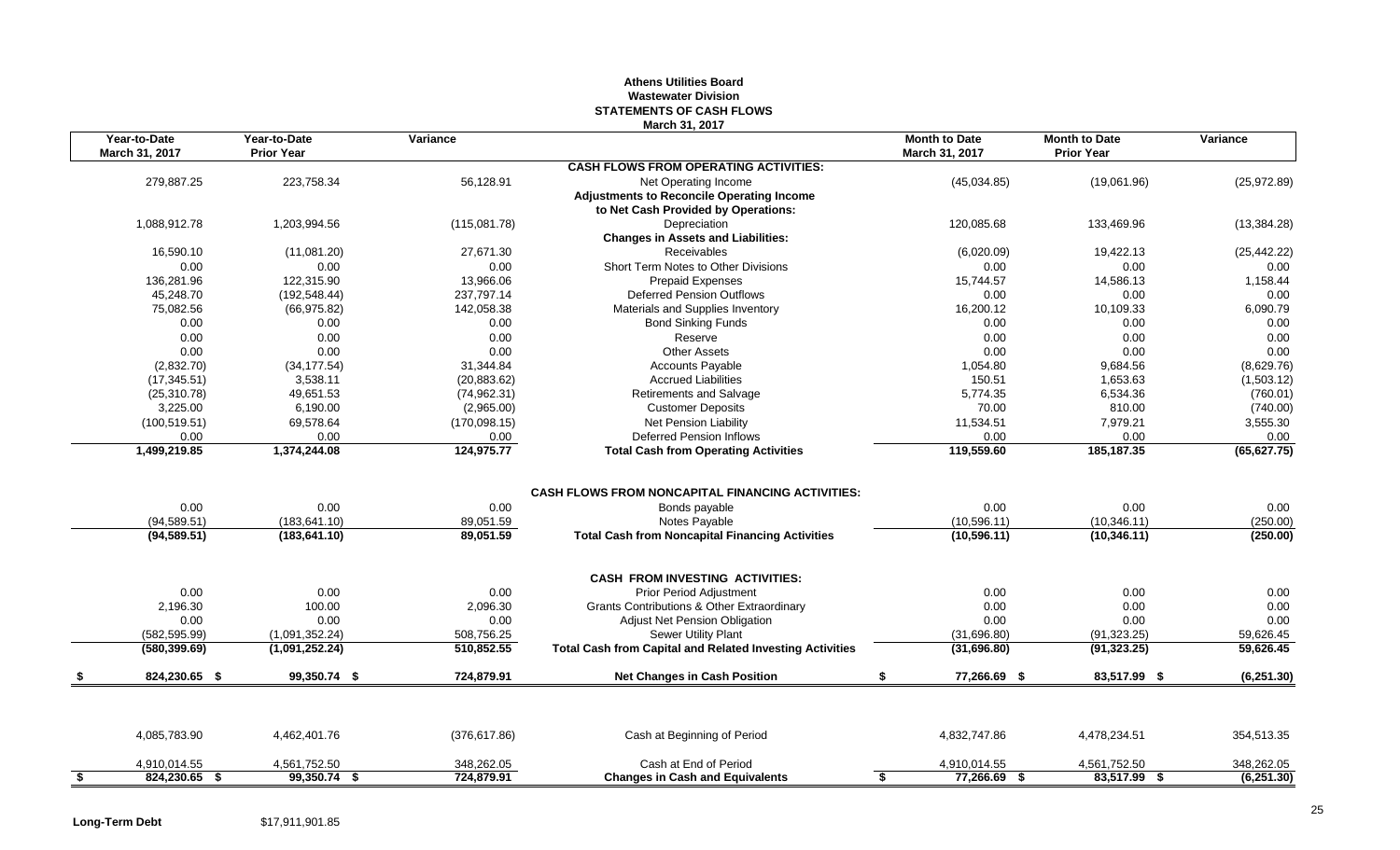#### Athens Utilities Board Statistics Report March 31, 2017

| Wastewater:                |         |                |          |            |
|----------------------------|---------|----------------|----------|------------|
|                            | Current | Prior          |          | # Accounts |
| Number of services:        | Month   | Year           | Change   | Change     |
| Residential - Inside City  | 4,279   | 4,317          | $-0.88%$ | $-38$      |
| Residential - Outside City | 48      | 4 <sup>1</sup> | 17.07%   |            |
| Commercial - Inside City   | 907     | 917            | $-1.09%$ | $-10$      |
| Commercial - Outside City  |         |                | 0.00%    |            |
| <b>Total Services</b>      | 5,238   | 5.279          | $-0.78%$ | -41        |

| <b>Sales Volumes:</b>      | <b>Current Month</b> |                   |            | Year-to-Date |                   |           |
|----------------------------|----------------------|-------------------|------------|--------------|-------------------|-----------|
| Gallonsx100                | 3/31/2017            | <b>Prior Year</b> | Change     | 3/31/2017    | <b>Prior Year</b> | Change    |
| Residential - Inside City  | 178,436              | 143,378           | 24.45%     | 1,442,536    | 1,358,422         | 6.19%     |
| Residential - Outside City | 1,654                | 1,627             | 1.66%      | 17,860       | 15,829            | 12.83%    |
| Commercial - Inside City   | 179,088              | 202,348           | $-11.50\%$ | 1,758,463    | 1.777.614         | $-1.08%$  |
| Commercial - Outside City  | 8,913                | 8,094             | $10.12\%$  | 82,635       | 91,967            | $-10.15%$ |
|                            | 368.091              | 355.447           | 3.56%I     | 3,301,494    | 3.243.832         | 1.78%     |

═

| Employment         |                       |                   |                   |
|--------------------|-----------------------|-------------------|-------------------|
|                    | <b>March 31, 2017</b> | <b>Prior Year</b> | <b>Difference</b> |
| Employee Headcount | 19.00                 | 19.00             | 0.00              |
| IFTE               | 19.81                 | 20.06             | $-0.25$           |
| IY-T-D FTE         | 20.06                 | 20.76             | $-0.7$            |

| Total Company Employment |                       |                   |                   |  |  |  |  |  |
|--------------------------|-----------------------|-------------------|-------------------|--|--|--|--|--|
|                          | <b>March 31, 2017</b> | <b>Prior Year</b> | <b>Difference</b> |  |  |  |  |  |
| Company Total Headcount: | 97.00                 | 95.00             | 2.00              |  |  |  |  |  |
| Company Total FTE        | 102.85                | 99.82             | 3.03              |  |  |  |  |  |
| Company Y-T-D FTE        | 102.97                | 102.76            | 0.21              |  |  |  |  |  |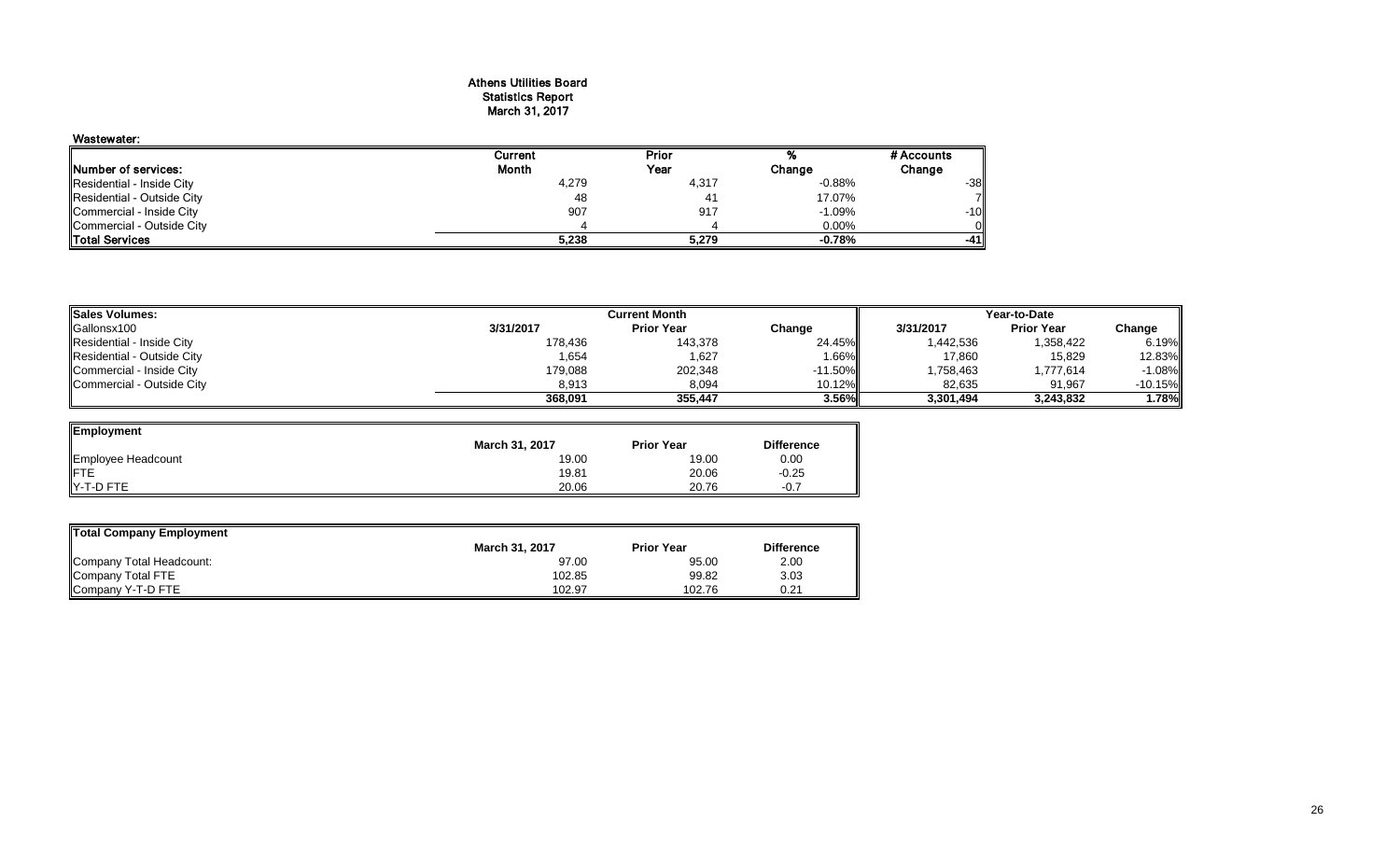## **Athens Utilities Board Wastewater Division Capital Budget Month Ending as of March 31, 2017**

|                                                                           | <b>Budget</b>                           | <b>Actual</b> | <b>Variance to Date</b><br>Favorable<br>(Unfavorable) | <b>Estimated</b><br>% Project<br>Completion | <b>Percent Budget</b><br><b>Expended</b> |
|---------------------------------------------------------------------------|-----------------------------------------|---------------|-------------------------------------------------------|---------------------------------------------|------------------------------------------|
| <b>Planned Capital Improvements:</b>                                      |                                         |               |                                                       |                                             |                                          |
| Replace Truck #44 Jetter Only (2004 Pressure Truck)                       | 75,000                                  |               | 75,000                                                |                                             |                                          |
| Replace Club Cars (2-2012 Club cars)                                      | 15,000                                  | 13,350        | 1,650                                                 | 100%                                        | 89.00%                                   |
| Oost WWTP Material and Equipment Storage                                  | 250,000                                 | 6,643         | 243,357                                               |                                             | 2.66%                                    |
| NMC WWTP Chemical and Equipment Storage                                   | 70,000                                  |               | 70,000                                                | 45%                                         |                                          |
| NMC WWTP Flow Meters (3)                                                  | 20,000                                  |               | 20,000                                                |                                             |                                          |
| Replace RailRoad Avenue Pump Station                                      | 100,000                                 | 500           | 99,500                                                |                                             | 0.50%                                    |
| NMC WWTP Influent Pump Drive                                              | 8,000                                   | 10,555        | (2, 555)                                              | 100%                                        | 131.94%                                  |
| NMC WWTP Wash Water Pump                                                  | 20,000                                  |               | 20,000                                                |                                             |                                          |
| NMC WWTP Admin & Operators Building                                       | 10,000<br>13,000                        | 9,999         | 10,000                                                | 100%                                        | 76.92%                                   |
| TV Truck - Hydraulic Lift for Camera<br>Denso Pump Station and Force Main | 100,000                                 | 12,995        | 3,001<br>87,005                                       | 1%                                          | 13.00%                                   |
| Tellico Hills CDBG (\$600,000 next fiscal year)                           | 70,000                                  |               | 70,000                                                |                                             |                                          |
| Server, Switch, Data Processing Upgrades                                  | 10,400                                  |               | 10,400                                                |                                             |                                          |
| Highway 30 Project                                                        | 30,000                                  |               | 30,000                                                |                                             |                                          |
| <b>Communications Tower</b>                                               | 8,000                                   | 9,676         | (1,676)                                               | 50%                                         | 120.95%                                  |
| Oostanaula WWTP Refurbishment                                             | 50,000                                  | 23,371        | 26,629                                                |                                             | 46.74% Continuous                        |
| NMC WWTP Refurbishment                                                    | 100,000                                 | 5,951         | 94,049                                                |                                             | 5.95% Continuous                         |
| Admin and Operators Buildings Maint. - Oost.                              | 40,000                                  |               | 40,000                                                |                                             | Continuous                               |
| Laboratory Equipment                                                      | 15,000                                  |               | 15,000                                                |                                             | Continuous                               |
| Lift Station Rehabilitation                                               | 15,000                                  | 8,938         | 6,062                                                 |                                             | 59.59% Continuous                        |
| Field and Safety Equipment                                                | 15,000                                  | 3,900         | 11,100                                                |                                             | 26.00% Continuous                        |
| <b>Collection System Rehab</b>                                            | 500,000                                 | 359,267       | 140,733                                               |                                             | 71.85% Continuous                        |
| <b>Material Donations</b>                                                 | 5,000                                   |               | 5,000                                                 |                                             | Continuous                               |
| Technology (SCADA, Computers)                                             | 30,000                                  | 21,323        | 8,677                                                 |                                             | 71.08% Continuous                        |
| Services                                                                  | 50,000                                  | 77,022        | (27, 022)                                             |                                             | 154.04% Continuous                       |
| Extensions                                                                | 25,000                                  | 45,468        | (20, 468)                                             |                                             | 181.87% Continuous                       |
| <b>Total Planned Capital Improvements:</b>                                | \$<br>$1,644,400$ \$                    | $608,957$ \$  | 1,035,443                                             |                                             |                                          |
| <b>Other Assets:</b>                                                      |                                         |               |                                                       |                                             |                                          |
| Replace Grinder Pump Motors                                               |                                         | 8,218         | (8, 218)                                              |                                             |                                          |
| Communications Tower (2016 Capital Budget)                                | 16,526                                  | 14,229        | 2,297                                                 |                                             |                                          |
| Mt Verd Pump Station                                                      |                                         | 24,694        | (24, 694)                                             |                                             |                                          |
| Other                                                                     |                                         | 10,521        | (10, 521)                                             |                                             |                                          |
| <b>Total Other Assets</b>                                                 | \$<br>- \$                              | 57,662 \$     | (41, 136)                                             |                                             |                                          |
| Totals:                                                                   | \$<br>$1,644,400$ \$                    | 666,620 \$    | 994,306                                               |                                             |                                          |
|                                                                           | Percentage of Budget Spent Year-to-date |               | 40.54%                                                |                                             |                                          |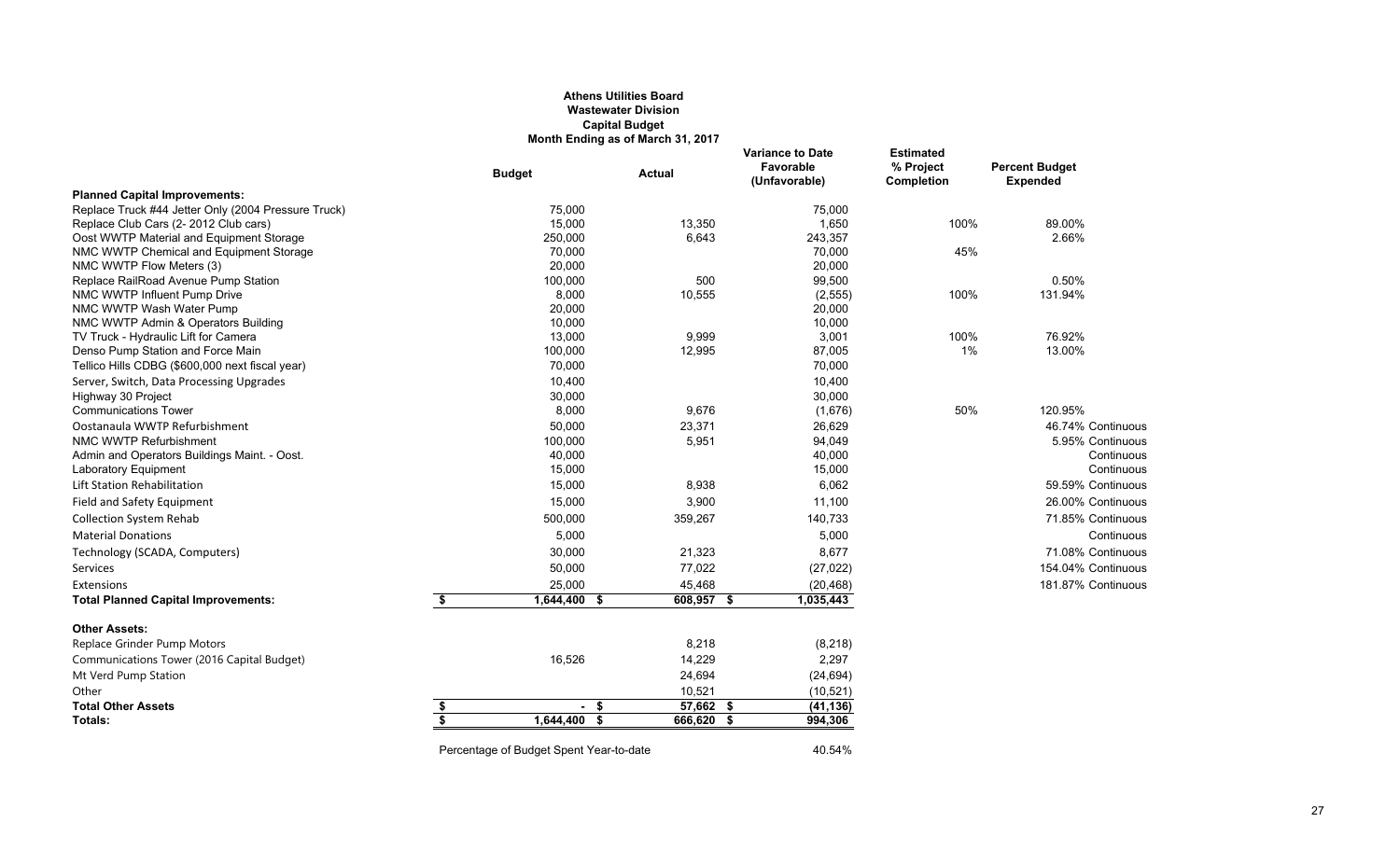#### **ATHENS UTILITIES BOARD FIBER BALANCE SHEETMarch 31, 2017**

|    |                          |                          |                          |                                                |                         |                          | Change                   |
|----|--------------------------|--------------------------|--------------------------|------------------------------------------------|-------------------------|--------------------------|--------------------------|
|    | <b>Current Period</b>    | Year-to-Date             | Change from              |                                                | <b>Current Period</b>   | Prior                    | from prior               |
|    | March 31, 2017           | <b>Prior Year</b>        | <b>Prior Year</b>        |                                                | <b>January 31, 2016</b> | Month                    | Month                    |
|    |                          |                          |                          | <b>Assets</b>                                  |                         |                          |                          |
|    | 82,621.91                | 76,485.97                | 6,135.94                 | Services                                       | 82,621.91               | 81,876.92                | 744.99                   |
|    | 16,174.15                | 10,200.22                | 5,973.93                 | <b>Accumulated Depreciation</b>                | 16,174.15               | 15,664.23                | 509.92                   |
|    | 66,447.76                | 66,285.75                | 162.01                   | <b>Total Fixed Assets</b>                      | 66,447.76               | 66,212.69                | 235.07                   |
|    |                          |                          |                          | <b>Current Assets</b>                          |                         |                          |                          |
|    | 33,737.55                | 3,864.27                 | 29,873.28                | Cash                                           | 33,737.55               | 30,880.00                | 2,857.55                 |
|    | 250.00                   | 2,764.00                 | (2,514.00)               | <b>Accounts Receivable</b>                     | 250.00                  | 250.00                   | $\overline{\phantom{a}}$ |
|    | 33,987.55                | 6,628.27                 | 27,359.28                | <b>Total Current Assets</b>                    | 33,987.55               | 31,130.00                | 2,857.55                 |
|    | 100,435.31 \$            | 72,914.02 \$             | 27,521.29                | <b>Total Assets</b>                            | 100,435.31 \$           | 97,342.69 \$             | 3,092.62                 |
|    |                          |                          |                          |                                                |                         |                          |                          |
|    |                          |                          |                          | <b>Liabilities</b>                             |                         |                          |                          |
|    | $\overline{\phantom{a}}$ | $\overline{\phantom{a}}$ | $\overline{\phantom{a}}$ | Payable to Other Divisions                     |                         | $\overline{\phantom{0}}$ | $\sim$                   |
|    | 100,435.31               | 72,914.02                | 27,521.29                | <b>Retained Earnings</b>                       | 100,435.31              | 97,342.69                | 3,092.62                 |
|    |                          |                          |                          |                                                |                         |                          |                          |
| S. | 100,435.31 \$            | 72,914.02 \$             | 27,521.29                | <b>Total Liabilities and Retained Earnings</b> | 100,435.31 \$           | 97,342.69 \$             | 3,092.62                 |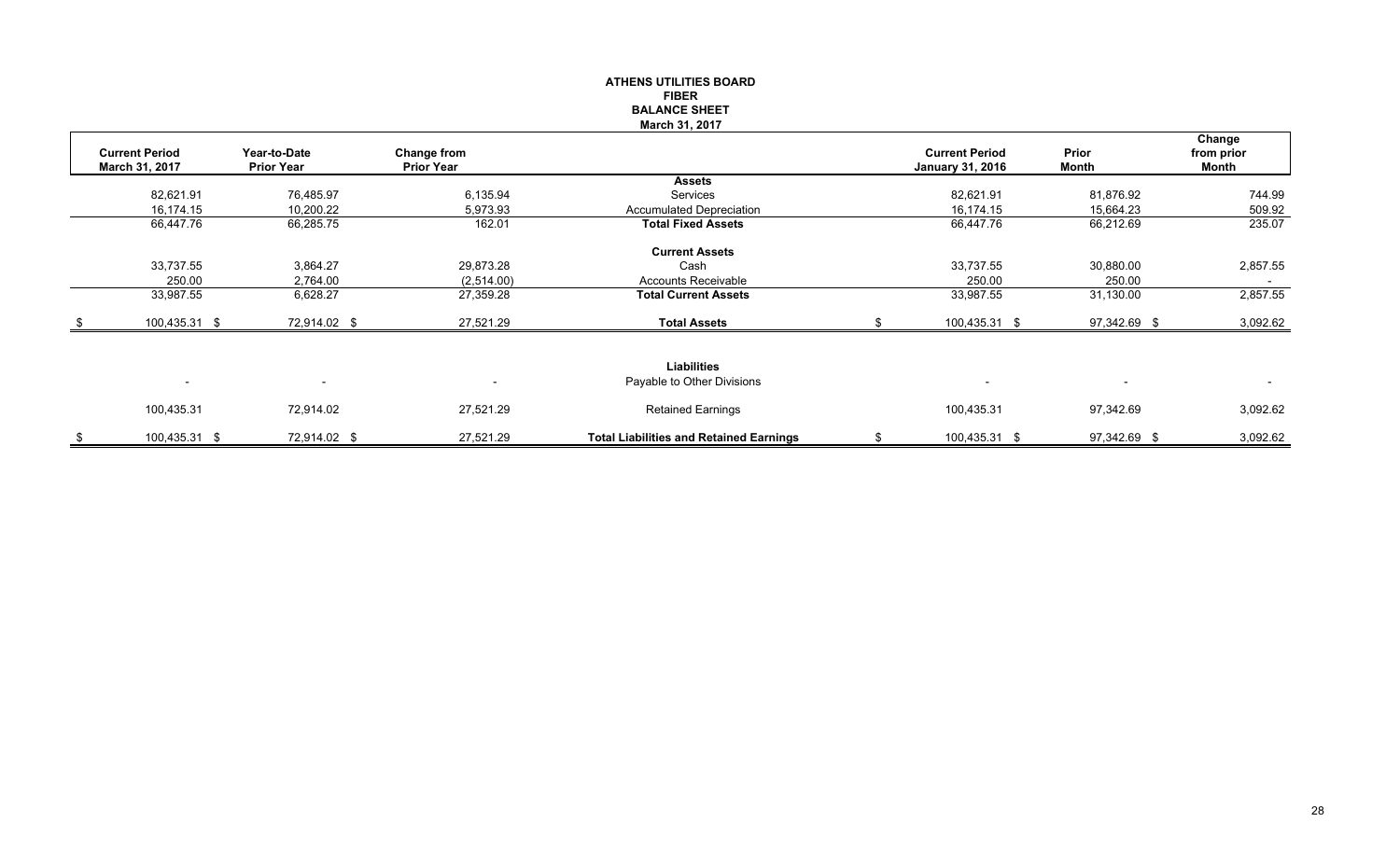|                |                   |                          | <b>March 31, 2017</b>                           |                |                   |                          |
|----------------|-------------------|--------------------------|-------------------------------------------------|----------------|-------------------|--------------------------|
| Year-to-Date   | Year-to-Date      | Variance                 |                                                 | <b>Current</b> | Current           |                          |
| March 31, 2017 | <b>Prior Year</b> | Favorable                |                                                 | Month          | Month             |                          |
|                |                   | (Unfavorable)            |                                                 | March 31, 2017 | <b>Prior Year</b> |                          |
| 47,376.00      | 31,626.00         | 15,750.00                | Revenue                                         | 5,764.00       | 4,264.00          | 1,500.00                 |
|                |                   |                          | <b>Operating and Maintenance Expenses</b>       |                |                   |                          |
| -              | 365.00            | 365.00                   | Overhead Line Expense                           | ۰.             | 365.00            | 365.00                   |
| 2,979.63       | 2,979.63          | $\overline{\phantom{0}}$ | Administrative and General Expense              | 331.07         | 331.07            | $\overline{\phantom{0}}$ |
| 17,020.48      | 16,551.25         | (469.23)                 | Telecom Expense                                 | 1,839.96       | 2,788.37          | 948.41                   |
| 20,000.11 \$   | 19,895.88 \$      | (104.23)                 | <b>Total Operating and Maintenance Expenses</b> | 2,171.03 \$    | 3,484.44 \$       | 1,313.41                 |
| 56.96          | 7.67              | 49.29                    | Interest Income                                 | 9.57           | 3.34              | 6.23                     |
|                |                   |                          | <b>Other Operating Expense</b>                  |                |                   |                          |
| 4,589.28       | 4,096.56          | (492.72)                 | <b>Depreciation Expense</b>                     | 509.92         | 461.55            | (48.37)                  |
| 22,843.57 \$   | 7.641.23 \$       | 15,202.34                | Net Income                                      | $3.092.62$ \$  | 321.35 \$         | 2,771.27                 |

## **Athens Utilities Board Profit and Loss Statement - Fiber**